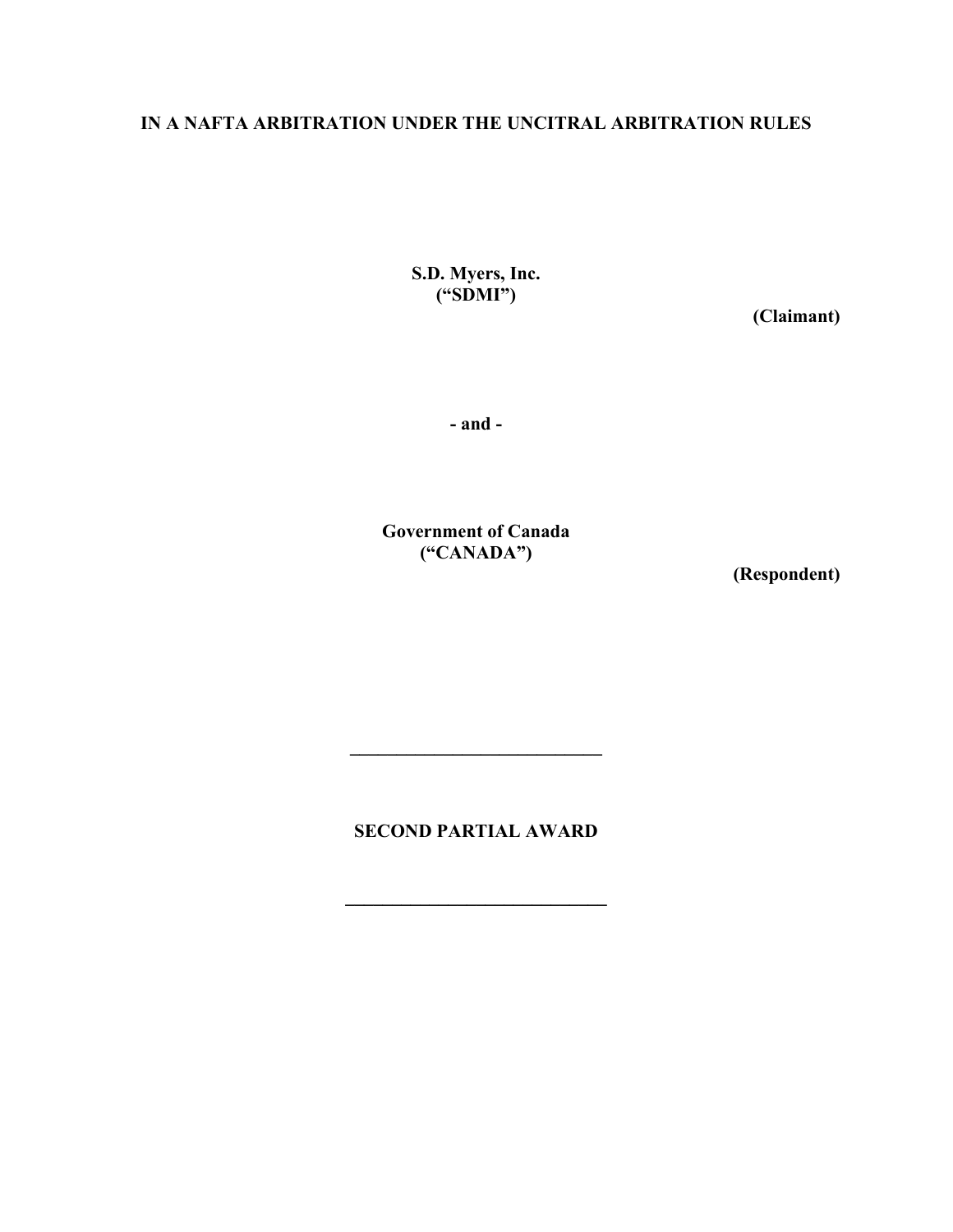| I.         | Preface                                                             | 3      |
|------------|---------------------------------------------------------------------|--------|
| $\rm{II}.$ | History of the Proceedings                                          | 6      |
| III.       | Chronology of Events                                                | 17     |
| IV.        | The Scope of Recovery                                               | 20     |
| V.         | Review of Some Principles Concerning the Assessment of Compensation | 25     |
| VI.        | Quantifying the compensation to be awarded                          | 41     |
| VII.       | Interest                                                            | 74     |
| VIII.      | Costs                                                               | 76     |
| IX.        | Dispositive Provisions of the Award                                 | $77\,$ |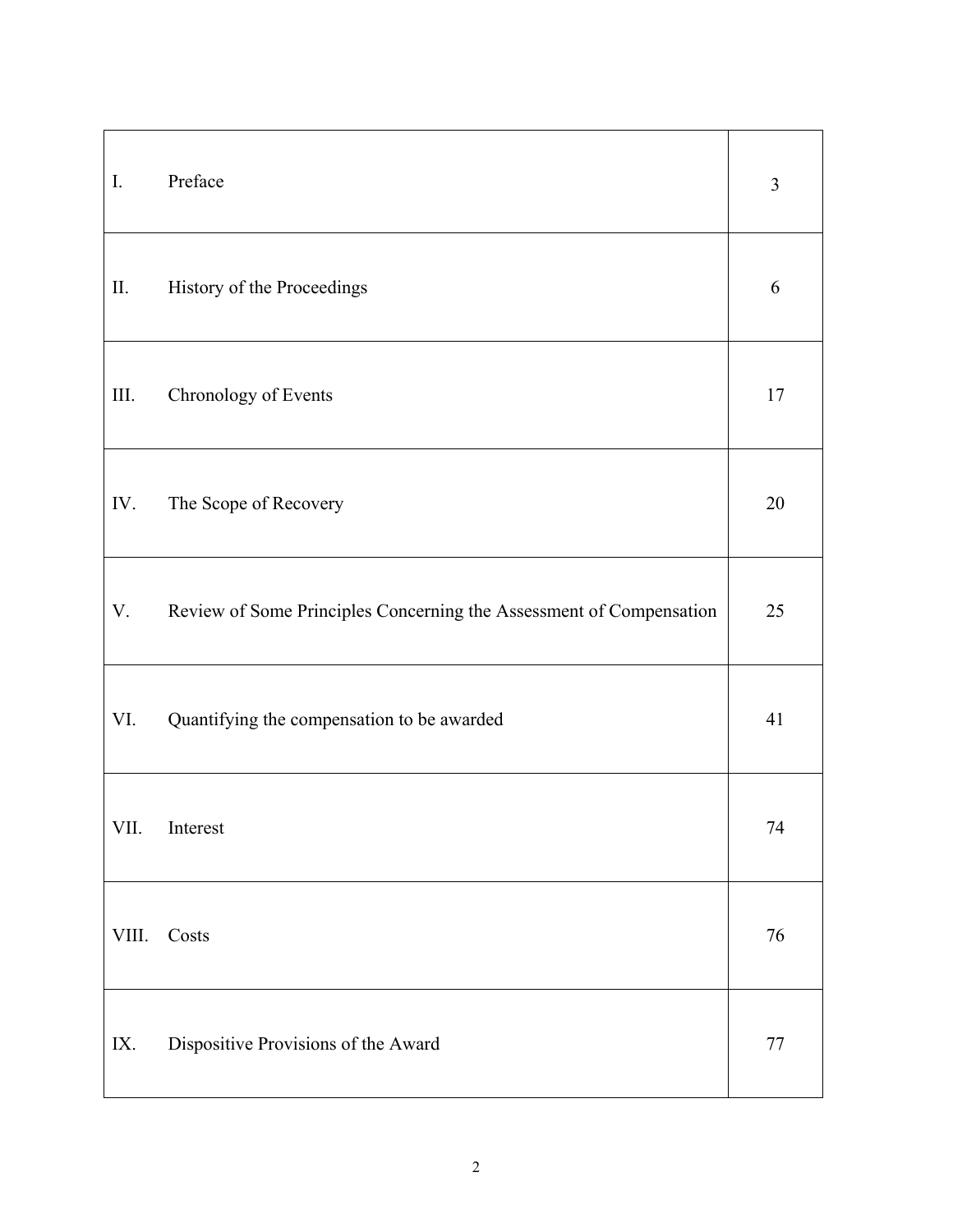#### **CHAPTER I**

#### <span id="page-2-0"></span>**PREFACE**

#### **The Tribunal**

- 1. An account of the events that gave rise to the dispute, the commencement of the arbitration and the initial constitution of the Tribunal were set out in the Preface to the Tribunal's Partial Award dated 13 November 2000 (the *First Partial Award* or *FPA*)[.1](#page-2-1) For present purposes, it is sufficient to record that the Tribunal was duly constituted and became seized of the arbitration on 4 March 1999. The constitution of the Tribunal changed following the resignation of Mr Bob Rae on 3 June 1999 and the appointment of Mr Edward C Chiasson QC as his replacement on 24 June 1999.
- 2. In the second phase of the arbitration, the Disputing Parties delivered two rounds of substantial memorials and some supplementary memorials, as well as thousands of pages of evidentiary exhibits and experts' reports.<sup>2</sup> Under the hammer of the adversarial process the arguments advanced by the Disputing Parties were inevitably refocused and refined; some arguments assumed greater importance, others faded into relative insignificance and a few were dropped altogether.
- 3. This is not unusual. The evidence-gathering process, which in this case for practical reasons proceeded in parallel with the delivery of the Disputing Parties' memorials, sometimes gives rise to the production of material that casts new light on issues. While the Tribunal has considered all of the arguments and evidence submitted by the Disputing Parties, in the interest of (relative) brevity in the text of this award the Tribunal reviews only the arguments that are necessary to explain its reasoning.

<span id="page-2-1"></span><sup>|&</sup>lt;br>|<br>| <sup>1</sup> The FPA was published, *inter alia*, in International Business Lawyer; International Law Review; Asper Review of International Business and Trade Law; and on a number of websites, including a Canadian Government website, *www.dfait-maeci.gc.ca/tna-nac/gov-e.asp*, and *www.appletonlaw.com*.

<span id="page-2-2"></span> $2^2$  Fortunately for the members of the Tribunal, who had to travel long distances for the case management meetings and witness hearings in Toronto, virtually all of the written material was submitted in electronic form on CD-ROM as well as in hard copy. The Tribunal was profoundly grateful to the Disputing Parties for this facility.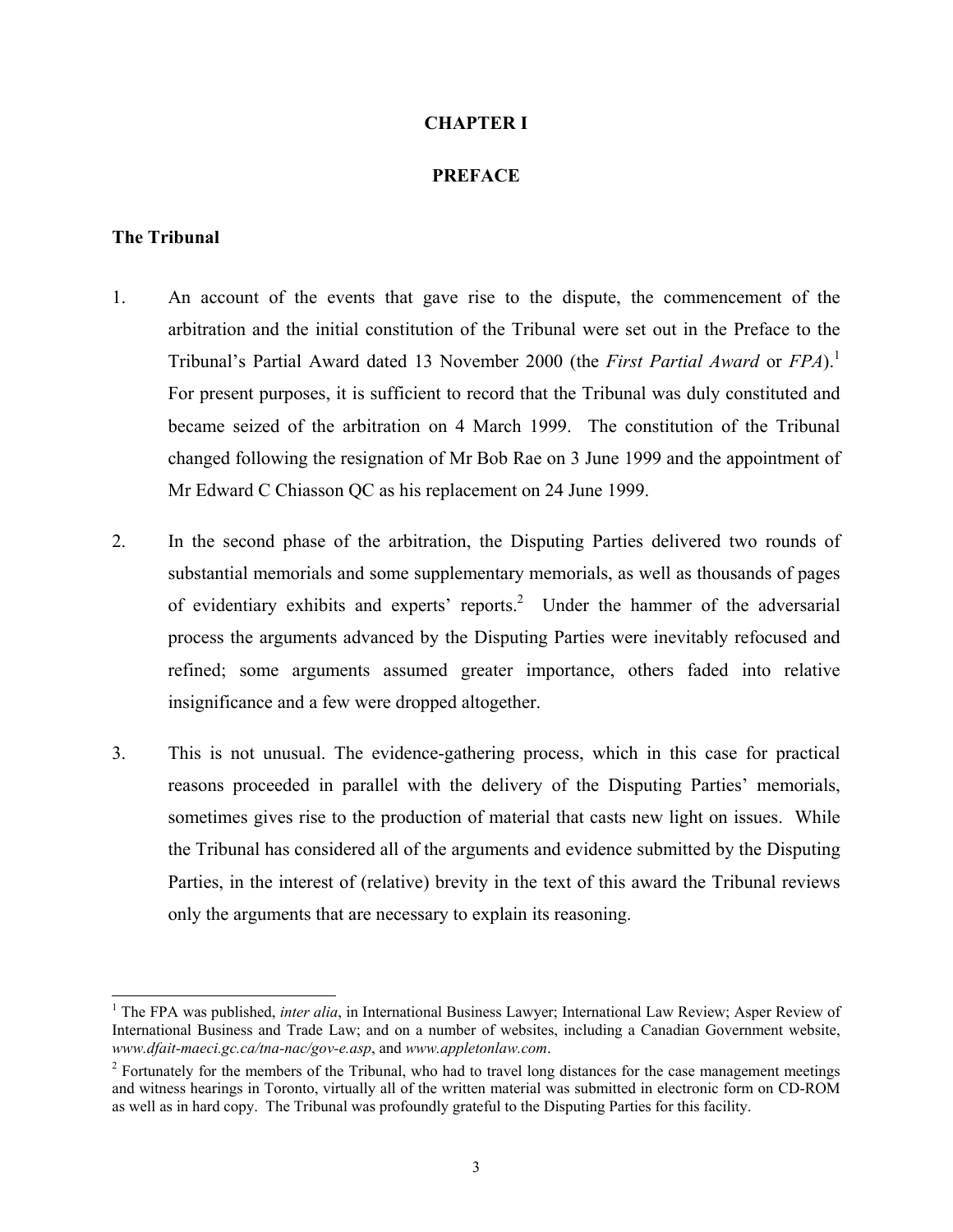- 4. In this context, it is relevant to recall that this case is essentially fact-driven. CANADA's principal defence on the merits<sup>3</sup> was that its measure was justified by environmental considerations. The Tribunal reviewed this aspect of the case in some detail in its First Partial Award<sup>4</sup>. In summary, the evidence demonstrated that CANADA's measure was introduced for the primary purpose of protecting the interests of the Canadian waste disposal industry.
- 5. It followed that the measure was in breach of CANADA'S obligations under Articles 1102 and 1105 of the NAFTA. The Tribunal also determined that this was neither an expropriation case under NAFTA Article 1110 nor a case of imposing performance requirements under Article 1106 of the NAFTA.
- 6. The Tribunal proceeds to the quantum stage of the arbitration against the background of the findings contained in its First Partial Award summarised above. It is not open to the Tribunal to award any kind of punitive relief. The Tribunal is concerned only with assessing the compensation that should be awarded to SDMI for the losses it suffered as a proximate<sup>[5](#page-3-2)</sup> result of CANADA's measure.
- 7. The methodology adopted by the Tribunal is described later in this award.

# **Abbreviations**

8. The following abbreviations are adopted in this award:

| <b>CANADA</b>            | The Government of CANADA                |
|--------------------------|-----------------------------------------|
| CANS, and $\$$           | Canadian dollars                        |
| <b>Disputing Parties</b> | <b>SDMI</b> and CANADA                  |
| <b>FPA</b>               | <b>First Partial Award</b>              |
| <b>MEXICO</b>            | The United States of Mexico             |
| <b>MYERS</b> Canada      | Myers Canada Limited                    |
| <b>NAFTA</b>             | The North American Free Trade Agreement |
| Parties                  | CANADA, MEXICO and the USA              |
| <b>PCB</b>               | Polychlorinated biphenyl                |

<span id="page-3-0"></span> 3 <sup>3</sup> The threshold *investor* question was later categorised by CANADA as a *jurisdiction* issue <sup>4</sup> Paragraphs 297, 298.

<span id="page-3-1"></span>

<span id="page-3-2"></span><sup>5</sup> The Tribunal does not consider the terms *consequential* or *foreseeable*, used in common law damages assessment in the law of contract or tort, to be particularly relevant to the assessment of compensation in a case governed by international law. This topic is discussed later in the award.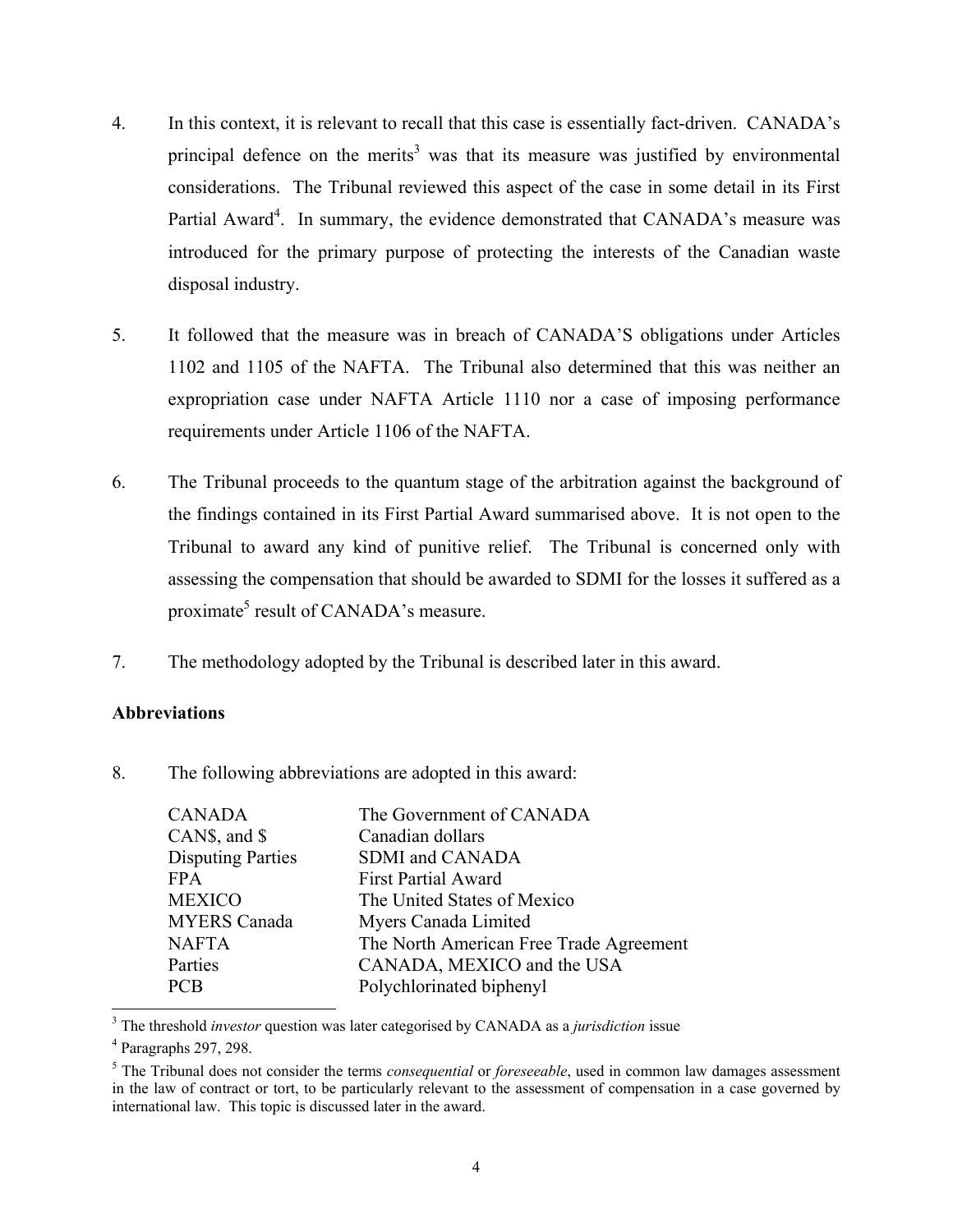| Procedural Order                                       |
|--------------------------------------------------------|
| S. D. Myers, Inc.                                      |
| Verbatim record of the hearing held in Toronto from 21 |
| to 26 September 2001                                   |
| United Nations Commission on International Trade Law   |
| <b>UNCITRAL Arbitration Rules, 1976</b>                |
| United States Environmental Protection Agency          |
| The United States of America                           |
|                                                        |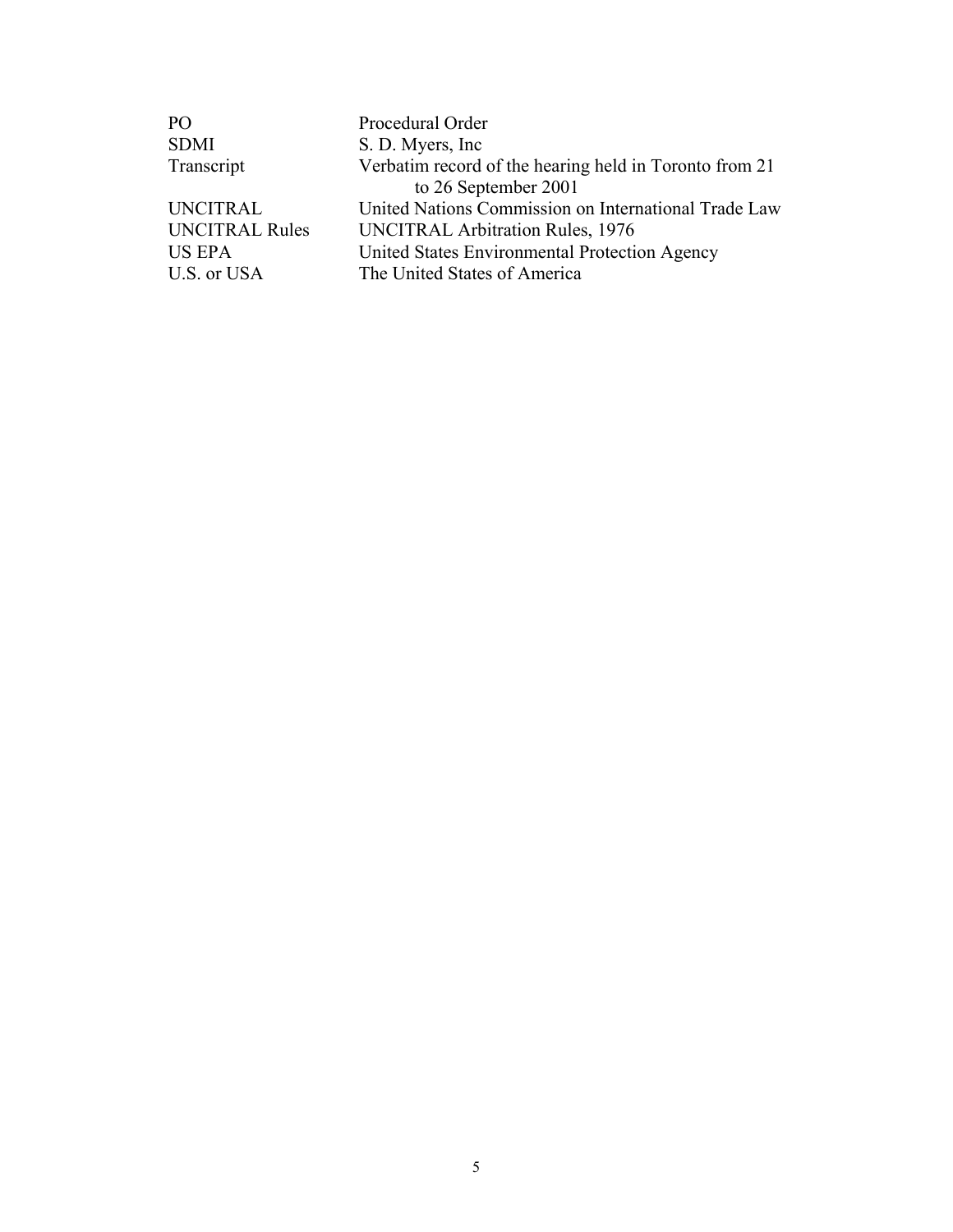#### <span id="page-5-0"></span>**CHAPTER II**

# **HISTORY OF THE PROCEEDINGS**

- 9. The procedural history of the arbitration up to 13 November 2000 was set out in Chapter II of the Tribunal's First Partial Award and is not repeated in this award.
- 10. By a letter dated 13 November 2000 the Tribunal invited the Disputing Parties to produce a progress report to the Tribunal by 15 December 2000 in which they were to provide their views on the procedural aspects of the second stage of the arbitration, as contemplated in paragraph 1 of Procedural Order No. 1. The Tribunal also indicated that, if necessary, a further case management meeting would be held as early as practicable in 2001.
- 11. By letters dated 15 December 2000, the Disputing Parties replied to the Tribunal's request. CANADA expressed its reluctance to attend a procedural hearing before the end of January 2001. SDMI stated that *the Investor would be ready to provide a Memorial on*  damages to the Tribunal and CANADA by mid-January 2001, complete with expert *reports and accompanying evidence*.
- 12. By a letter dated 23 December 2000, the Tribunal sent to the Disputing Parties a draft Procedural Order No. 17 in which it proposed a schedule for the initial phase of the second stage of the arbitration.
- 13. By a letter dated 3 January 2001, the Tribunal, after taking account of the parties' letters dated 27 December 2000 and 2 January 2001, requested SDMI to present a summary of its case and to make a proposal concerning the second stage procedure as soon as it was ready to do so.
- 14. On 7 January 2001, after taking account of CANADA's letter 4 January 2001 concerning the proposed procedural schedule, the Tribunal abandoned the draft of Procedural Order No. 17 and directed as follows: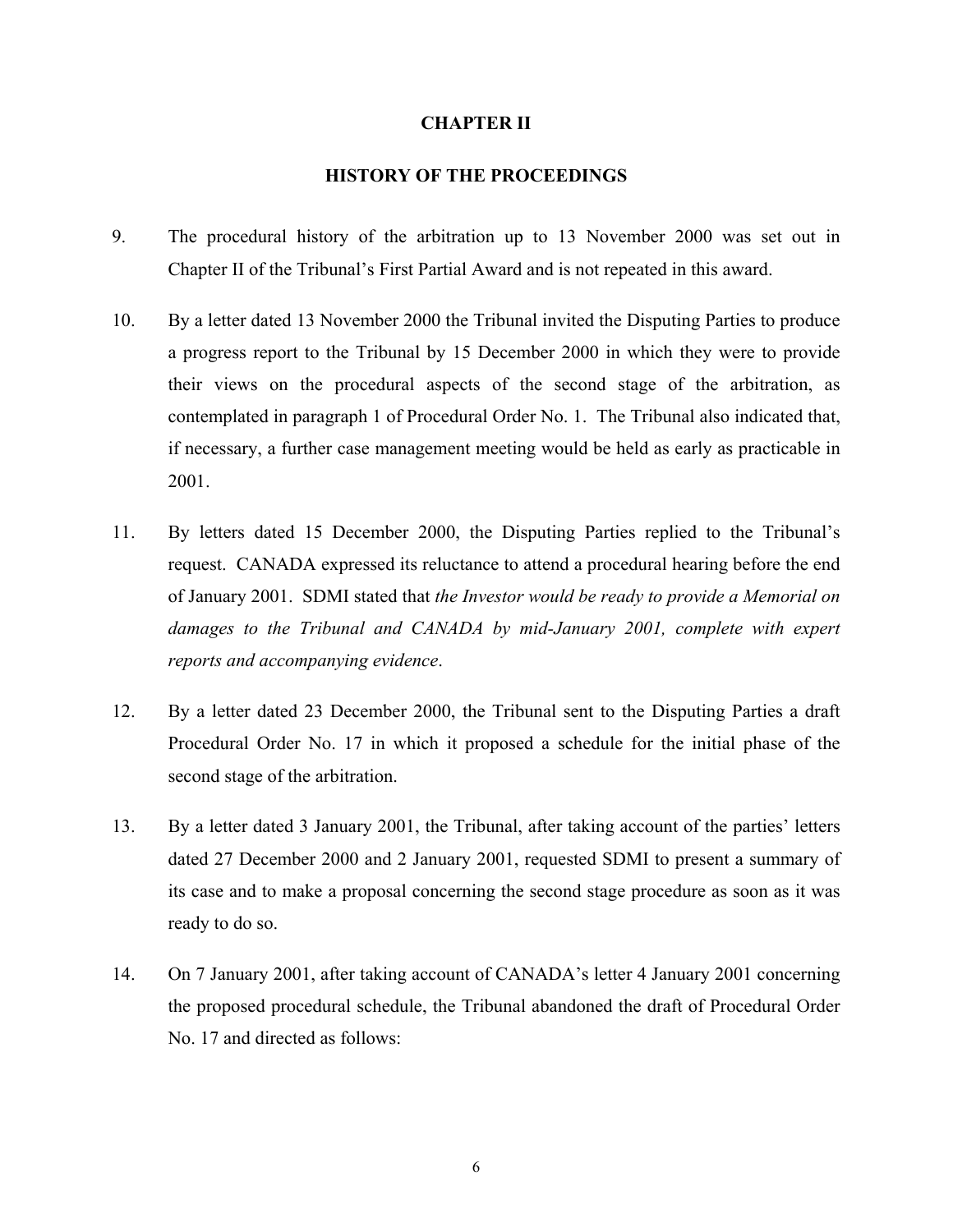- *Unless the parties agree upon the second stage procedure the Tribunal will hold a further case management meeting with the parties in Toronto on 21 February 2001.*
- *In order that the arbitrators' individual schedules may be accommodated in a way that will minimise the expense to the parties, the parties shall notify the Tribunal by 9 February 2001 as to whether or not they have reached an agreement on the second stage procedure.*
- *The Tribunal proposes that MYERS should deliver to CANADA whatever it can be ready to deliver by mid-January in relation to the quantification of its claims (presumably excluding experts' reports), together with its proposals as to the second stage procedure.*
- *The Tribunal proposes that CANADA should provide its views on the procedure to be followed in the second stage within 10 days of receipt of 'MYERS' mid-January materials'. (Clearly it is not necessary for CANADA to have MYERS' full Memorial before it indicates its views on the second stage procedure, but equally clearly it should have at least a summary of the case it faces).*
- *The parties should then consult with each other on the 'second stage procedure' and report to the Tribunal by 9 February 2001, preferably jointly but otherwise separately, as to whether or not they have reached agreement.*
- *If they have reached an agreement the Tribunal will issue a Procedural Order No. 17 'By Consent'. If they have not reached agreement, the Tribunal will meet the parties in Toronto on 21 February 2001.*
- 15. On 16 January 2001, SDMI delivered the *Investor's Summary on Damages* as well as a proposed procedural schedule for the second stage of the arbitration.
- 16. By a letter dated 19 January 2001, CANADA delivered two confidentiality agreements signed by its experts, Mr Rostant and Mr White, in accordance with paragraphs 9(c) and 12 of Procedural Order No. 11.
- 17. By a letter dated 21 January 2001, the Tribunal asked CANADA to reply to SDMI's proposals for the second stage procedure as soon as possible and to supply a provisional reply to SDMI's *Summary on Damages* by the end of January.
- 18. By a letter dated 23 January 2001, CANADA commented on SDMI's proposal and outlined its own views as to the procedural steps to be taken during the second stage of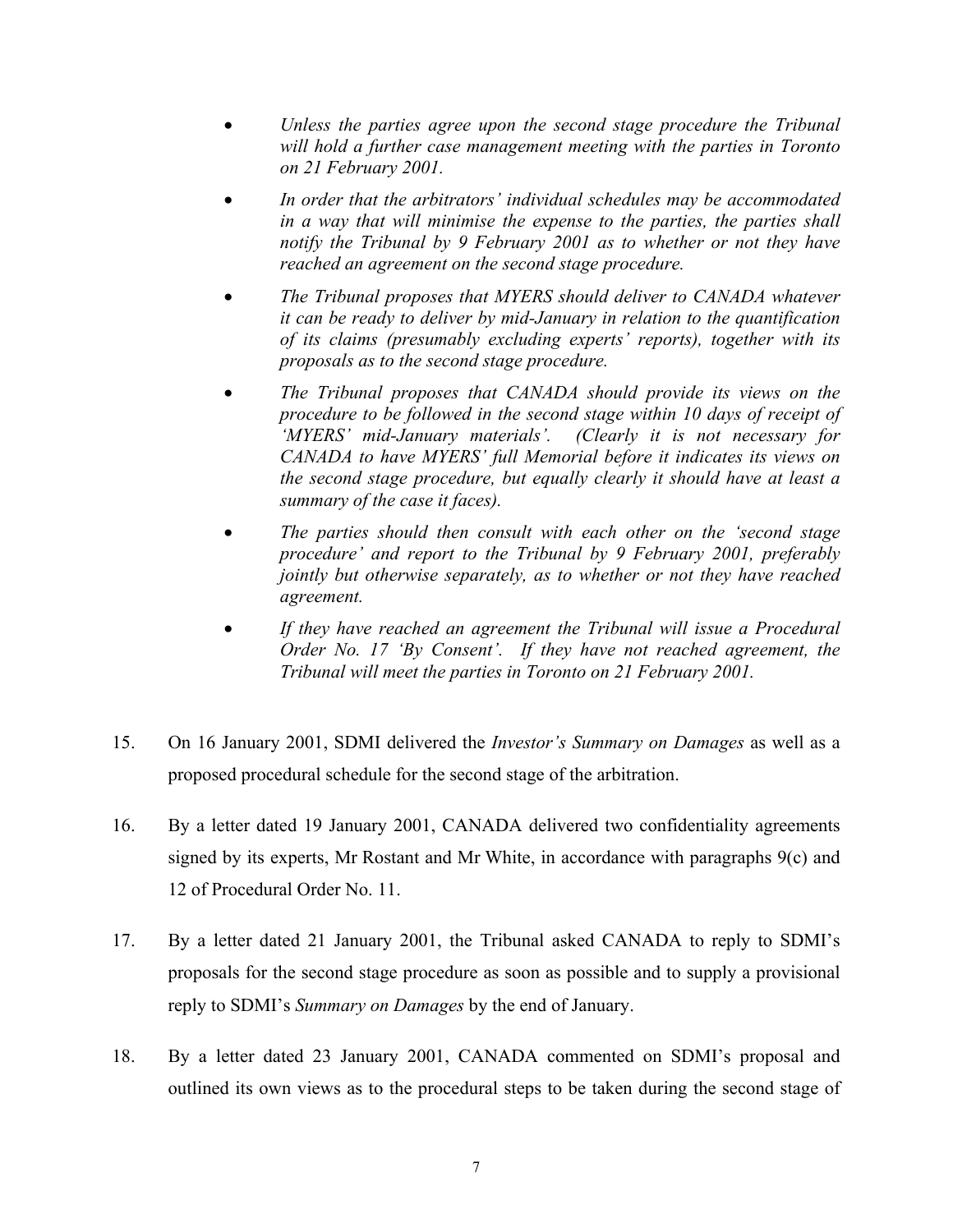the arbitration. By a letter dated 24 January 2001, SDMI replied to CANADA's suggestions.

- 19. By a letter dated 31 January 2001, CANADA replied to SDMI's letter dated 24 January 2001 and submitted its response to the *Investor's Summary on Damages*.
- 20. By a letter dated 4 February 2001, the Tribunal invited the Disputing Parties to agree on the procedure for the second stage of the arbitration. Failing such agreement, the Tribunal would hold a case management meeting with the Disputing Parties before the end of February 2001.
- 21. By a letter dated 8 February 2001, CANADA notified the Tribunal that it had that day filed an application to the Federal Court of Canada seeking to set aside the First Partial Award. In the same letter CANADA stated that it intended:

*… to ask the Tribunal to delay the assessment of damages until the courts complete judicial review of the Tribunal's partial award on liability* 

CANADA also expressed its concern at the use of documents in court proceedings that had been delivered as evidence in the first stage of the proceedings, but had been marked *confidential*.

- 22. By letters dated 9 February 2001, the Disputing Parties informed the Tribunal that agreement had not been reached on a procedural framework for the second stage of the arbitration.
- 23. By a letter dated 13 February 2001, the Tribunal directed that a case management meeting take place in Toronto on 21 February 2001 to consider:
	- CANADA's application to suspend the arbitration pending the outcome of the judicial review process; (for this purpose the Tribunal directed CANADA to deliver a reasoned written application by 15 February 2001 and SDMI to reply by 19 February 2001).
	- the procedural schedule for the second stage of the arbitration.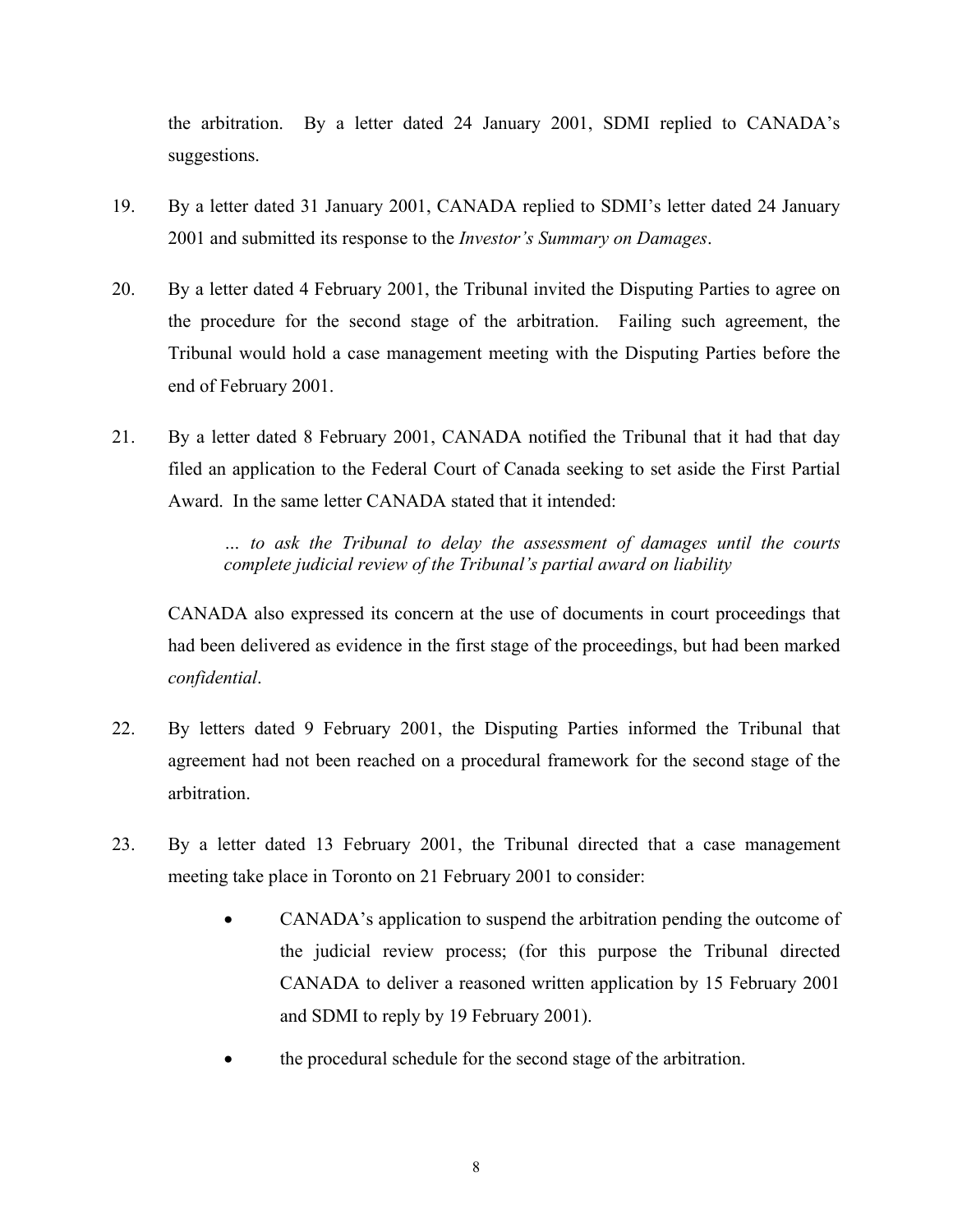- whether or not the Tribunal should appoint its own forensic accountancy expert pursuant to Article 27 of the UNCITRAL Rules.
- whether or not the Tribunal's previous confidentiality orders should be varied in order that additional material may be put before the national court in Canada for the purposes of the judicial review process. (The Tribunal asked the parties to address the practical aspects of this question in brief written statements ahead of the 21 February 2001 meeting).
- 24. On 15 February 2001, CANADA delivered to the Tribunal and SDMI a document entitled *Application for a Stay of the Arbitral Proceedings pending the Outcome of the Federal Court of Canada Application to set aside*.
- 25. By a letter dated 19 February 2001, SDMI delivered to the Tribunal and CANADA a document entitled *Investor's Response to CANADA's Submission on Stay of Arbitration*.
- 26. By a letter dated 20 February 2001, CANADA delivered to the Tribunal and SDMI a statement of its position on amendments to the Tribunal's Confidentiality Order in the context of the national court review process.
- 27. On 21 February 2001, a case management meeting was held in Toronto at which the Tribunal heard oral submissions by counsel for the Disputing Parties on the matters identified in its 13 February 2001 letter.
- 28. By a letter dated 23 February 2001, SDMI delivered to CANADA its request for the production of documents.
- 29. On 26 February 2001, after deliberations, the Tribunal issued Procedural Order No. 17 establishing the second stage procedural schedule; Procedural Order No. 18 concerning CANADA's application to suspend the arbitration; and a letter to the Disputing Parties dealing with the confidentiality of parts of the record.
- 30. On 1 March 2001, SDMI delivered to CANADA and the Tribunal the *Investor's Memorial (Damages Phase)* pursuant to paragraphs 6 and 8 of Procedural Order No. 17. By a letter of the same date, SDMI stated that CANADA's response in late March to its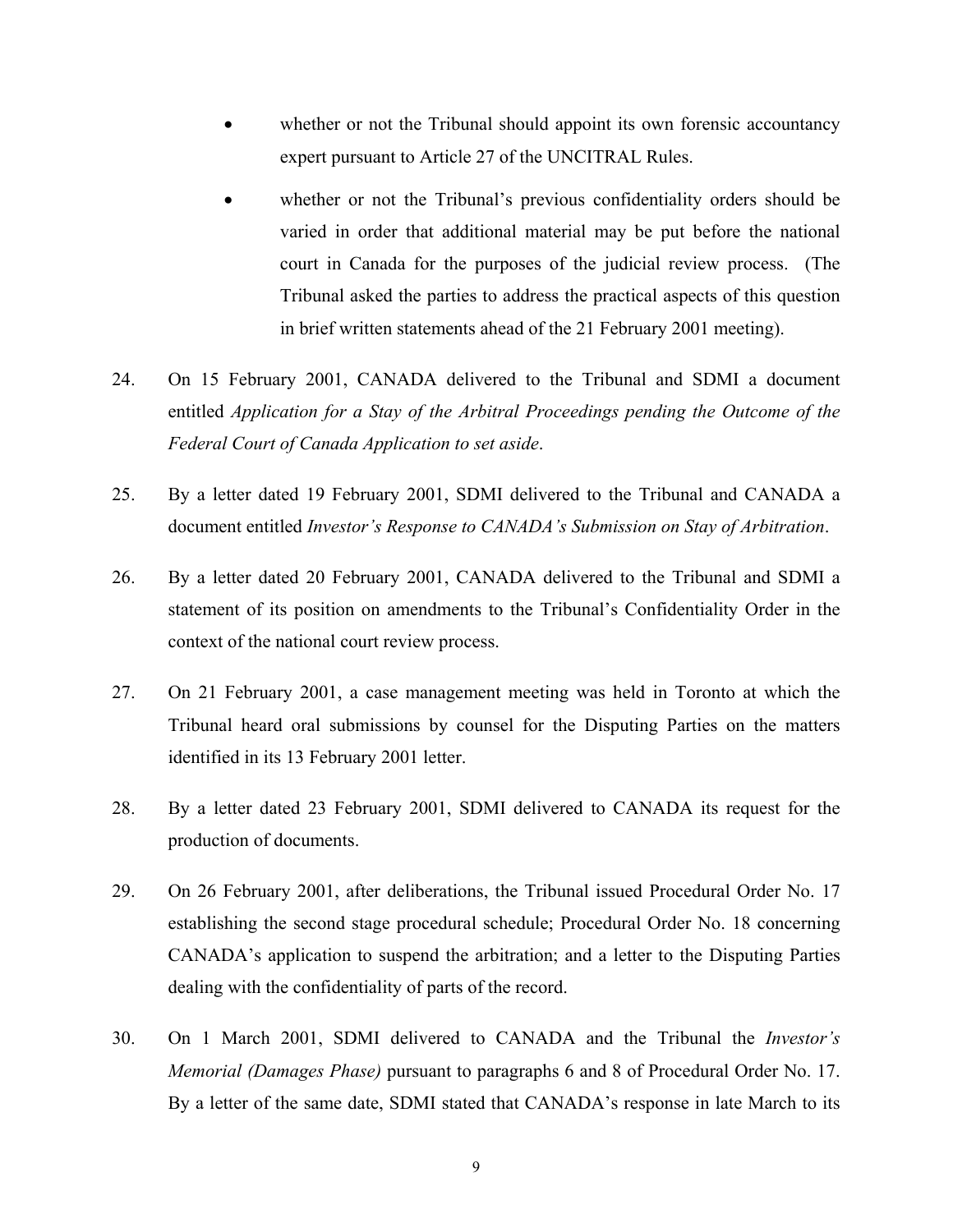request dated 23 February 2001 made it necessary to seek from the Tribunal an amendment of Procedural Order No. 17 in order to permit the Disputing Parties to deliver supplementary memorials.

- 31. By a letter dated 9 March 2001, after taking account of the parties' submissions on the issue expressed in CANADA's letter of 2 March 2001 and SDMI's letter of 3 March 2001, the Tribunal determined that it would not make an order for the delivery of supplementary memorials at that stage of the abitration.
- 32. On 12 March 2001, CANADA delivered to SDMI its *Request for Interrogatories and Production of Further Documents* pursuant to paragraph 9 of Procedural Order No. 17.
- 33. On 26 March 2001, CANADA supplied to SDMI certain documents pursuant to paragraph 10 of Procedural Order No. 17, as requested by SDMI in its letter dated 23 February 2001.
- 34. On 27 March 2001, SDMI delivered its response to CANADA's *Request for Interrogatories and Production of Documents* dated 12 March 2001. The parties subsequently requested and exchanged further documentary material.
- 35. By a letter dated 19 April 2001, CANADA, still seeking production of further documents, sent to the Tribunal a *Motion for Production of Documents and Responses to Interrogatories*.
- 36. By a letter dated 25 April 2001, the Tribunal directed SDMI to reply to CANADA's motion within 14 days.
- 37. By a letter dated 3 May 2001, SDMI delivered the *Investor's Response to Canada's Motion on Production of Documents and Interrogatories*.
- 38. By a letter dated 4 May 2001, CANADA requested an extension of time for filing its counter-memorial on damages until 30 days after receiving a full response to its interrogatories and document request by SDMI pursuant to paragraph 17 of Procedural Order No. 17 and Article 15 (1) of the UNCITRAL Rules.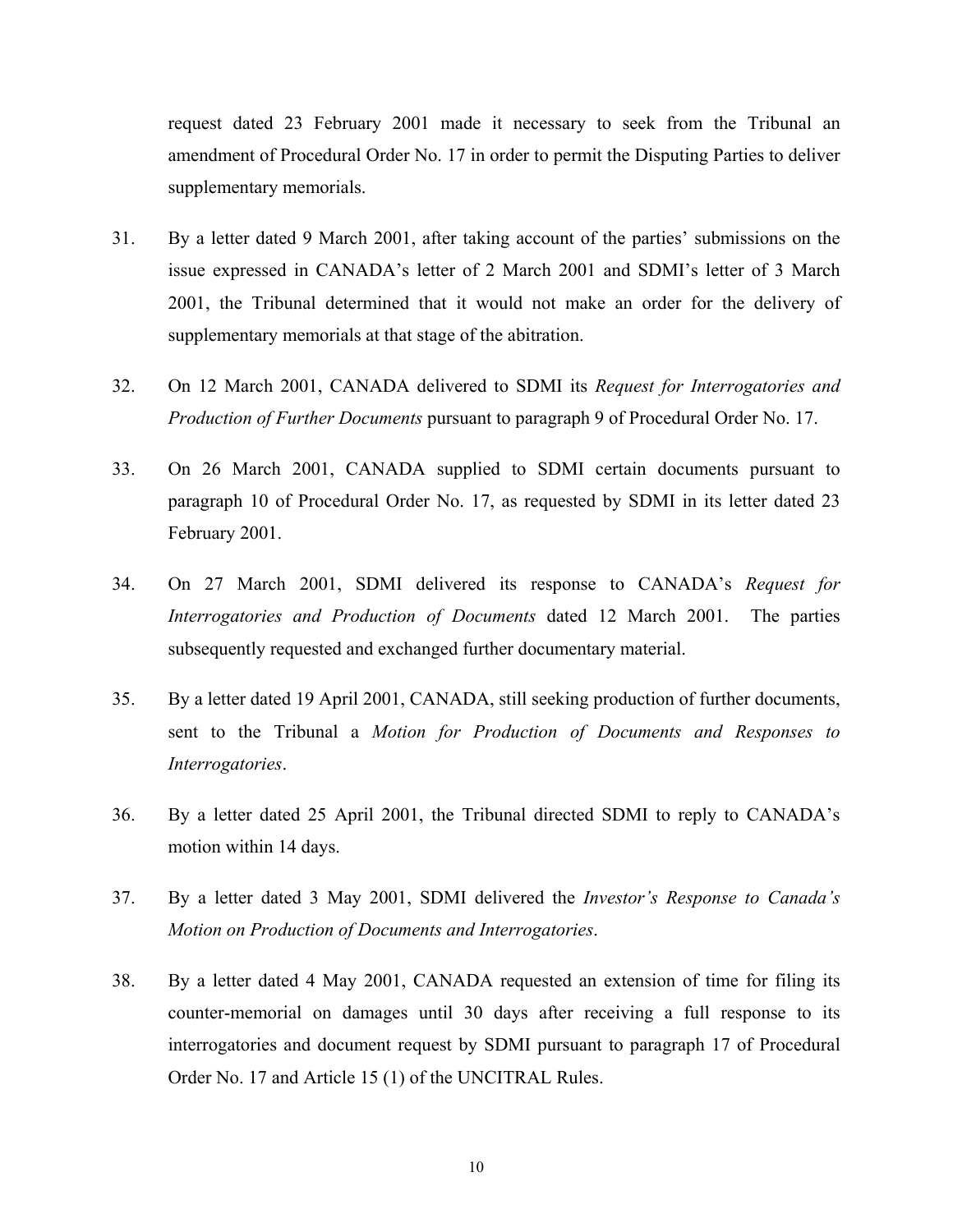- 39. On 14 May 2001, CANADA delivered a *Reply to Investor's Response to Motion for Production of Documents and Interrogatories*.
- 40. By a letter dated 25 May 2001, following CANADA's requests for an extension of time for the delivery of its Counter-Memorial in its letters dated 17 and 24 May 2001, the Tribunal directed CANADA to deliver a provisional Counter-Memorial by the end of the first week of June and at the same time granted to CANADA the opportunity to deliver a *Supplementary Counter-Memorial* after the document production and interrogatories issues had been resolved. By the same letter the Tribunal also directed both Disputing Parties to supply a report on outstanding document and interrogatories issues within seven days.
- 41. By a letter dated 1 June 2001, SDMI advised the Tribunal that no further progress had been made between the Disputing Parties and that the same issues remained outstanding. By a letter of the same date, CANADA produced a list of outstanding production issues.
- 42. By a letter dated 5 June 2001, the Tribunal suggested that a further case management meeting should be held.
- 43. In a letter dated 7 June 2001, SDMI suggested that the Tribunal could make a ruling on the issues in question solely upon the record before it or, alternatively, resolve them in a conference call. SDMI also made certain submissions in relation to the involvement of the parties' experts as provided for in Procedural Order No. 18. By a letter of the same date CANADA replied to the matters raised in SDMI's proposal.
- 44. On 7 June 2001, CANADA delivered to SDMI and the Tribunal its *Counter-Memorial on Damages* pursuant to paragraphs 6 and 8 of Procedural Order No. 17.
- 45. By a letter dated 12 June 2001, the Tribunal determined that a case management meeting would take place in Toronto on 21 June 2001.
- 46. By letter dated 14 June 2001, the Tribunal invited the parties' experts to attend the case management meeting and asked the parties to produce a list of the then outstanding issues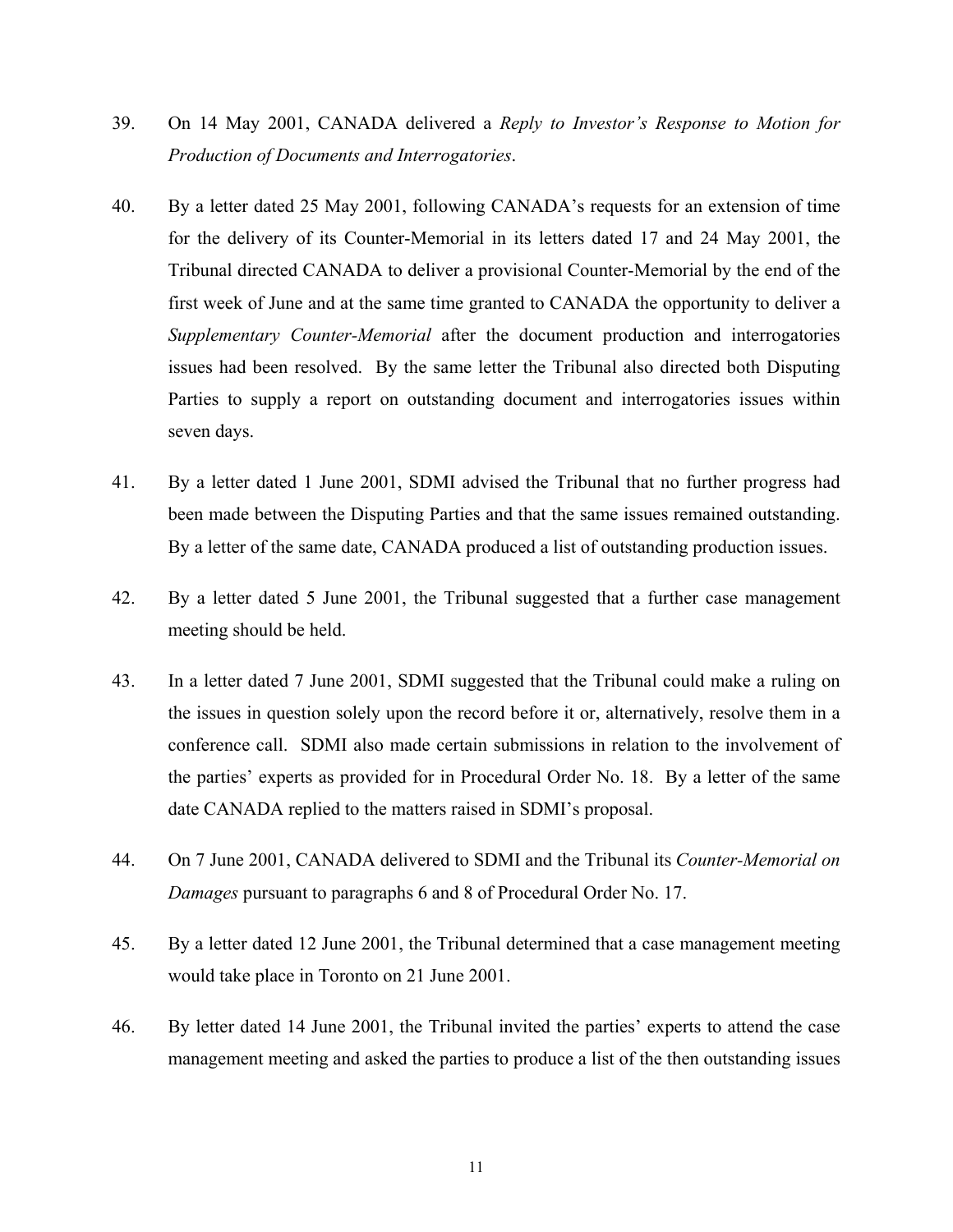on 20 June 2001. SDMI delivered to the Tribunal a list of the outstanding production issues on that date.

- 47. On 21 June 2001, a further case management meeting was held in Toronto with the Tribunal, the Disputing Parties and their experts.
- 48. By a letter dated 24 June 2001, the Tribunal invited MEXICO and the USA to exercise their rights under Article 1128 of the NAFTA and to deliver submissions by 17 August 2001.
- 49. By a letter dated 25 June 2001, the Tribunal issued Procedural Order No. 19 setting out the remaining procedural steps of the arbitration as agreed between the Disputing Parties.
- 50. By a letter dated 11 July 2001, the Tribunal informed the Disputing Parties that it had appointed an administrative secretary in accordance with the Disputing Parties' consent.
- 51. On 20 July 2001, CANADA delivered to SDMI and the Tribunal its *Supplementary Counter-Memorial* pursuant to paragraph 7 of Procedural Order No. 19.
- 52. In three letters dated 23 and 24 July 2001, SDMI and CANADA notified the Tribunal that further document production issues had arisen.
- 53. By a letter dated 25 July 2001, the Tribunal issued to the Disputing Parties certain provisional guidelines on how to proceed. By a letter dated 26 July 2001, CANADA notified the Tribunal of its compliance with the Tribunal's provisional suggestions. On 31 July 2001, the Tribunal confirmed its provisional guidelines.
- 54. On 10 August 2001, SDMI delivered to CANADA and the Tribunal *The Investor's Reply Memorial* in accordance with paragraph 8 of Procedural Order No. 19.
- 55. By a letter dated 10 August 2001, CANADA delivered to the Tribunal certain material concerning the interpretation of the NAFTA, for the Tribunal's information.
- 56. By a letter dated 14 August 2001, CANADA requested the Tribunal to revise the procedural schedule, as a result of the introduction of new evidence by SDMI.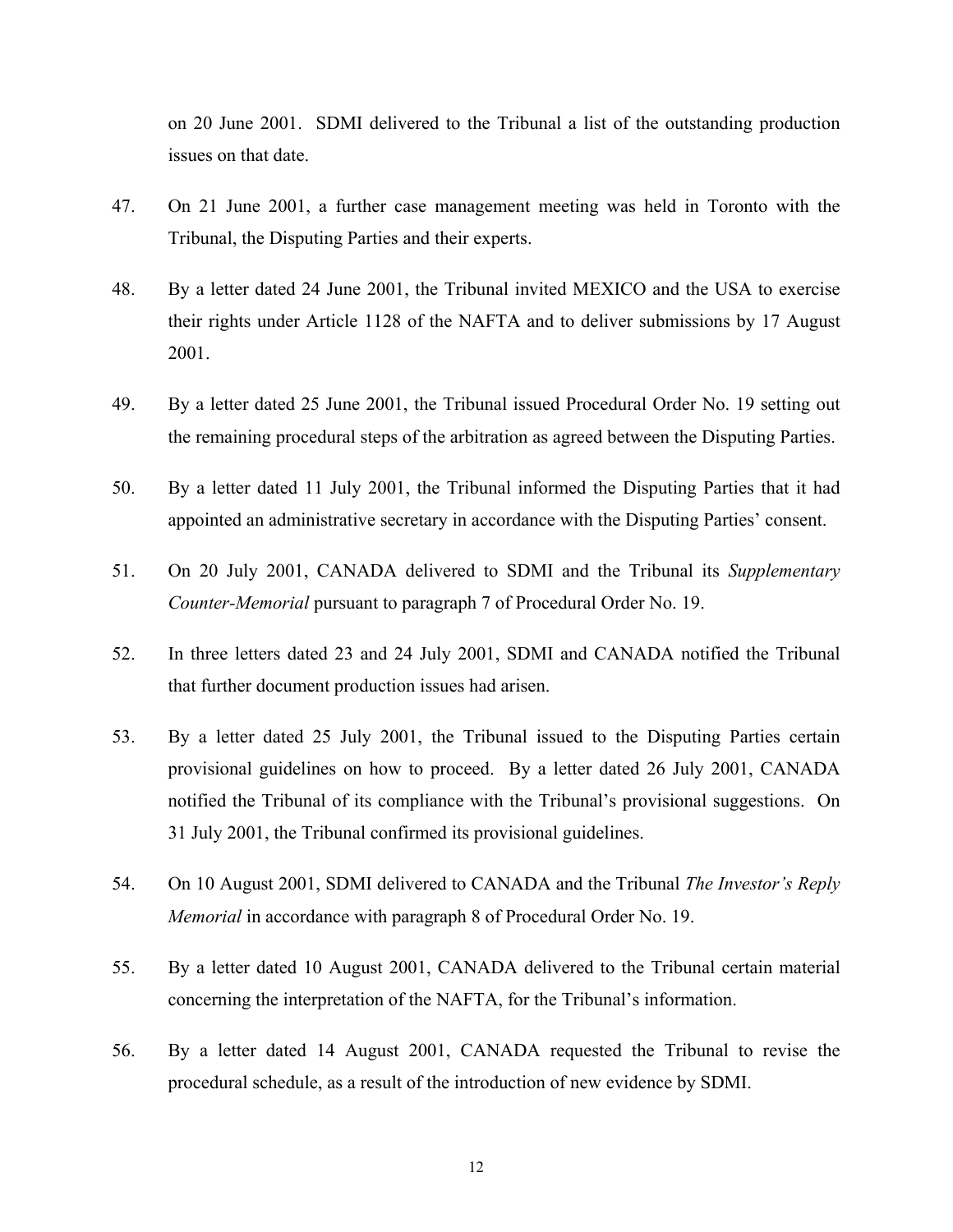- 57. By a letter dated 15 August 2001, SDMI delivered to the Tribunal its response to CANADA's letter of 14 August 2001.
- 58. By a letter dated 15 August 2001, the USA requested the Tribunal to extend the date by which it and MEXICO were invited to exercise their rights under Article 1128 of the NAFTA. By a letter dated 16 August 2001, the Tribunal consented to the delivery of any Article 1128 submissions after CANADA delivered its Reply Memorial.
- 59. By a letter dated 16 August 2001, the Tribunal issued a provisional response to the Disputing Parties' questions and proposed that a conference call should take place on 24 August 2001.
- 60. By a letter dated 16 August 2001, CANADA notified the Tribunal that further document requests remained outstanding.
- 61. By letters dated 18 and 21 August 2001, CANADA and SDMI stated their positions to the Tribunal concerning documents recently introduced by SDMI.
- 62. By a letter dated 22 August 2001 MEXICO requested confirmation that the extension of time for submissions granted to the UDSA applied equally to MEXICO.
- 63. By a letter dated 24 August 2001, the Tribunal gave the confirmation requested by MEXICO.
- 64. By a letter dated 24 August 2001, the Tribunal provided the Disputing Parties with an agenda of the matters it wished them to address during the telephone conference later that day.
- 65. On 24 August 2001 two telephone conferences took place between the Tribunal and the Disputing Parties' representatives.
- 66. By a letter dated 25 August 2001, the Tribunal issued Procedural Order No. 20 amending the schedule set out in Procedural Order No. 19, as agreed between the Disputing Parties during the second telephone conference on the previous day.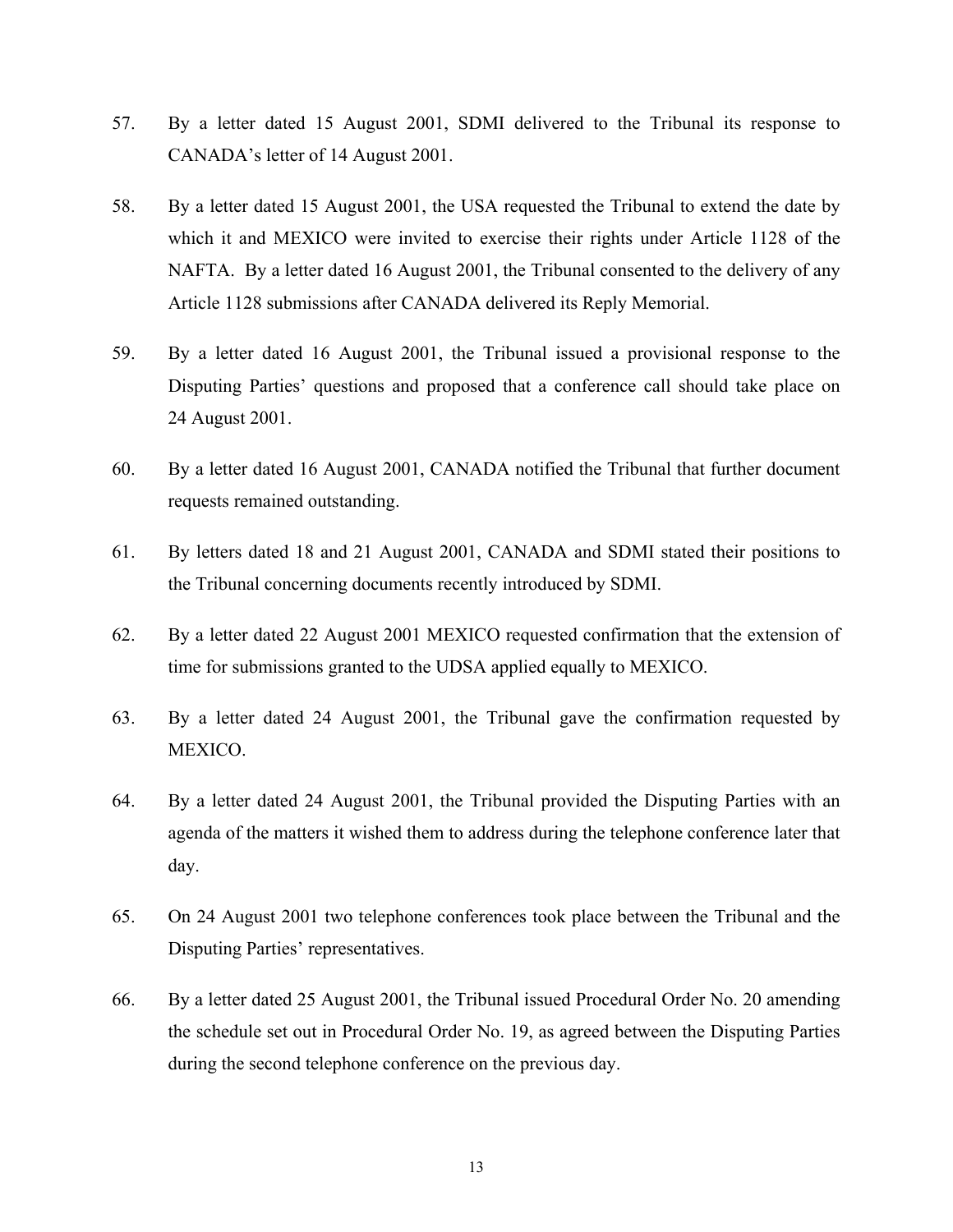- 67. By a letter dated 25 August 2001, the Tribunal notified MEXICO and the USA of the revised procedural schedule and invited their submissions by 12 September 2001.
- 68. On 31 August 2001, CANADA delivered to SDMI and the Tribunal its *Rejoinder Memorial* pursuant to paragraph 4 of Procedural Order No. 20.
- 69. By a letter dated 12 September 2001, MEXICO delivered to the Tribunal and the Disputing Parties its submissions pursuant to Article 1128 of the NAFTA.
- 70. On 14 September 2001, SDMI and CANADA delivered to the Tribunal their *Pre-hearing Memoranda* pursuant to paragraph 5 of Procedural Order No. 20 and paragraph 11 of Procedural Order No. 19. SDMI also delivered to CANADA and the Tribunal a *Summary of Key Areas of Agreement and Disagreement between KPMG and LRTS*.
- 71. By two letters dated 14 and 17 September 2001, MEXICO informed the Tribunal that it wished to send two representatives to the hearing.
- 72. By a letter dated 17 September 2001, CANADA informed the Tribunal that its expert Mr Stillman was unable to attend the hearing in person.
- 73. By a letter dated 18 September 2001, the USA delivered to the Tribunal and the Disputing Parties its written submissions under Article 1128 of the NAFTA.
- 74. By a letter dated 18 September 2001, CANADA objected to SDMI's submission of its expert's Summary delivered on 14 September 2001 on the ground that this was contrary to the joint experts' report contemplated by Procedural Order No. 20, paragraph 6.
- 75. By a letter dated 18 September 2001, the Tribunal notified the Disputing Parties that questions concerning Mr Stillman's examination and the absence of a joint experts' report would be dealt with at the beginning of the hearing.
- 76. The Second Stage hearing took place in Toronto from 21 to 26 September 2001. The Tribunal heard oral and closing statements from the representatives of the Disputing Parties and oral submissions from the representative of MEXICO. In addition, the following witnesses were heard: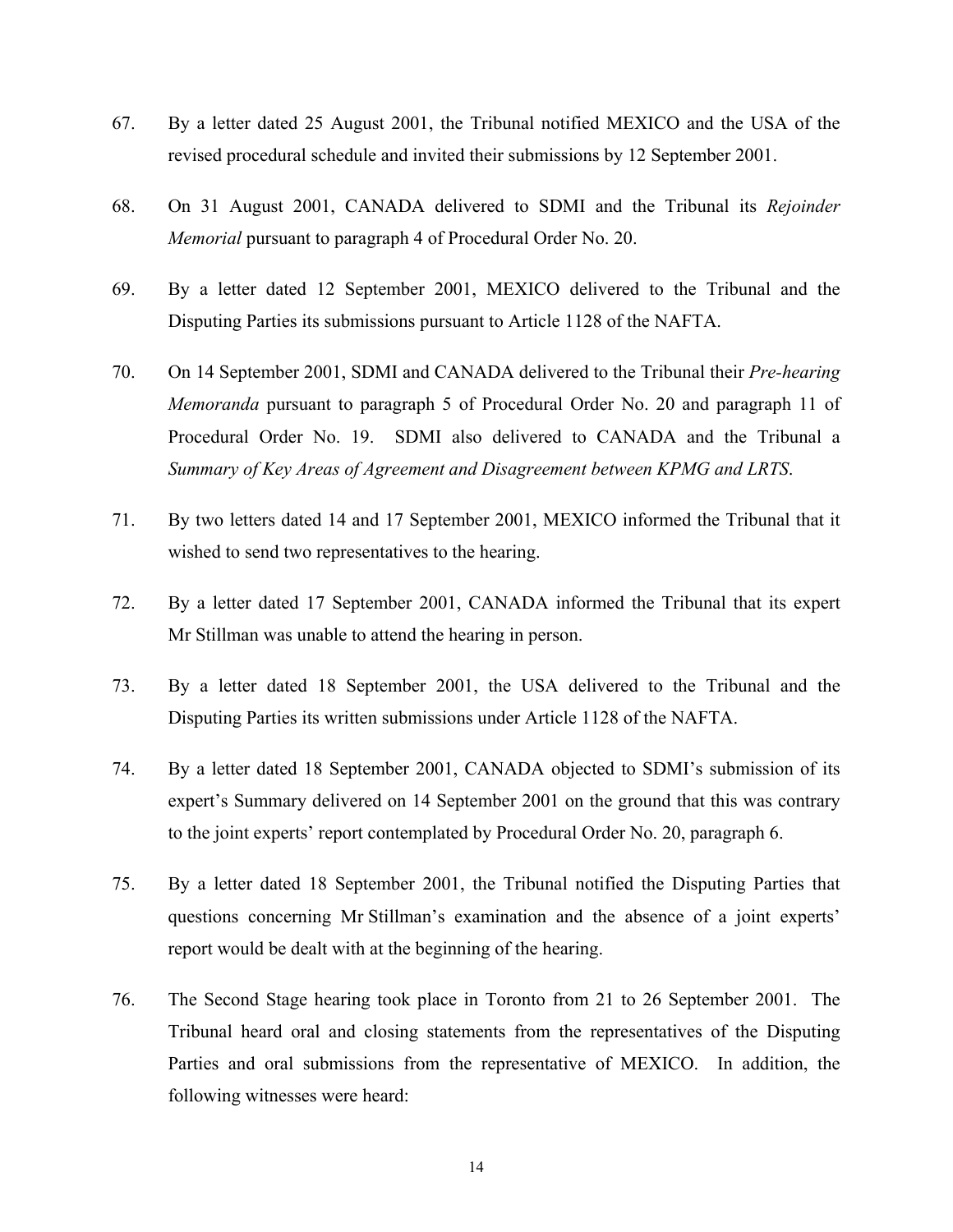Mr Bob Rasor Mr Dana Myers Mr Peter Wallace Prof Roger Ware Mr Jeffrey Harder Mr Howard Rosen Dr Joan Berkowitz Mr Douglas White Mr Robert Stillman (by videoconference) Mr Derek Rostant

(listed in order of appearance)

- 77. On 25 September 2001, the penultimate day of the hearing, the Tribunal asked the Disputing Parties' principal accountancy experts, Messrs Rosen and Rostant, whether they could assist the Tribunal in calculating a figure of *what Myers might reasonably have been expected to get out of Canada as a result of its investment in the relevant time period*<sup>6</sup> by producing a joint *matrix* or *model* in *spreadsheet* form containing the different variables and values involved in such calculation.<sup>[7](#page-14-1)</sup> The experts agreed to endeavour to produce such a joint document. $8$
- 78. Towards the end of the hearing the Tribunal also discussed with the Disputing Parties the question of its award in respect of costs pursuant to Articles 38 and 40 of the UNCITRAL Rules and, in particular, whether the Disputing Parties wished to have the opportunity to make further submissions on costs after they had seen the Tribunal's Second Partial Award. The Disputing Parties informed the Tribunal that they would like to have such an opportunity.<sup>9</sup> Accordingly, it was agreed that the present award would be in the form of a

<span id="page-14-0"></span><sup>&</sup>lt;sup>6</sup> Transcript, 25 September 2001, page 877, lines 14-16.<br><sup>7</sup> Transcript, 25 September 2001, pages 877/878 and 881/882.

<span id="page-14-1"></span>

<span id="page-14-2"></span><sup>&</sup>lt;sup>8</sup> Transcript, 25 September 2001, page 883, lines 12-16; page 884, lines 16-19 per Mr Rostant; page 882, lines 19-20 per Mr Rosen.

<span id="page-14-3"></span> $9$  Transcript, 26 September 2001, pages  $1056 - 1060$ .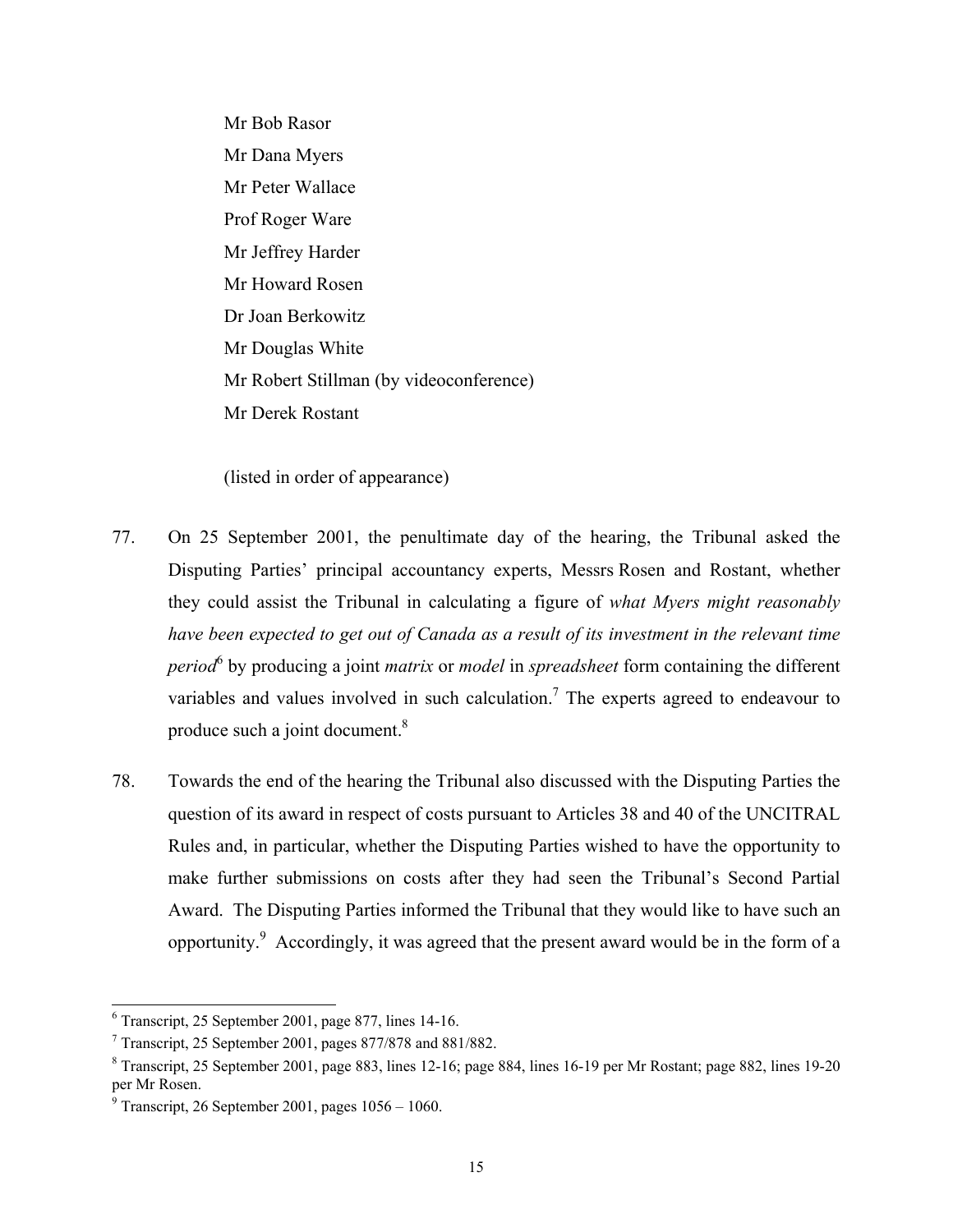Se*cond Partial Award* and the Tribunal gave directions for the subsequent delivery of further submissions on the question of costs. $10$ 

- 79. By a letter dated 23 December 2001, the Tribunal reminded the experts that delivery of their joint *matrix* or *model* had not yet been received and invited them to deliver a joint report on the matter by the end of the year.
- 80. By a letter dated 27 December 2001 Messrs Rostant and Rosen transmitted to the Tribunal a joint *matrix* or *model* in Excel format for the purpose of assisting the Tribunal in determining the quantification of the compensation to be awarded if the Tribunal would adopt CANADA's *third alternative* and SDMI's *loss of profits* approach.
- 81. Thereafter the Tribunal deliberated on several occasions (either in person or by telephone conference) before making this Second Partial Award.

<span id="page-15-0"></span><sup>&</sup>lt;sup>10</sup> Transcript, 26 September, page 1057, line 19-24: *….within 14 [days] of receiving the partial, the second partial award, the parties will simultaneously present to the Tribunal and exchange submissions on their costs claims and any supporting information they want to put in …….*]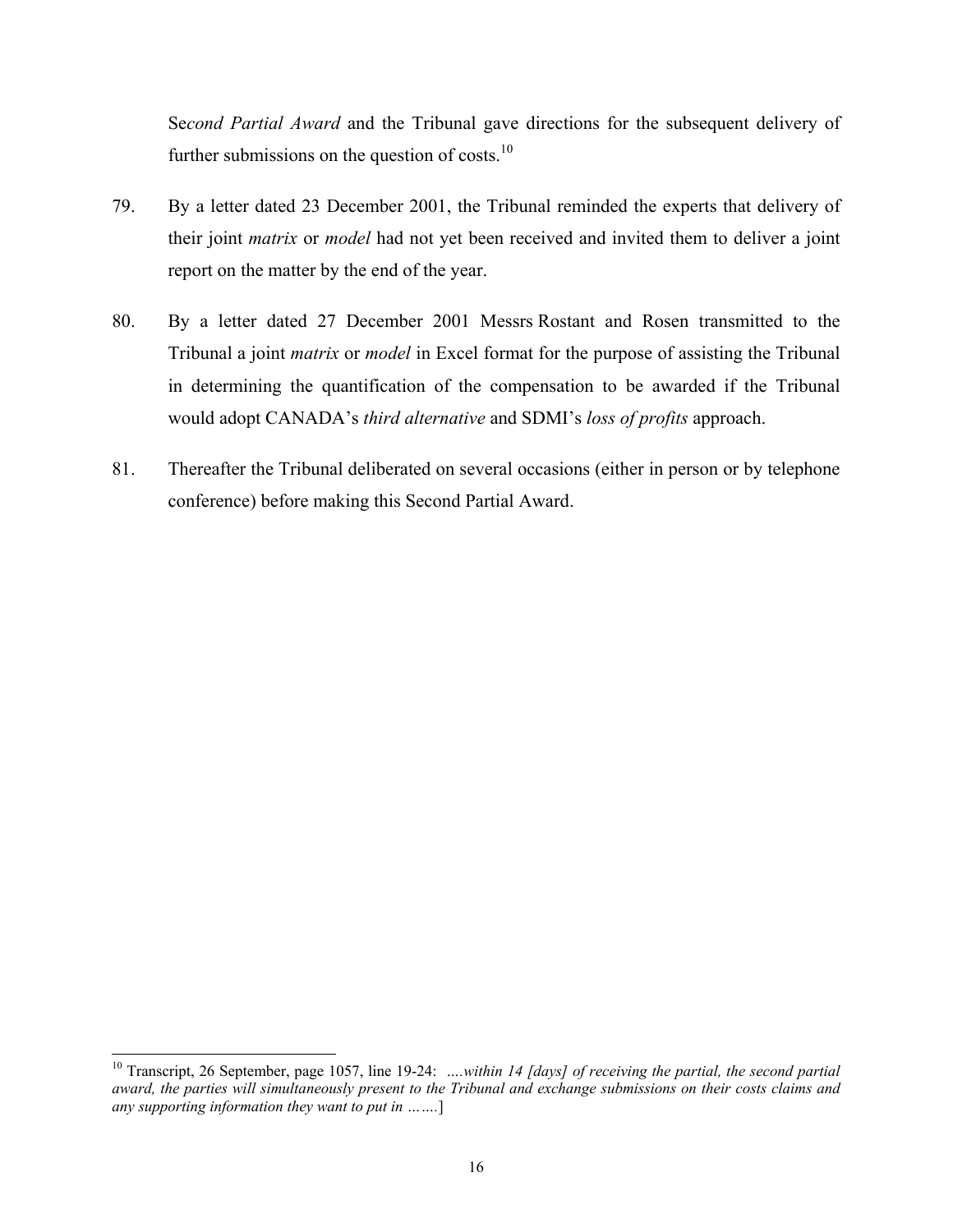#### <span id="page-16-0"></span>**CHAPTER III**

# **CHRONOLOGY OF EVENTS**

- 82. The overall factual background to the dispute was set out in some detail in Chapter III of the Tribunal's First Partial Award and it is not necessary to repeat all of it in this award. Some of those facts, and certain additional facts, are relevant to the Tribunal's consideration of the compensation to be awarded to SDMI.
- 83. SDMI is a privately held corporation, located in Tallmadge, Ohio. From the early 1980s SDMI's principal business was the remediation of hazardous wastes, partly by a recycling process and partly by sending the highly toxic residues to other specialist entities for disposal by incineration. By the early 1990s, at the latest, SDMI had become an industry leader in the remediation of PCB-contaminated waste material in the USA.
- 84. In common with many other countries, the USA had previously banned the manufacture of PCB's and the importation of PCB-contaminated material. It follows that the U.S. PCB waste disposal industry would work itself into redundancy within a finite period. For this reason, SDMI decided to take steps to enter the fledgling Canadian market, in which little progress had been made towards disposal of the inventory of PCBcontaminated material. Among other things this had the potential benefit of extending the useful life of its Tallmadge facility.
- <span id="page-16-1"></span>85. MYERS Canada was incorporated as an SDMI affiliate<sup>11</sup> in 1993. SDMI initially considered constructing a recycling and processing facility in Canada. This would have had the advantage that the transportation costs of the low volume, highly toxic PCBcontaminated residue for destruction would have been lower than the transportation costs of the high volume waste products obtained from the customers, but the potential benefit of extending the useful life of SDMI's Tallmadge facility would have been reduced. SDMI's strategy soon became to acquire PCB-contaminated materials from owners in Canada; to transport the material to Tallmadge for processing and recycling; and to dispose of the residue for incineration by specialist contractors.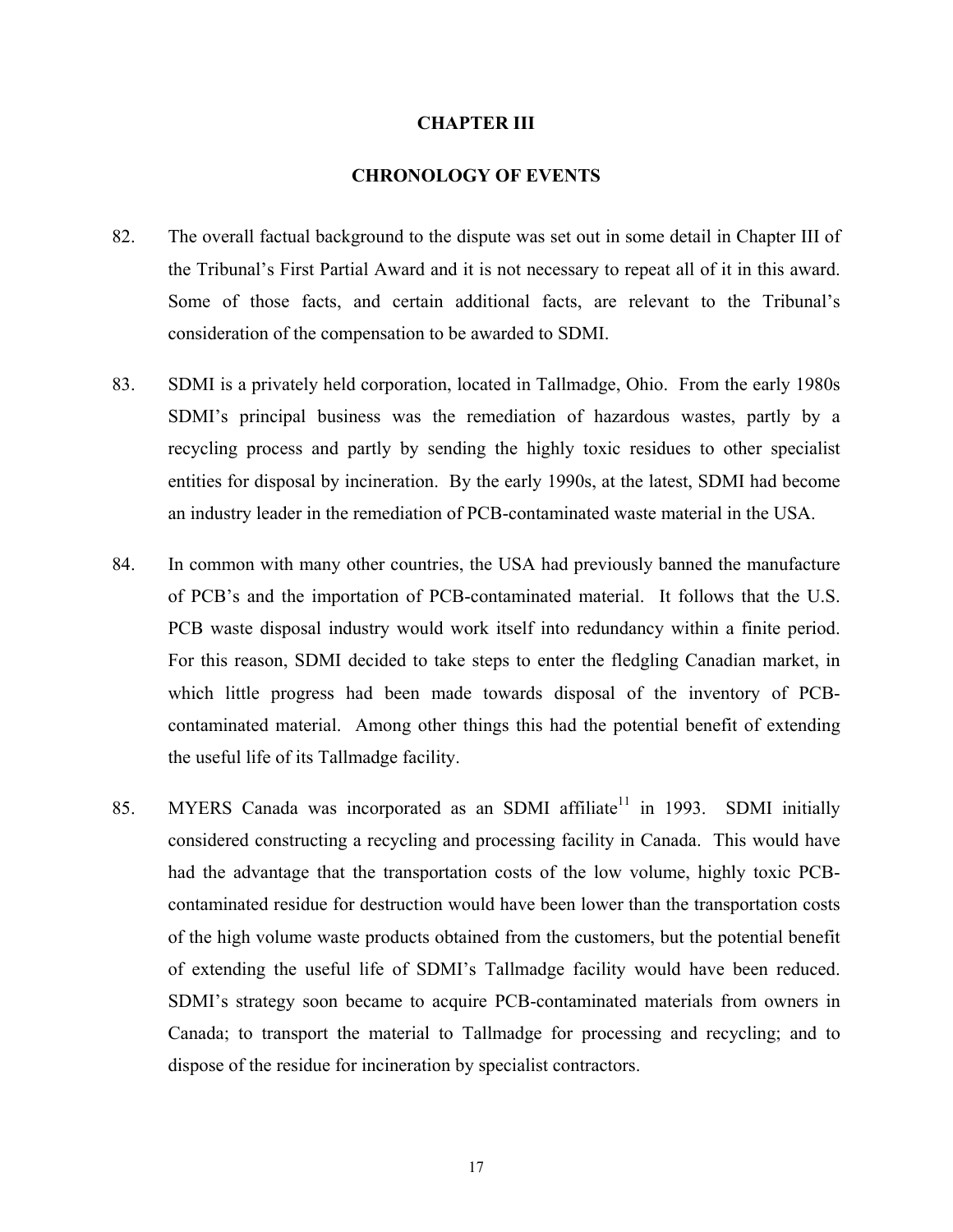- 86. In pursuit of this strategy, in 1993 SDMI developed a plan involving two parallel initiatives. The first was to build a leading market position in Canada, so that SDMI would be in a position to gain a significant share of the market if and when the border opened. To this end SDMI and MYERS Canada embarked on a comprehensive marketing campaign to establish the MYERS brand as the leading name for the disposal of PCB's. SDMI spent in excess of \$1 million (MYERS Canada had no resources of its own to commit to the project) for this purpose. Environment Canada<sup>[12](#page-17-0)</sup> maintained a record of the total inventory of PCB's in use and of PCB-contaminated waste materials in storage in Canada. By the end of 1995 nearly 3,000 storage sites in Canada had been identified and either SDMI or MYERS Canada had contacted almost all of them, with routine follow-up calls after one or two months.
- 87. The second initiative, under the leadership of Rev. Michael Valentine, was an intensive lobbying campaign to persuade the US EPA and politicians in Washington, DC, that opening the border to this traffic was in the USA's national interest - both as to the trading opportunities it offered to the U.S. waste-disposal industry and as to the benefit of reducing the volume of this highly toxic material in storage within North America as a whole.
- 88. The success of SDMI's second initiative is not in doubt. In October 1995, the US EPA informed SDMI that it would be granted an *enforcement discretion*. This would enable SDMI to import PCB-contaminated material into the USA as of 20 November 1995. The US EPA indicated that enforcement discretions also would be granted to other U.S. waste disposal operators.
- 89. On 16 November 1995, CANADA issued a temporary emergency measure that had the effect of closing the U.S./Canadian border to the export of PCB's and PCB-contaminated waste material.<sup>13</sup> This prevented SDMI and MYERS Canada from fulfilling the orders they had obtained and, effectively, from obtaining firm commitments from other potential

<sup>&</sup>lt;sup>11</sup> Its precise status within the MYERS group of companies is described in the First Partial Award, paragraph 227.

<span id="page-17-0"></span><sup>&</sup>lt;sup>12</sup> The relevant Canadian governmental agency.

<span id="page-17-1"></span><sup>&</sup>lt;sup>13</sup> The measure itself, and its transition from temporary status to a permanent order are described in detail in the First Partial Award, paragraphs 123-126.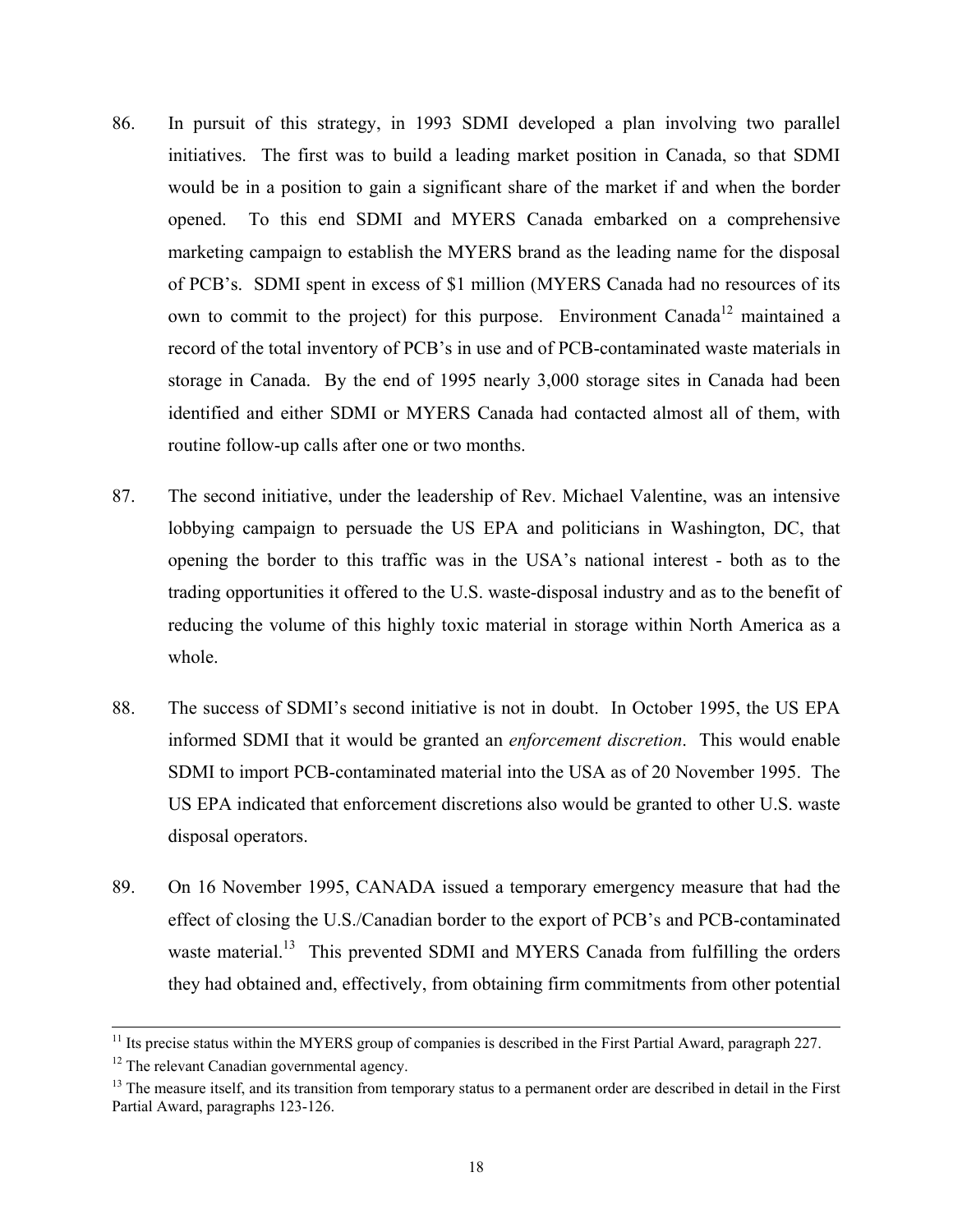customers – although SDMI and MYERS Canada did maintain their marketing efforts while the ban was in place. $14$ 

- 90. On 18 March 1996, the system of *enforcement discretions* was replaced by a general *Import for Disposal Rule*, under which licences would be granted where the US EPA was satisfied that all imported PCB-contaminated residues would be destroyed either by incineration or by chemical treatment.
- 91. After a further policy review within government departments, and much consultation, CANADA revoked the export ban on 7 February 1997, approximately 15 months after the it had been introduced, enabling SDMI to resume the implementation of its business plan.
- 92. On 7 July 1997, the United States Federal District Court of Appeals for the  $9<sup>th</sup>$  Circuit quashed the US EPA's *Import for Disposal Rule*. [15](#page-18-1)
- 93. On 20 July 1997, approximately five months after the border was opened from the Canadian side, the border was closed to the trans-border shipment of PCB's and PCBcontaminated waste once again; this time by the USA. At the date of this Second Partial Award the border has remained closed to the importation into the USA of PCBcontaminated materials.

<span id="page-18-0"></span><sup>&</sup>lt;sup>14</sup> Customer contacts were sometimes developed by SDMI, sometimes by MYERS Canada; but the Tribunal accepts SDMI's proposition that it was understood by all concerned that the material would be shipped to the USA for

<span id="page-18-1"></span><sup>&</sup>lt;sup>15</sup> Sierra Club v *E.P.A.* (U.S. Ct App., 9<sup>th</sup> Circ), No. 96-70223, 7 July 1997.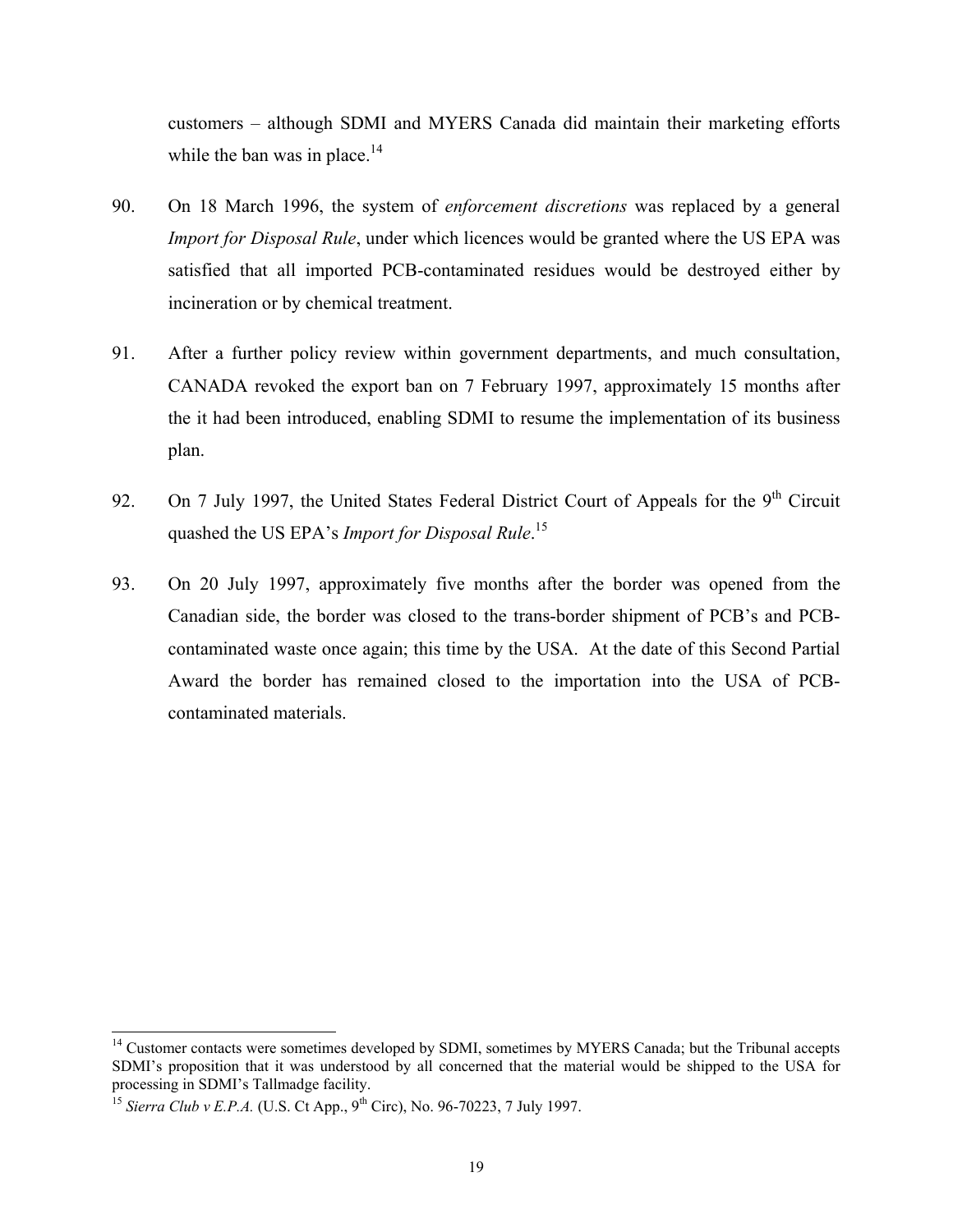#### <span id="page-19-0"></span>**CHAPTER IV**

# **THE SCOPE OF RECOVERY**

94. In its First Partial Award, the Tribunal made a number of observations concerning the principles that should be adopted in making the assessment of compensation that would take place in the second stage of the arbitration if SDMI were to succeed on liability. Among them were:

> *By not identifying any particular methodology for the assessment of compensation in cases not involving expropriation, the Tribunal considers that the drafters of the NAFTA intended to leave it open to tribunals to determine a measure of compensation appropriate to the specific circumstances of the case……*[16](#page-19-1)

and

*The Tribunal agrees with CANADA that it would be premature at this stage to attempt to set out detailed, exclusive, principles for calculating the compensation payable. The disputing parties should have the opportunity to make further factual and legal submissions on the question of the precise methodology to be used.*[17](#page-19-2)

and

*The Tribunal has already suggested that whatever precise approach is taken it should reflect the general principle of international law that compensation should undo the material harm inflicted by a breach of an international obligation.*[18](#page-19-3)

The Tribunal also noted that punitive damages may not be awarded under the NAFTA.<sup>[19](#page-19-4)</sup>

and

*CANADA has submitted, and the Tribunal accepts, that the following principles also apply:* 

• *The burden is on SDMI to prove the quantum of the losses in respect of which it puts forward its claims.* 

<span id="page-19-1"></span><sup>&</sup>lt;sup>16</sup> FPA, paragraph 309.

<span id="page-19-2"></span>

<span id="page-19-4"></span><span id="page-19-3"></span>

<sup>&</sup>lt;sup>17</sup> FPA, paragraph 314.<br><sup>18</sup> FPA, paragraph 315.<br><sup>19</sup> FPA, paragraph 308, footnote 53.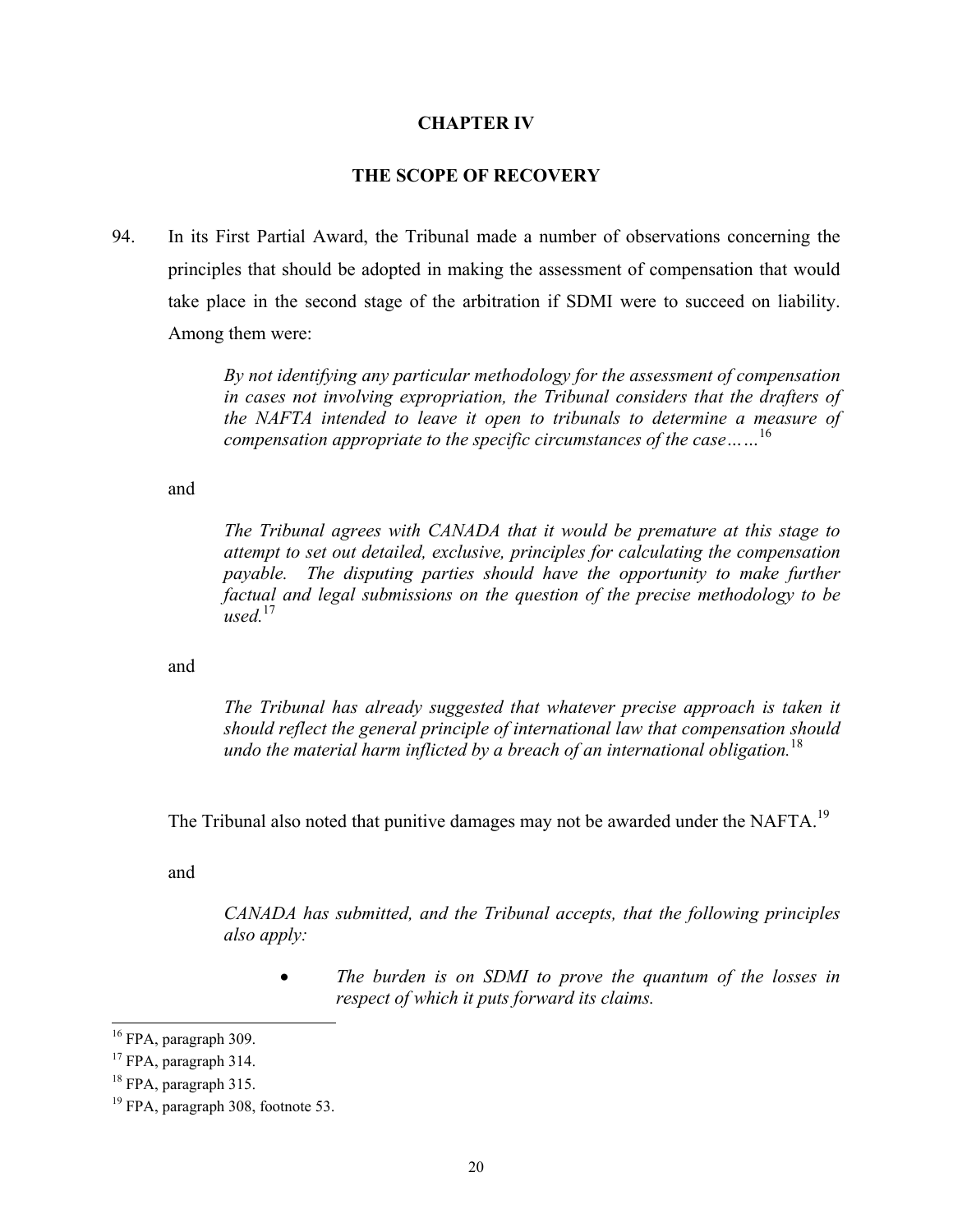- *Compensation is payable only in respect of harm that is proved to have a sufficient causal link with the specific NAFTA provision that has been breached. The economic losses claimed by SDMI must be proved to be those that have arisen from a breach of the NAFTA, and not from other causes;*
- *Damages for breach of any one NAFTA provision can take into account any damages already awarded under a breach of another NAFTA provision. There must be no 'double recovery'.*[20](#page-20-0)

#### 95. SDMI summarises its proposals for the assessment of compensation as follows:

*The international law principle of compensation that is applicable in this NAFTA claim is that Canada must put the Investor into the position that it would have*  been but for Canada's wrongful act. According to NAFTA Article 1116, the *Investor is entitled to claim for all damage and loss arising from Canada's breach.*[21](#page-20-1)

and

*The investor's analysis is based on an income loss approach, which looks at losses to the Myers companies, i.e. in the US and Canada, and how they are interconnected …* [22](#page-20-2)

#### and

*To put the Investor and the Investment back in the place they would have been but for the breach, we have to figure out what they lost. What they lost, among other things, was an opportunity to capitalize on the tremendous goodwill that was going to translate into market share. And this goodwill, which soon would become market share, is a form of intangible property, and this is recognised within Article 1139's definition, part (g) as an investment.*[23](#page-20-3)

and

*The Investor's approach can be summarized as follows:* 

*a) take the known business activity of the Myers Companies in Canada……* 

<span id="page-20-0"></span> <sup>20</sup> *FPA, paragraph 317.*

<span id="page-20-1"></span><sup>21</sup> SDMI Pre-hearing Memorandum, paragraphs 7 *et seq.*

<span id="page-20-3"></span><span id="page-20-2"></span>

<sup>&</sup>lt;sup>22</sup> SDMI opening statement, transcript, page  $45:20$ .<br><sup>23</sup> SDMI closing statement, transcript, 26 September 2001, page 957, lines 9-19.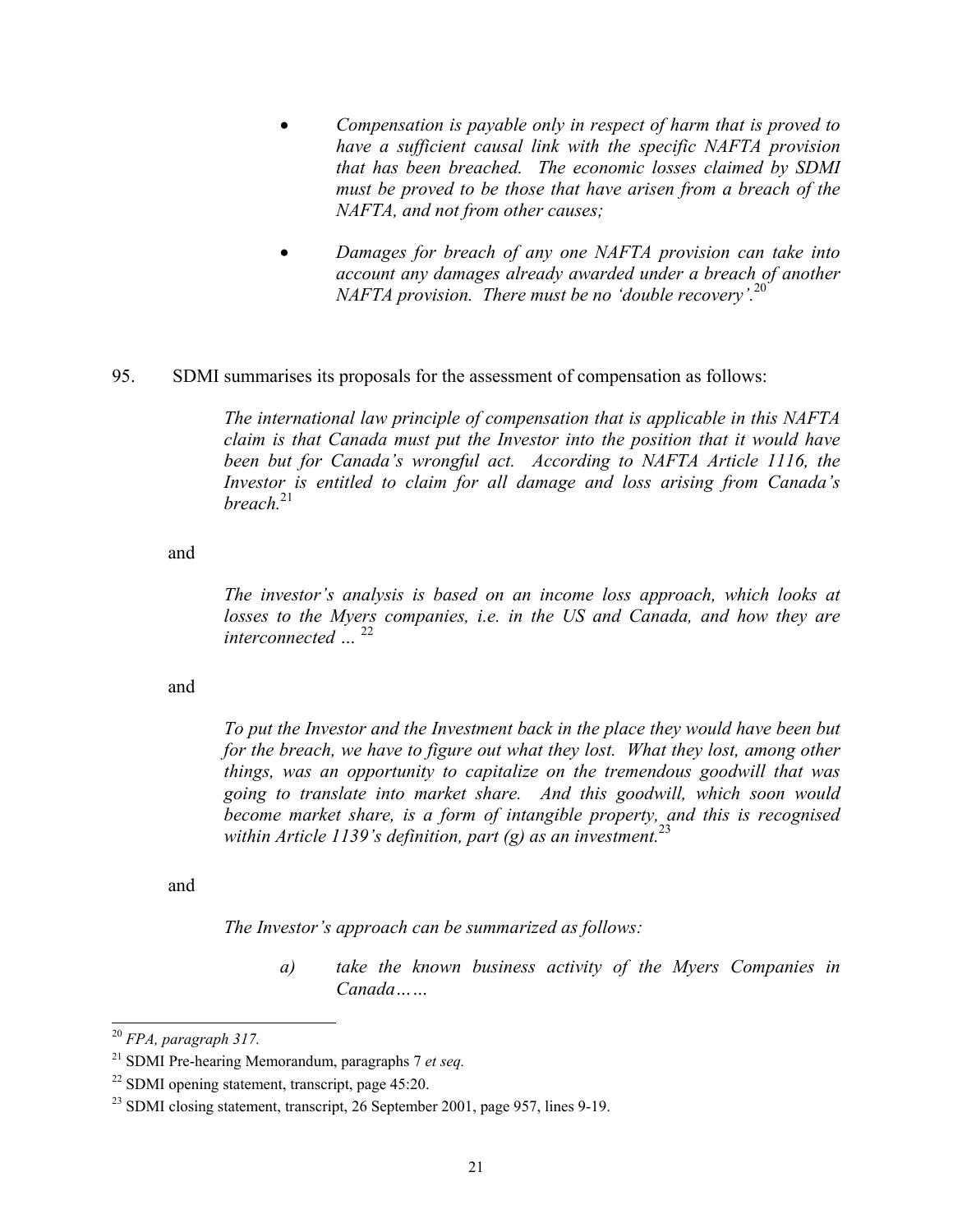- *b) discount this activity by a specific factor to take into account the percentage of contracts that would have reasonably been completed based on evidence regarding the Myers Companies activities in the U.S. and on the state of the market in Canada……*
- *c) calculate this value over the relevant period of liability to obtain the expected gross lost revenue; and*
- *d) discount this expected revenue loss by the gross margin of the respective product being remediated to produce a loss of Incremental Cash Flow*

*This loss must also be augmented by appropriate out of pocket losses and by an applicable rate of interest applied to the total of these figures to produce the total necessary to put the Investor and the Investment into the position they would have enjoyed but for the wrongful acts of Canada.[24](#page-21-0)*

96. CANADA summarises its alternative proposals for the assessment of compensation as follows:

> *In the light of the nature of the breach and of the damages, the Tribunal will have to decide which of the 3 methods put forward by the disputing parties most appropriately measures the loss suffered as a result of the breach:*

- *a) Canada's first alternative: reimburse S.D. Myers for its expenditures in Myers Canada.*
- *b) Canada's second alternative: compensate S.D. Myers for the delay in realizing the benefits of its expenditures in Myers Canada in the form of an interest rate applied to the period of the breach.*
- *c) Canada's third alternative approach: compensate S.D. Myers for the profits that would have been earned but for the ban.*[25](#page-21-1)

CANADA's position was expanded in its closing statement at the second stage hearing as follows:

*Canada's initial position, of course, is the Tribunal ought to award my friend's client the investment, the value of monies placed in this investment during the period prior to the ban … .[26](#page-21-2)*

*………* 

<span id="page-21-2"></span><span id="page-21-0"></span><sup>&</sup>lt;sup>24</sup> SDMI's Reply Memorial, paragraph 24.<br><sup>25</sup> CANADA's pre-hearing brief, page 3.

<span id="page-21-1"></span>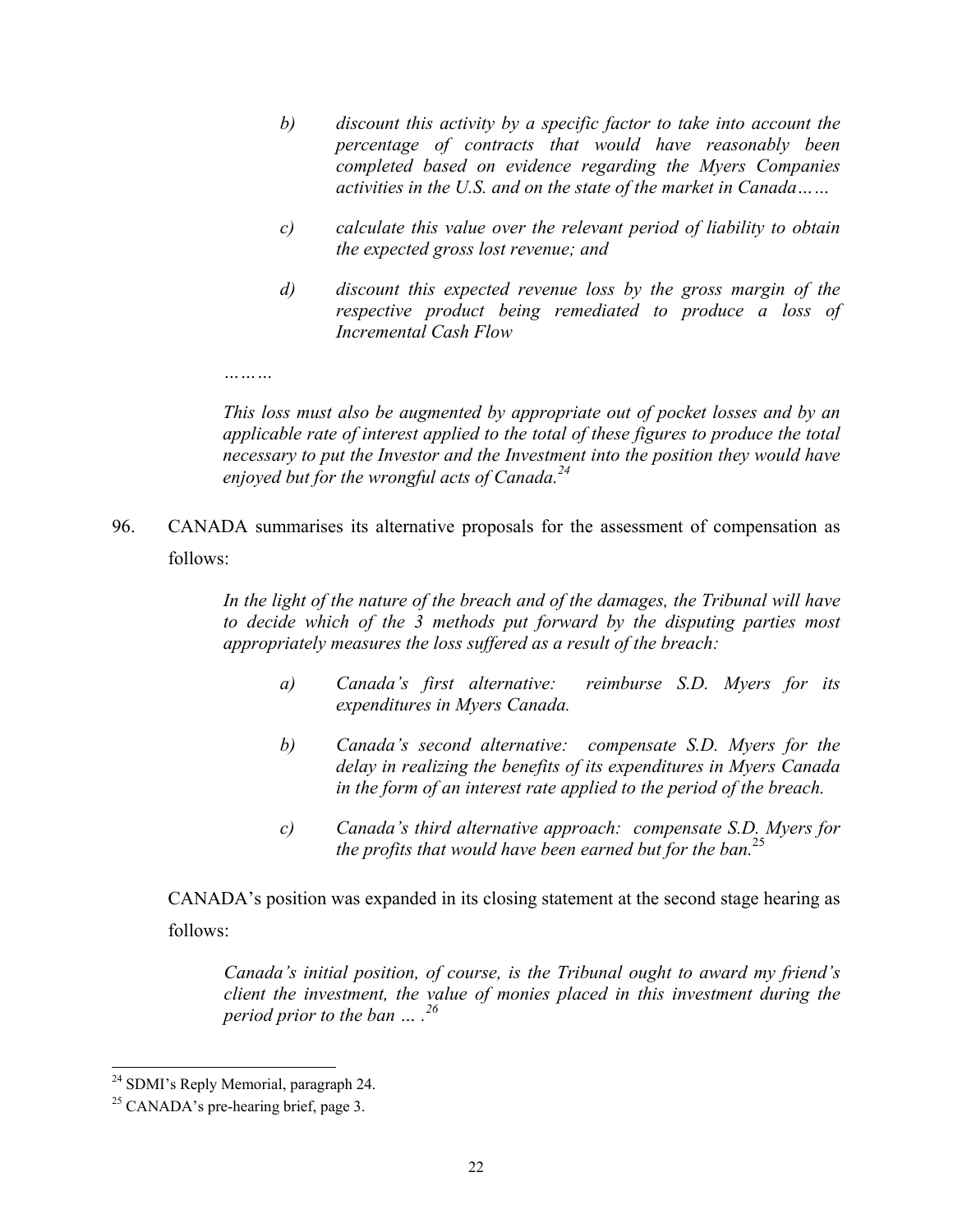*The second position which has been developed by Mr Rostant in his material before you deals with an equity rate of return of 18%* [on the invested money].<sup>[27](#page-22-0)</sup>

and

*…the more interesting analysis is the analysis where he adopts the contribution margin approach to damages and in Canada's alternative 3, assesses damages or recommends an assessment of damages at \$297,600.* 

*… each of the three options placed before you are in part dependent upon two sub-options, and the sub-option which deals with alternative 3 is predicated on two calculations: one, a calculation what do you do if you look at the so-called seamless web that my friend has described, I think in his opening statement of both Myers (Canada) and SDMI; or, if you should decide that it is the investment, to paraphrase Bill Clinton's famous campaign mottos, 'It's the investment that matters', in which case we say that the margin should be no more than 10 percent, and even that number may be a trifle high …*[28](#page-22-1)

- 97. Of the three alternatives suggested by CANADA, the Tribunal considers that neither of the first two would be an appropriate measure of compensation. Giving SDMI a return on its investment in Canada for the fifteen-month period while the border was closed from the Canadian side, would not appropriately reflect the actual loss to SDMI as an investor in Canada in the particular circumstances of this case. Equally, returning to SDMI the cash it invested, plus interest, would not be an appropriate measure of the loss that SDMI suffered as a proximate result of CANADA's breach of its obligations under the NAFTA.
- 98. SDMI did not invest in Canada to achieve a rate of return solely related to the quantum of its monetary investment. Insofar as it was delayed, it was delayed in making profits and further developing the opportunity to make profits. Some of the Canadian PCB inventory was processed by others while the border was closed. When the border re-opened, some of the remaining inventory that SDMI would have processed was, or would have been, processed by others. SDMI lost the income that it might have obtained from these inventories. Furthermore, SDMI lost income from that part of the inventory that was not lost to others during the closure, but which it might have processed during the nineteen

<span id="page-22-1"></span> <sup>26</sup> Transcript, 26 September 2001, pages 977/978, lines 24-25, 1-3.

<span id="page-22-0"></span><sup>&</sup>lt;sup>27</sup> Transcript, 26 September 2001, page 978, lines 15-18.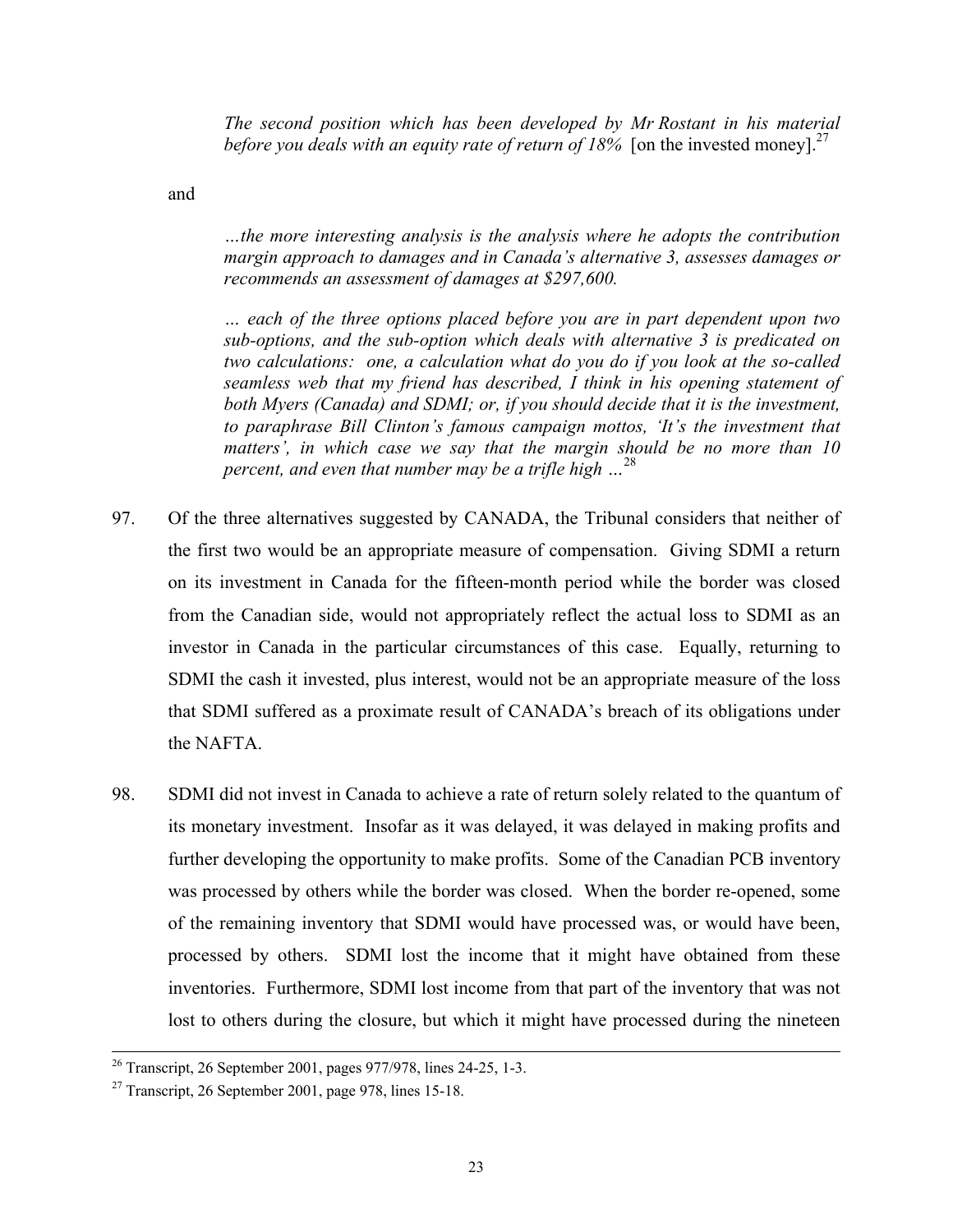month "window of opportunity" it would have had but for CANADA's export ban. Return of the money that SDMI invested in Canada, or merely paying SDMI a "return" on that investment, would not see it whole. It would not take adequate account of SDMI's potential to earn an income stream.

- 99. In reaching this conclusion the Tribunal is not attempting to enunciate any general principles that might serve as precedents in other cases. It is recording its view that the first two of CANADA's alternative approaches would not provide an appropriate measure of compensation on the facts of this particular case.
- 100. Subject to consideration of issues concerning direct, indirect or consequential damages, remoteness and foreseeability, the Tribunal considers that the appropriate loss to be addressed in this particular case is the loss of net income stream. This approach formed both the basis of SDMI's principal claim and the third alternative suggested by CANADA. The Tribunal's view is reinforced by the fact that the expert accountants retained by both sides agreed that SDMI's lost income stream is capable of rational assessment,<sup>29</sup> even though they disagreed substantially as to the result that should follow.[30](#page-23-1)

 $28$  Transcript, 26 September, pages 978/9, lines 19-25, 1-10.

<span id="page-23-0"></span><sup>&</sup>lt;sup>29</sup> Subject to an assertion by CANADA that the loss was too speculative because of the risk of action by the Sierra Club, a matter that is addressed below.

<span id="page-23-1"></span><sup>&</sup>lt;sup>30</sup> A table in Mr Rostant's 31 August 2001 report shows that he arrives at a figure of CDN\$2,430,000 and Mr Rosen at CDN\$23,112,000 for the combined SDMI and MYERS Canada lost revenues. Although the gap narrowed by the time of the September 2001 hearing, it remained substantial.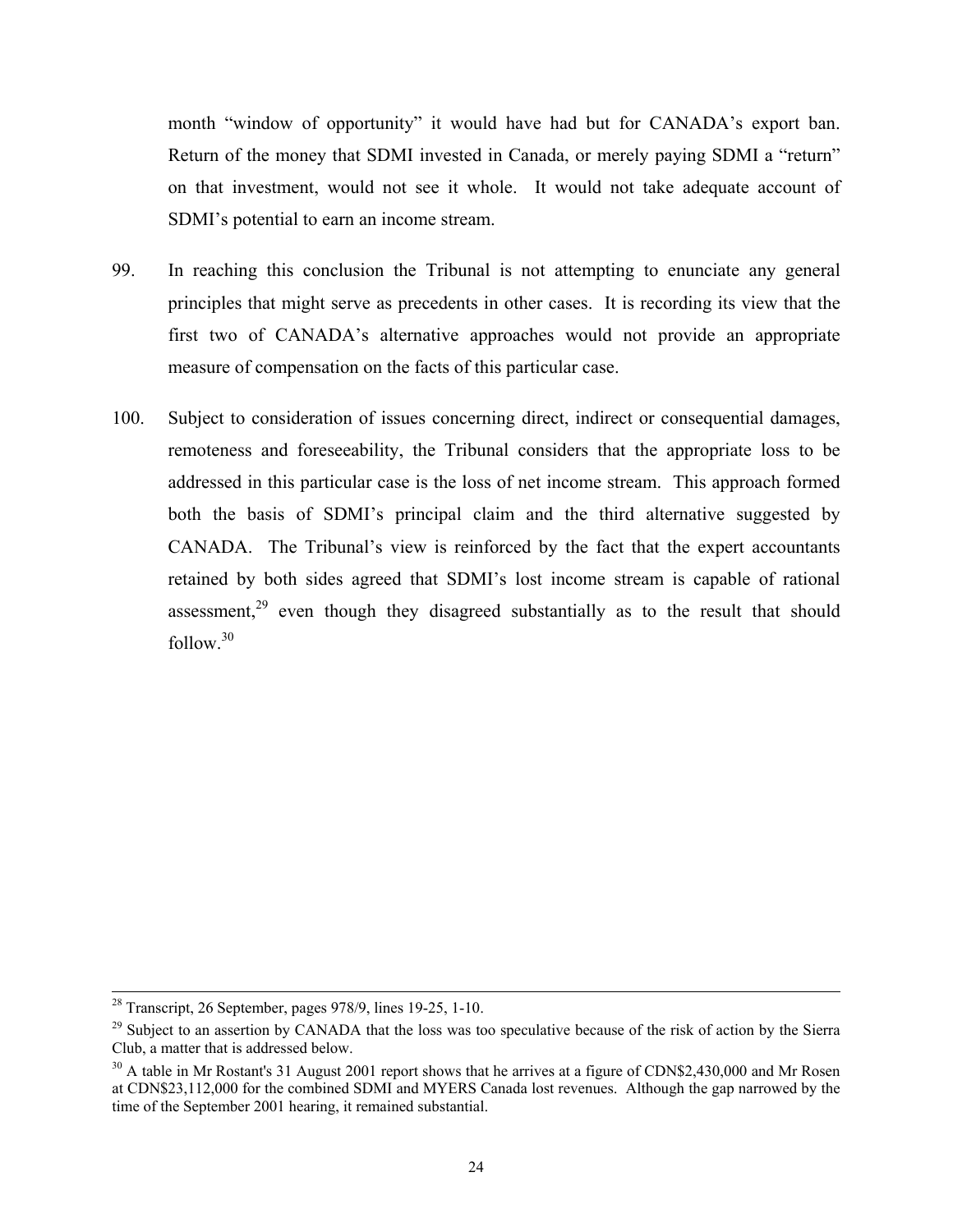# <span id="page-24-0"></span>**CHAPTER V**

# **REVIEW OF SOME PRINCIPLES CONCERNING THE ASSESSMENT OF COMPENSATION**

#### **Introduction**

101. Before turning to quantify the lost net income stream suffered by SDMI it is necessary to review a number of matters of principle raised either by the Tribunal in its First Partial Award, or by the Tribunal or the Disputing Parties during the second stage of the arbitration.

#### **The significance of an** *investment*

- 102. In its First Partial Award the Tribunal found that compensation must be based on breaches of specific NAFTA provisions. The two Articles that were breached in this case, Articles 1102 and 1105, both refer to the actions of a host state that relate to an *investor*, or to its *investment*, in relation to various aspects of its investment. The fact that an entity was treated in a manner contrary to Chapter 11 does not of itself trigger a right to compensation. The existence of an investment is a threshold to maintaining a Chapter 11 claim.
- 103. Chapter 11 deals with measures adopted relating, *inter alia*, to investors. For there to be an investor, there must be an investment. In this arbitration the investment must be in Canada.
- 104. In its First Partial Award the Tribunal concluded that SDMI was an investor and that MYERS Canada was an investment. It was recognised that a number of other activities might also qualify as investments.<sup>[31](#page-24-1)</sup>

<span id="page-24-1"></span> <sup>31</sup> In its Reply Memorial (Damages Phase) in paragraph 12, at page 8, SDMI asserted that: *S.D. Myers, Inc operated in Canada as an investment as defined by Article 1139.* Because of this fact, *…it could not qualify as a cross-border service under…Article 1213.* This proposition is rejected. Apart from being logically insupportable, it is not consistent with the definition of *investor* in Article 1139, which in this situation is an entity that *…has made an investment.*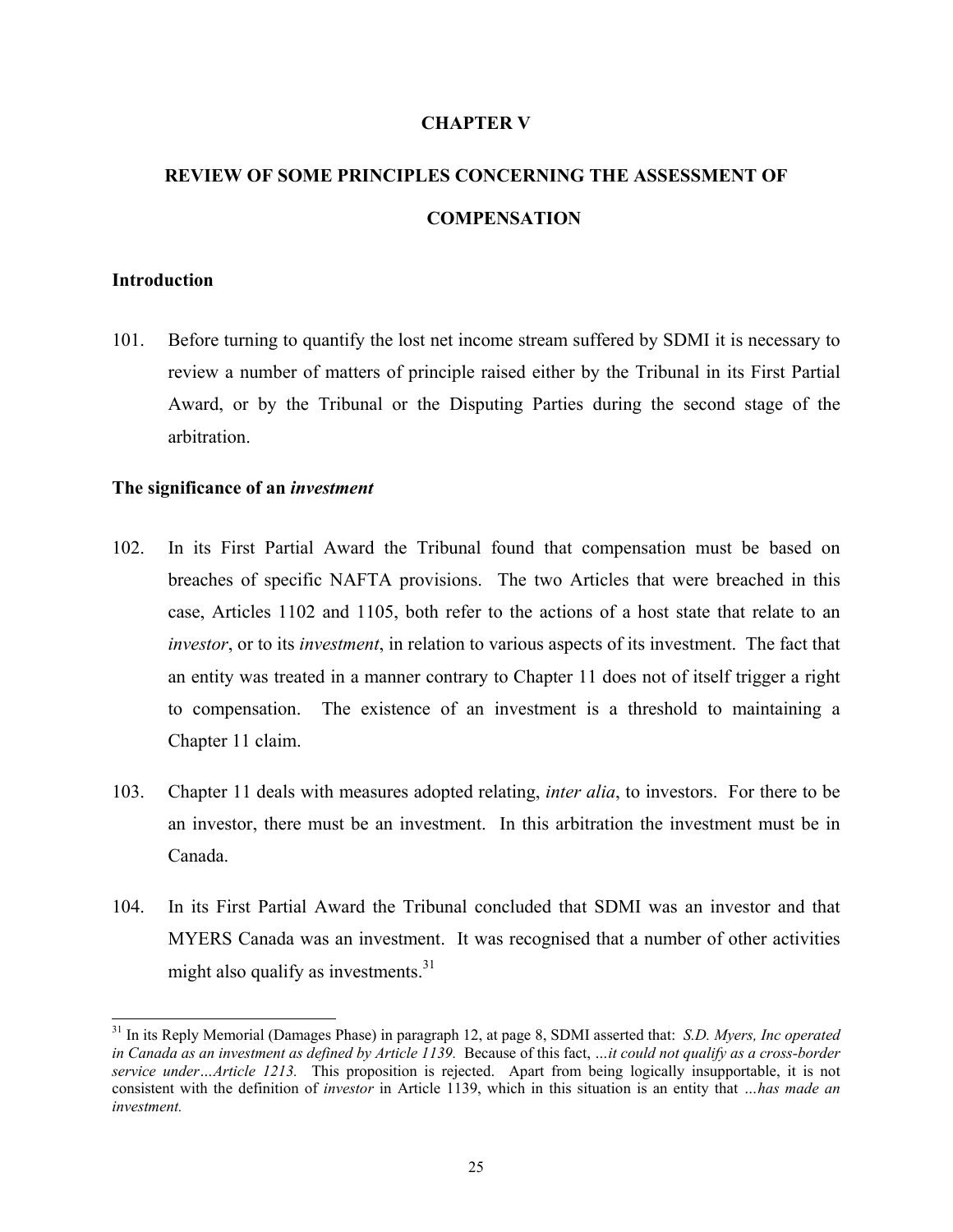- 105. The Tribunal also determined that MYERS Canada was an enterprise as defined in paragraph (a) of Article 1139 which was owned and controlled directly or indirectly by SDMI. This was sufficient for SDMI to fulfil the threshold test concerning whether or not SDMI was an investor for the purposes of Chapter 11 of the NAFTA, which CANADA had resisted in the first stage of the arbitration.
- 106. SDMI also raised a number of other grounds on which it might have qualified as an investor for the purpose of Chapter 11, but it was not necessary for the Tribunal to consider them. The Tribunal noted that they might have relevance for the purpose of assessing the compensation to be awarded.
- 107. In the result, the Tribunal considers that it is not necessary to make any further determinations on the scope of the investment for the purpose of quantifying the compensation to be awarded to SDMI, but recognises that if it were necessary for it to do so, there were a number of other propositions put forward by SDMI that would have to be considered.<sup>32</sup>
- 108. Having reviewed the threshold question of the existence of an investment in the context of its determination in the First Partial Award, the Tribunal now turns to recapitulate some of the basic facts.
- 109. SDMI was a family-owned business with Mr Dana Myers in command. MYERS Canada was established to be the Canadian face of SDMI, to assist with Canadian operations and thereby to generate business and revenue for SDMI. MYERS Canada was provided with

<span id="page-25-0"></span><sup>&</sup>lt;sup>32</sup> For example, the concept of goodwill was discussed at the hearings. It could be argued that SDMI created goodwill as an asset through its activities in the Canadian market. Chapter 11 acknowledges that *intangible property* can be an investment. The Supreme Court of Canada held, in *Manitoba Fisheries v Canada, [179] 1 S.C.R. 101*, that goodwill is intangible property. It might be argued that if goodwill were a kind of intangible property recognised by the law of the host state, it would constitute intangible property for the purposes of Chapter 11. The status of goodwill as an investment was contested by the parties, but neither side discussed the *Manitoba Fishers* case and its implications for a Chapter 11 arbitration. If it were to have been necessary to decide the status of goodwill under Chapter 11, the Tribunal would have written to the parties after the hearing to invite them to explore the implications of *Manitoba Fisheries*. In the event this has not been necessary.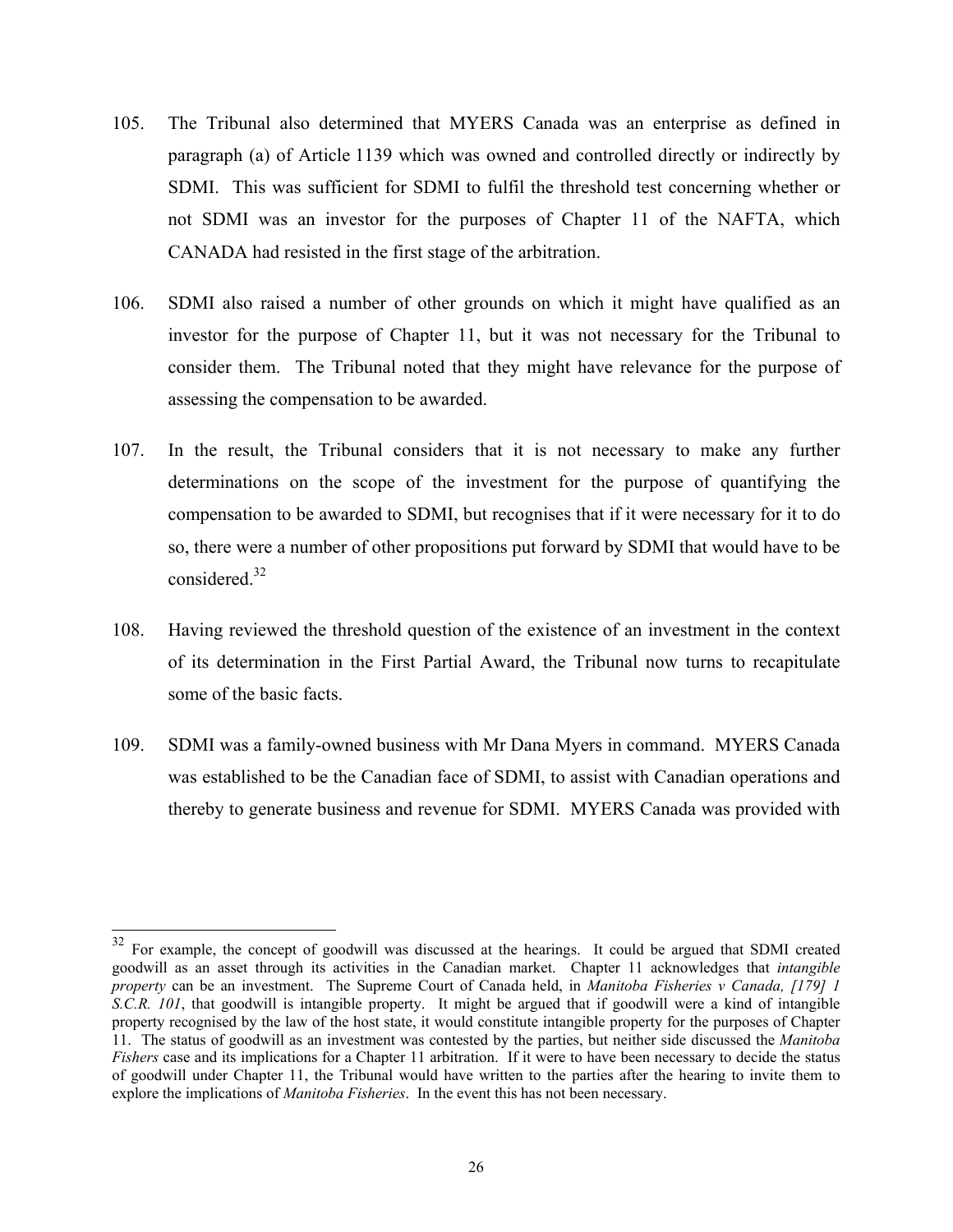capital, know-how and managerial direction by SDMI. MYERS Canada carried on business as if it were a branch of  $SDMI$ <sup>33</sup>

- 110. Mr Myers decided how relations between SDMI and MYERS Canada were to be conducted. He decided how the income from remediation contracts with Canadian-based PCB owners would be allocated.
- 111. In discussing the loans between SDMI and MYERS Canada, Mr Myers testified that: *It was sort of like taking money out of one pocket and putting it in the other pocket.*[34](#page-26-1)
- 112. In summary, there was a family-owned business with SDMI at its centre and one family member, Mr Dana Myers, in overall charge of the combined USA and Canadian operations.
- 113. MYERS Canada was an integral part of SDMI's business plan for its Canadian PCB remediation operations and the manner in which it actually attempted to implement that plan. Letters soliciting business often were sent on MYERS Canada letterhead, even if the author were a SDMI employee writing from Tallmadge.<sup>35</sup> In all of the contracts that actually were carried out, customers were billed in the name of MYERS Canada.
- 114. The remediation of PCB wastes that the Myers companies undertook was not simply a matter of carrying out factory operations in the USA. Assistance with pre-shipment activities could be a substantial part of the overall operation for a Canadian PCB owner. Some PCB contaminated materials might have to be drained from the equipment that contained it for several days before shipment could take place. Because processing was to take place in the USA, cross-border transportation had to be arranged and the paperwork and any permits associated with transborder shipment had to be executed. For

<span id="page-26-0"></span><sup>&</sup>lt;sup>33</sup> Transcript, liability phase, volume 1, 14 February 2000, page 209, testimony of Reverend Michael Valentine in response to a query from the Tribunal.

<span id="page-26-1"></span><sup>&</sup>lt;sup>34</sup> Transcript, liability phase, volume 1, 14 February 2000, page 337.

<span id="page-26-2"></span><sup>&</sup>lt;sup>35</sup> Joint Book of Documents, Volume II, tab 72, testimony of Rev Valentine, liability phase, 14 February 2000, question 299 *et seq*.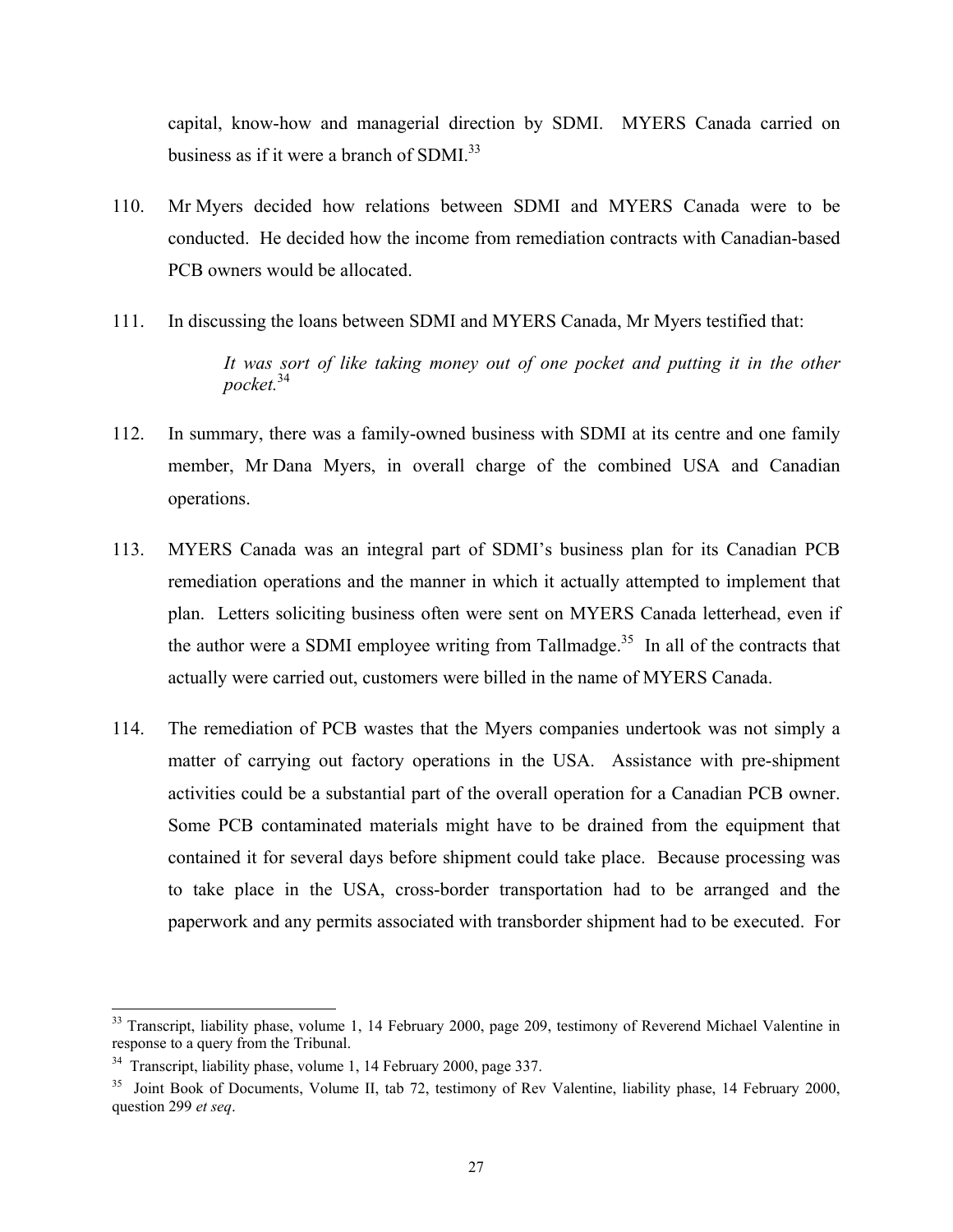the first few shipments, SDMI sent a senior employee, Lynn Fritz, to supervise pre-shipment activities. MYERS Canada employees also were involved.<sup>[36](#page-27-0)</sup>

- 115. Mr Myers testified at the damages hearing that the plan was to Canadianise the on-site operations prior to shipment. Local residents were to be trained to serve as crews.<sup>37</sup> Articles 1102 of NAFTA addresses not only the way in which an enterprise has operated or currently operates, but also its expansion.<sup>38</sup>
- 116. The measures that CANADA introduced, contrary to Articles 1102 and 1105, interfered with the ability of MYERS Canada to carry on and expand its contribution to the overall operation. MYERS Canada was an investment of SDMI and a fundamental and integral part of the efforts of SDMI to generate revenues. SDMI has established on the facts of this case that it sustained damages that have a sufficient causal link to the interference with an investment in Canada, contrary to the provisions of Chapter 11.
- 117. Where there is a breach of Chapter 11, and interference with the economic activity of an investment, the overall damage to the economic success of the investor arising from the measure adopted by the host state must be examined.
- 118. An investor may submit to arbitration a claim that a provision of Chapter 11 has been breached and that …. *the investor has incurred loss or damage by reason of, or arising out of, that breach*. To be recoverable, a loss must be linked causally to interference with an investment located in a host state. There is no provision that requires that all of the investor's losses must be sustained within the host state in order to be recoverable. The

<span id="page-27-0"></span> <sup>36</sup> Transcript, liability phase, Volume 1, 14 February 2002, testimony of Dana Myers: *Q: And what were the services that Myers Canada did in respect of those seven shipments? A. They helped sell the jobs, they helped coordinate getting people at the sites to do the transportation, do the training.*

<span id="page-27-1"></span><sup>37</sup> Dana Myers, Myers Reply Memorial, schedule 1, tab 1, paragraph 9: *Once we had access of the market for a steady supply of PCB waste remediation orders, I always expected that we would train a Canadian crew that would work under our supervision to perform this service.* 38 In Dana Myers' testimony at the second stage, the following exchange took place: *Q.: (by a member of the* 

<span id="page-27-2"></span>*Tribunal): Mr Myers, in your affidavit you talk about 'I always expect [sic] we would train a Canadian crew that* would work under our supervision to perform the service.'... I'm just trying to understand what this 'training under *our supervision', does that mean that there is a Canadian Lynn Fritz eventually, or is Lynn Fritz still going up there to supervise? A. I think it would be a Canadian Lynn Fritz. It's sort of difficult to take Americans up to Canada because they want work papers and all that kind of stuff and it's hard to get. So it's easier to hire people, if you're going to work in Canada, to hire people in Canada eventually.*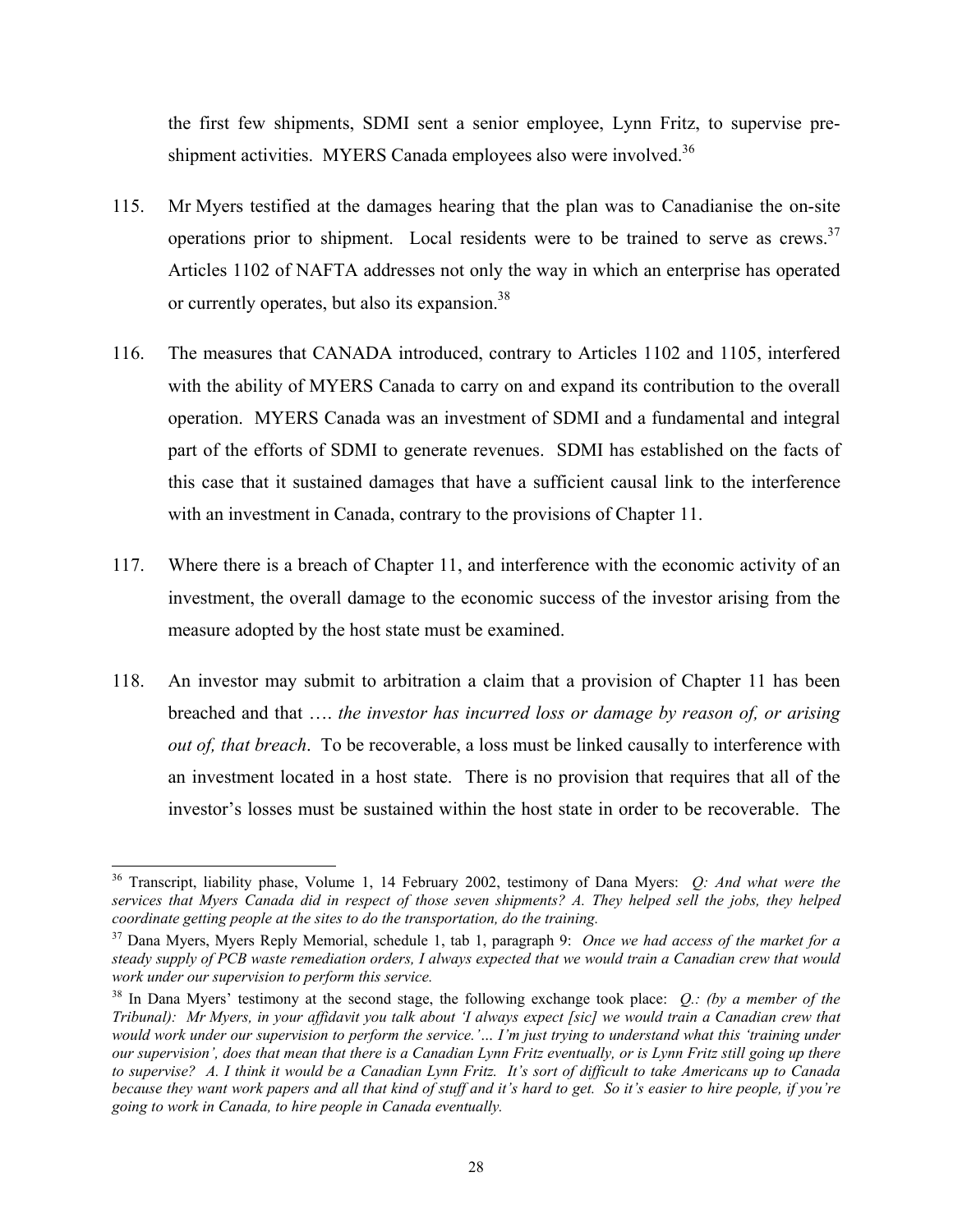test is that the loss to the (foreign) investor must be suffered as a result of the interference with its investment in the host state.

119. Article 102(c) of the NAFTA states that one of the objectives of the agreement is to:

*…increase substantially investment opportunities in the territories of the Parties* 

120. Article 102(2) provides that the Parties:

*…shall interpret and apply the provisions of this Agreement in light of the objectives set out in paragraph 1 and in accordance with applicable rules of international law* 

- 121. The purpose of virtually any investment in a host state is to produce revenues for the investor in its own state. The investor may recover losses it sustains when, as a proximate cause of a Chapter 11 breach, there is interference with the investment and the financial benefit to the investor is diminished.
- 122. The Tribunal concludes that compensation should be awarded for the overall economic losses sustained by SDMI that are a proximate result of CANADA's measure, not only those that appear on the balance sheet of its investment.

# **The relationship between Chapters 11 and 12**

- 123. Chapter 11 concerns measures that relate to investors and investments. In this case, SDMI claimed, and NAFTA Article 1116 mandates, recovery of *…loss or damage by reason of, or arising out of…*. CANADA's breach of certain articles of Chapter 11. To sustain the claim, the SDMI had to establish a breach of Chapter 11. It did so under Articles 1102 and 1105.
- 124. Article 1102 requires equal treatment …*with respect to the establishment, acquisition, expansion, management, conduct, operation, and sale or other disposition of investments.* Article 1105 requires the Parties *…to accord to investments…* fair and equitable treatment.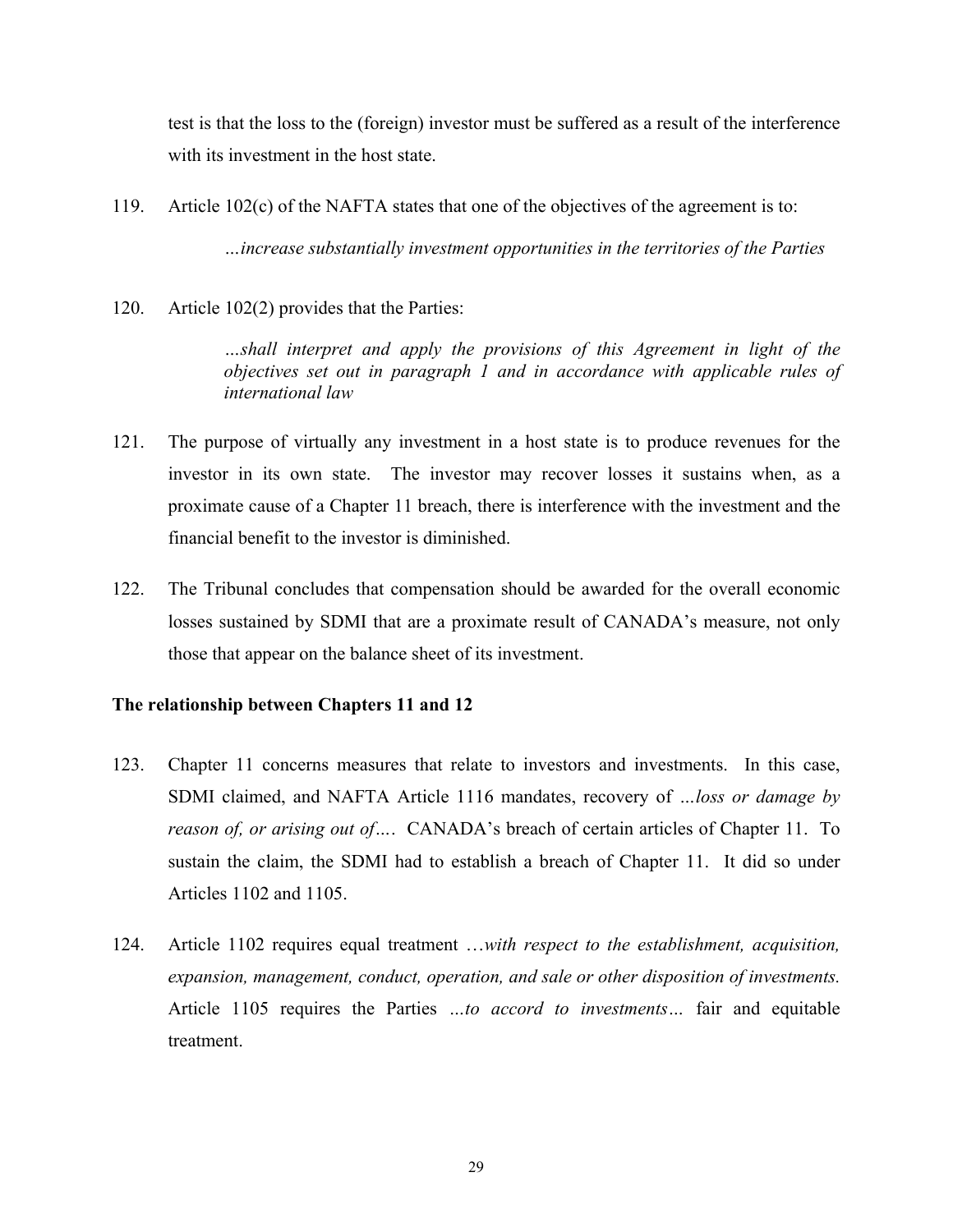- 125. Chapter 12 deals both with items of trade services and with the provider and provision of services. It …*applies to measures adopted or maintained by a Party relating to crossborder trade in services by service providers of another Part…*. A service provider is simply one that provides a service. Service is not defined. Measures include, *inter alia*, the marketing and delivery of a service. [39](#page-29-0)
- 126. SDMI claims that it suffered loss because CANADA interfered with MYERS Canada. MYERS Canada did perform certain work in Canada and was remunerated for it, but it did not destroy PCB's. This was done in the USA by SDMI. It constituted a service performed by SDMI in the USA for its customers in Canada. The evidence showed that, to further its objective of providing this service in the USA, SDMI also used its personnel from and in the USA to perform tasks in Canada. This also was the provision of a crossborder service. The business of MYERS Canada was the marketing and logistical support for the provision by SDMI of a cross-border service. The damages claimed include lost revenue to SDMI for its provision of cross-border services.
- 127. CANADA contends that because SDMI was a cross-border service provider, it cannot recover its losses related to that activity in a claim under Chapter 11; that is, it cannot recover damages sustained *qua* cross-border service provider, only those incurred as an investor. It says that the provision of a cross-border service is not an investment.
- 128. Article 1213 defines …*the cross-border provision of a service or cross-border trade in service…* as follows:

…*the provision of a service: (a) from the territory of a Party [the United States] into the territory of another Party[Canada]…(c) by a national of a Party[SDMI] in the territory of another Party [Canada]…it …does not include the provision of a service in [CANADA] by [Myers Canada]…*.

129. Standing alone, the provision of a cross-border service from the USA into Canada or in Canada by a U.S. national is not an investment in Canada, but is protected by Chapter 12. Conversely, insofar as the service is provided by the investor's investment, the provisions

<span id="page-29-0"></span> <sup>39</sup> NAFTA Article 1201.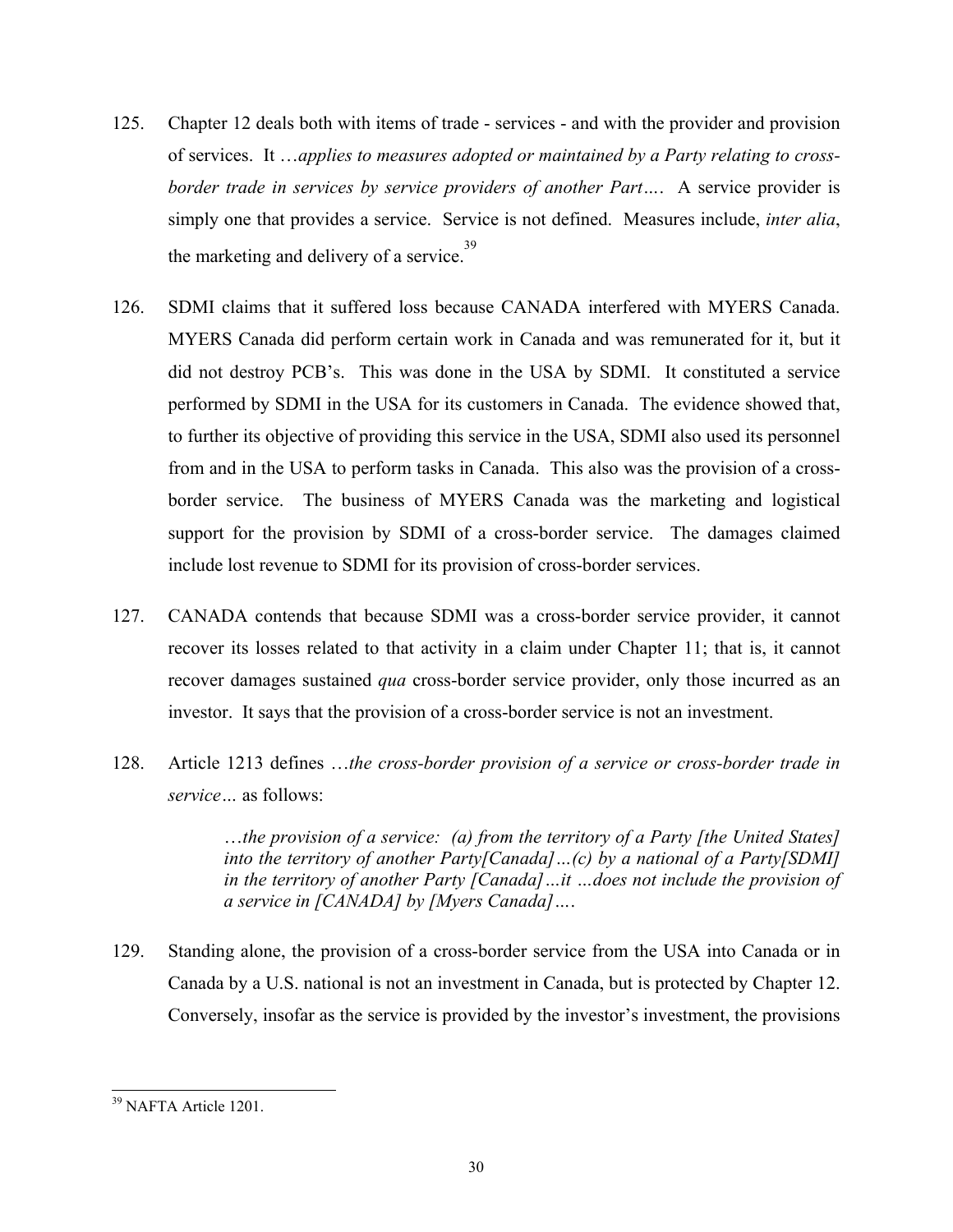ofChapter 12 are not available to the investor, but Chapter 11 is engaged.<sup>40</sup> The question is: once Chapter 11 is engaged, is its application limited to the activities of the investment?

- 130. SDMI was in some respects a service provider. It provided cross-border services to Canadian entities both in terms of destroying PCB's and in undertaking activities in Canada in pursuance of that objective. It was engaged in the cross-border trade in services. As such, it was entitled to benefit from the provisions of Chapter 12.
- 131. In its First Partial Award, the Tribunal adopted the application of the *cumulative principle* to this case.<sup>41</sup> That principle holds that in a given situation, a government or private entity might have different rights under different trade provisions that generally complement, rather than diminish, each other.
- 132. The concept is neither novel nor startling. The grant of a right generally does not take away other rights unless they are mutually exclusive, or the grant is stated expressly to abrogate another right.
- 133. The cumulative principle does not apply where there is actual conflict between different provisions. CANADA does not contend that there is any conflict between the provisions of Chapters 11 and 12 as they apply to the facts of this case. No conflict exists to limit the application of the cumulative principle.
- 134. General principles such as the cumulative principle must yield to specific treaty provisions to the contrary. An example in the context of Chapter 11 is in Article 1102, which expressly excludes from the scope of the chapter measures that are *covered by Chapter 14 (financial services)*. An investor in financial services generally could not bring a Chapter 11 claim. Chapter 11 does not contain a similar exclusion of activities that engage Chapter 12.

<span id="page-30-0"></span> <sup>40</sup> *...but does not include the provision of a service in the territory of a Party by an investment, as defined in Article 1139 (Investment - Definitions), in that territory.*<br><sup>41</sup> FPA paragraphs 291-294: 318.

<span id="page-30-1"></span>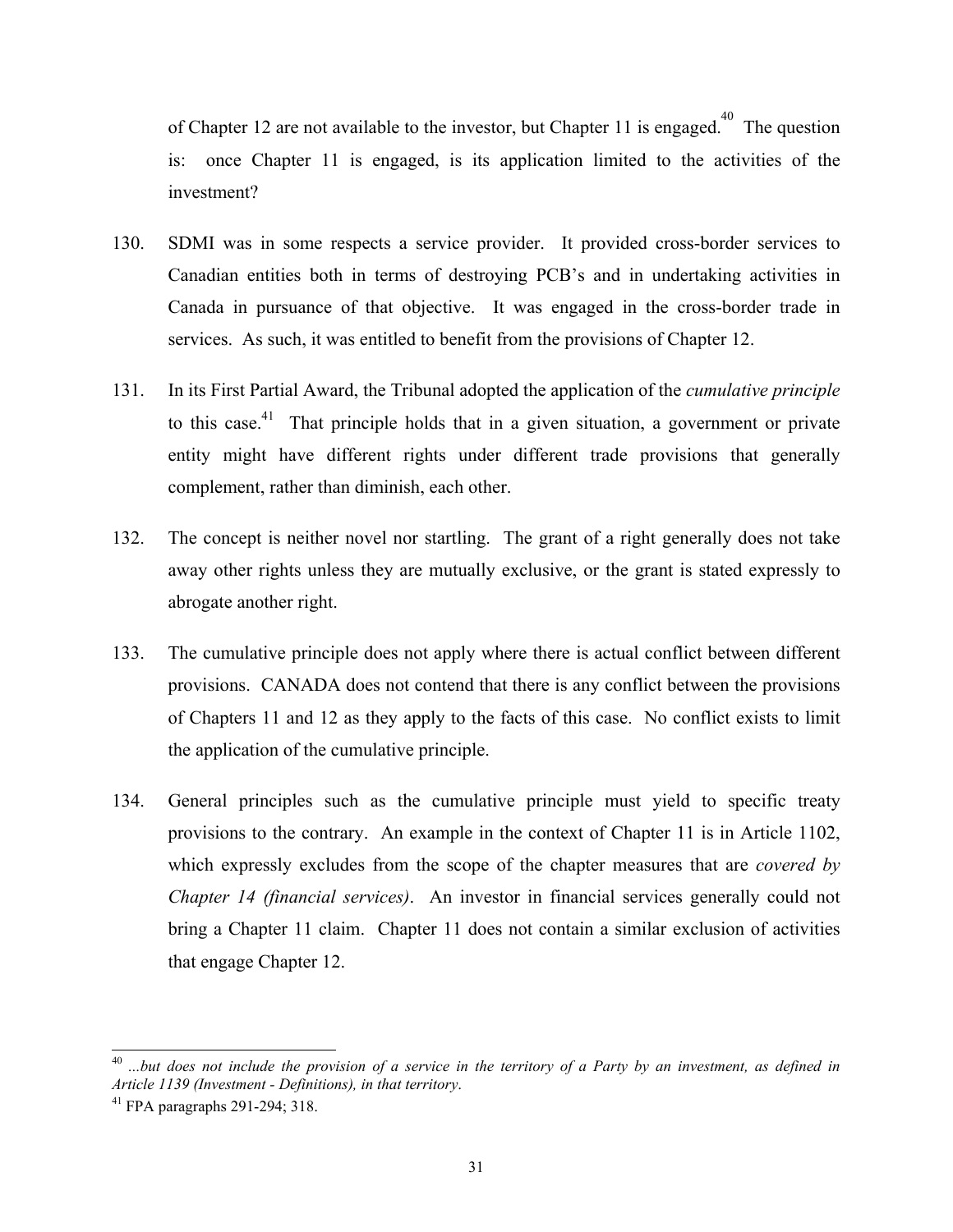- 135. SDMI has acquired no extra rights in this case because of the existence of Chapter 12, but neither has it lost any. The Chapter 11 rights of SDMI are no stronger or weaker merely because there is another section of the NAFTA that provides some additional constraints on the way a state treats nationals of another NAFTA state.
- 136. As noted, the exception in the definition of a cross-border service is cast in the terms of Chapter 11. It reveals the intention of the Parties to avoid mischaracterising as crossborder services the provision of services by an investor using its investment to provide the service in the territory of the investment.<sup>42</sup> The investment makes the provider of the service an investor and Chapter 11 is engaged.
- 137. Article 1112(2) states:

*The requirement by a Party that a service provider of another party post a bond or other form of financial security as a condition of providing a service into its territory does not of itself make this Chapter applicable to the provision of that crossborder service. This Chapter applies to the Party's treatment of the posted bond or financial security.* 

This provision underscores the intention to limit the application of Chapter 11 to the protection of investments and their activities and not to extend it to the provision of cross-border services in the absence of an investment. Chapter 11 is not engaged merely because of a requirement to post security.

- 138. In summary, the fact that SDMI as a cross-border service provider may have recourse to the dispute provisions of Chapter 12, does not deprive it of the right to claim as an investor under Chapter 11. Extending to it rights as a cross-border service provider under Chapter 12 does not take away from SDMI rights conferred on it by Chapter 11.
- 139. Chapter 11 is engaged because SDMI was an investor. It has a right to recover the economic losses to its investment initiative caused proximately by an interference with its

<span id="page-31-0"></span><sup>&</sup>lt;sup>42</sup> In its Reply Memorial (Damages Phase) in paragraph 11, at page 8, after quoting the exception, SDMI states: ...a *cross-border service provided by an investment…in the territory of another NAFTA Party is not covered by the cross-border service provisions of the NAFTA. This is the clear and unambiguous expression of the NAFTA.* The exception does not use the term *cross-border service*. The word *service* is used alone. That is, the performance by an investor of what would have been a cross-border service of an investor is dealt with under Chapter 11. The crossborder provision of a service is not.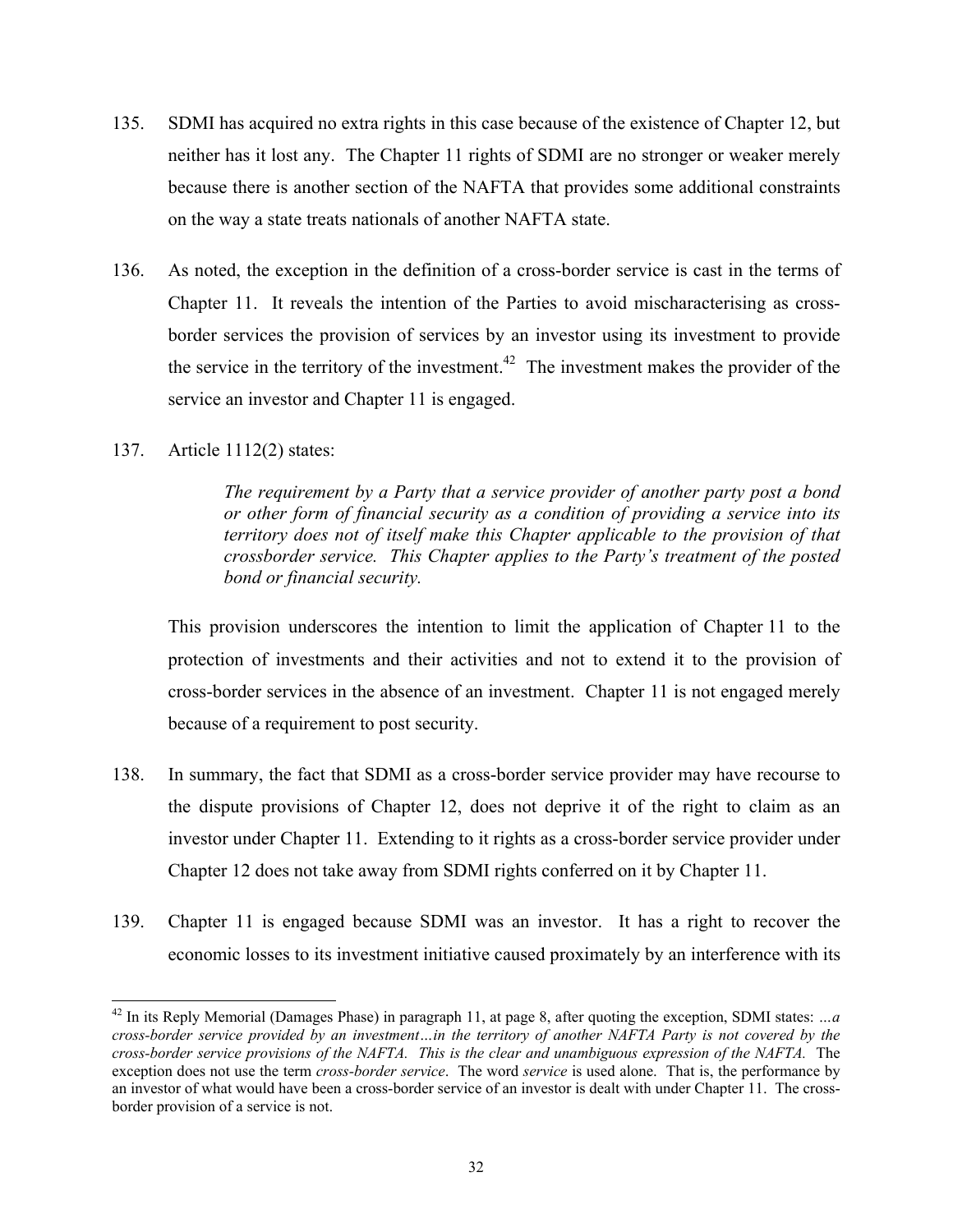investment contrary to the provisions of Chapter 11. The fact that some of the totality of SDMI's losses due to interference with its investment involved cross-border services does not prevent SDMI from recovering them.

## **Causation**

- 140. In its First Partial Award the Tribunal determined that damages may only be awarded to the extent that there is a sufficient causal link between the breach of a specific NAFTA provision and the loss sustained by the investor. Other ways of expressing the same concept might be that the harm must not be too remote, or that the breach of the specific NAFTA provision must be the *proximate* cause of the harm.
- 141. The assessment of damages is not always a precise science. This case illustrates the point. Although the expert accountants for both sides stated that SDMI's loss of profit or contribution margin<sup>43</sup> was capable of assessment, their respective quantifications were subjective and based on the exercise of their judgement.
- 142. The Tribunal reviews the legal framework for assessing damages and the many factors that the Parties, not always in agreement, stated should be taken into account. This leads to an award of damages, which is the Tribunal's judgement of what is appropriate in this case. In some circumstances, in the calculations, a fixed percentage or dollar amount is expressed. In others it is not. In all circumstances, the result is based on the Tribunal's appreciation of the evidence and its interpretation of the applicable law.
- 143. Article 1116 is relevant to the scope of recovery. It states that an investor can claim for: *…loss or damage by reason of, or arising out of…* a breach of Section A of Chapter 11. Article 1117, which is not in issue in this arbitration, provides the same remedy when an investor claims on behalf of its investment.
- 144. SDMI relies on authorities that include decisions of the Iran-United States Claims Tribunal, but they concern the measure of damages in an expropriation.<sup>44</sup> While some assistance can be obtained from a consideration of these authorities, the NAFTA deals

<span id="page-32-1"></span><span id="page-32-0"></span>

 <sup>43</sup> The terms were used interchangeably. <sup>44</sup> *Eg, Amco Asia Corporation v. Indonesia* 1 ICSID Reports 413.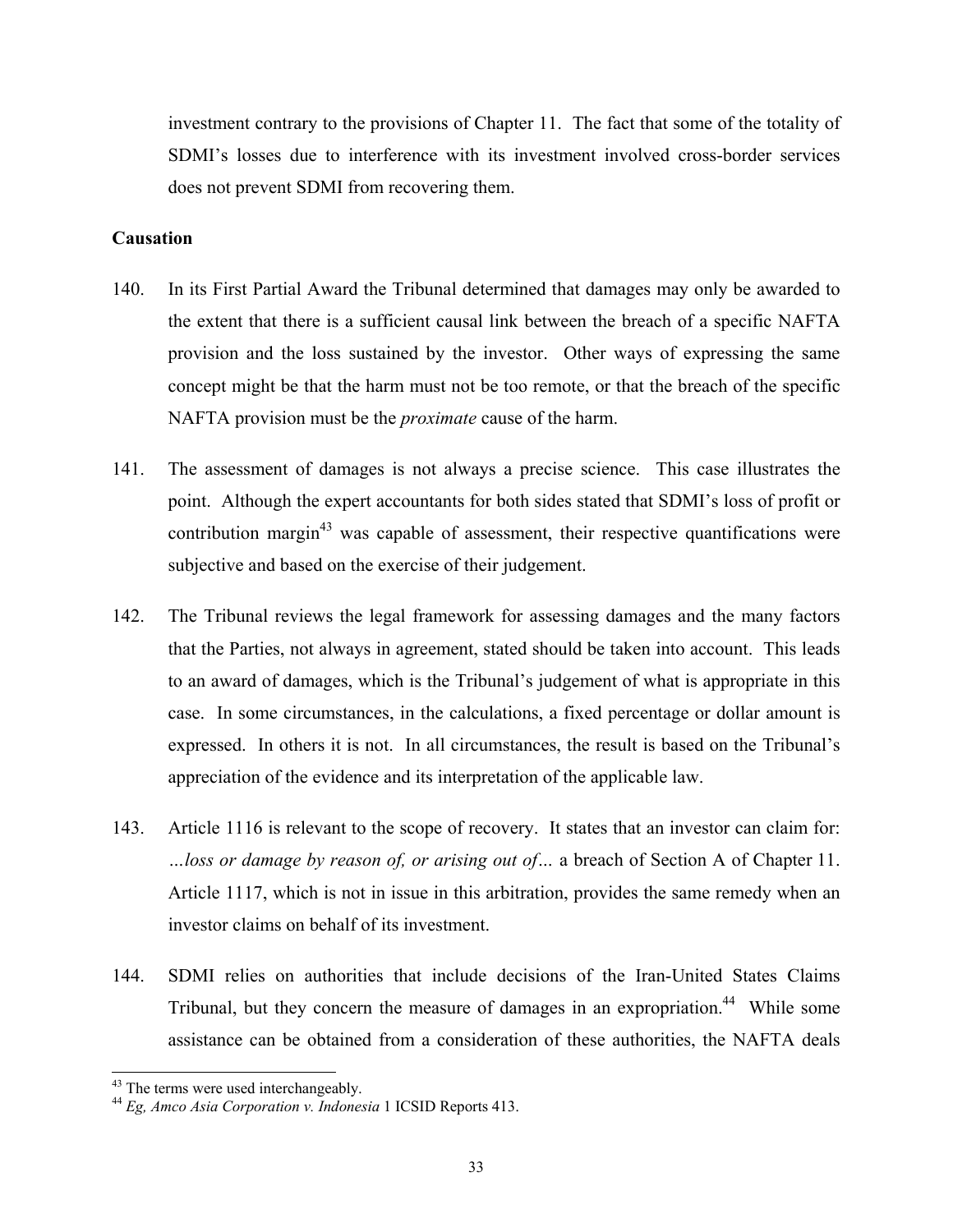explicitly with the measure of damages for an expropriation and those provisions are not controlling in this case.

- 145. SDMI says that it is entitled to *…lost profits and consequential damages (such as the loss of competitive advantage and market share)….* It states that this Tribunal has established that there is a *…need for a direct causal link between Canada's unlawful international conduct and the occurrence of damages.* Several authorities are referred to in support of this proposition.
- 146. CANADA characterises any loss of profits by SDMI as consequential and not recoverable.
- 147. The concept of foreseeability of damages is referred to by both parties. SDMI says that the damages *…must have been reasonably anticipated by the disputing parties at the time of the breach*. [45](#page-33-0) Reliance is placed on the decision in *Shufeldt (U.S.) vs. Guatemala.*[46](#page-33-1)  SDMI also asserts that a special intention to harm an investor *…permits the Tribunal to award damages even in they would otherwise by considered to be too remote.*
- 148. In summary, SDMI seeks to recover the present value of the net income stream it says was lost by reason of the interim orders closing the Canadian border, plus a loss of opportunity it says it would have had to invest or use the money derived from that income stream and actual out-of-pocket losses suffered by it. Loss of opportunity<sup>47</sup> is also characterised as *consequential.*
- 149. Relying on the *Dix Claim[48](#page-33-3)*, SDMI contends that in response to egregious conduct the Tribunal can and should award damages that otherwise would not be recoverable as too remote. Even if it were possible legally to award damages that were otherwise too remote on the basis of the misconduct of a respondent, and the Tribunal has made no such finding in this case, such damages would be clearly punitive, and thus prohibited by Article 1135(4).

<span id="page-33-0"></span> <sup>45</sup> Investor's Memorial (Damages Phase), paragraph 50.

<span id="page-33-1"></span><sup>46 (1930), 11</sup> RIAA 1081.

<span id="page-33-2"></span><sup>&</sup>lt;sup>47</sup> "Loss of opportunity" is addressed below.<br><sup>48</sup> (1903), IX RIAA 119

<span id="page-33-3"></span>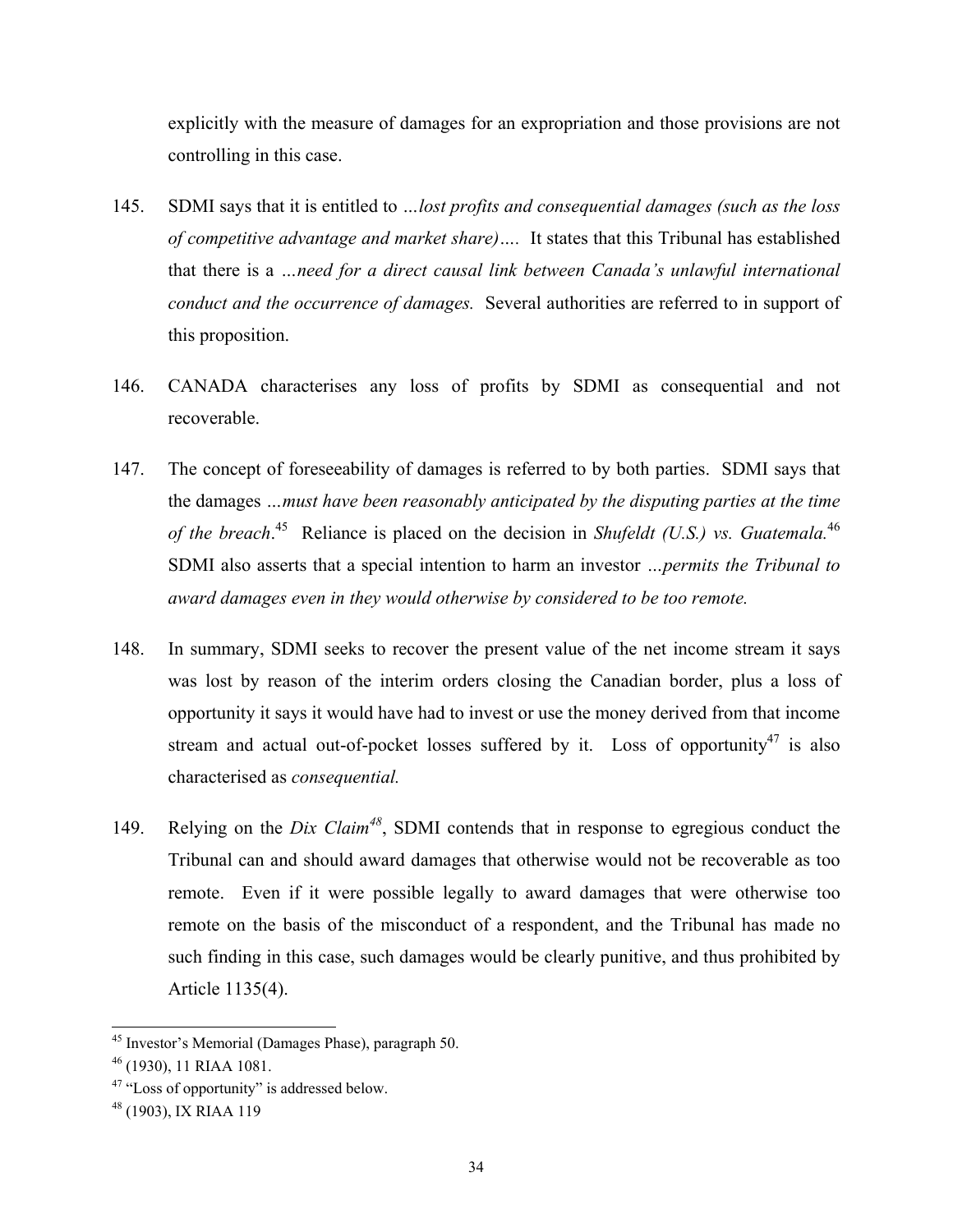- 150. Characterising SDMI's loss of profit claim as a claim for consequential damages is neither helpful nor consonant with the authorities. Insofar as it arises out of the provision of a cross-border service, there is an argument that the claim is not recoverable in proceedings under Chapter 11 of the NAFT $A^{49}$ , but that does not make it a claim for consequential damages other than in a non-legal, descriptive, sense.
- 151. Professor Whiteman states appropriately:

*Damages are disallowed when they are 'not a natural consequence' of the wrongful act for which the respondent government is liable under international law. At times such losses are referred to as 'consequential' and are disallowed on that account.*[50](#page-34-1)

152. The authorities are clear that claims for loss of profits are recoverable. The issue is remoteness. The tribunal in *Shufeldt* said that a respondent's obligation is:

> *…to recoup or compensate…for damages…which result directly or indirectly…and…such compensation includes both damages suffered and profits*   $lost....$ <sup>[51](#page-34-2)</sup>

The *Shufeldt* tribunal continued to note that the profits …*lost …must be the direct fruit of the contract and not too remote or speculative.*[52](#page-34-3)

- 153. SDMI calls in aid the concept of foreseeability to support its claim for damages. CANADA responds stating that while it knew that SDMI was contemplating entering the market, at the time the interim measure was enacted, it did not know the extent to which SDMI had made preparation and did not know that MYERS Canada existed.
- 154. Foreseeability is a concept found in the law of contract. The authorities referred to by the Disputing Parties confirm that this is so. Using contractual measures of damage in the context of this case is not helpful. It led SDMI to contend that the question is whether the damages claimed were foreseeable by both parties *at the time of the breach*, which is

<span id="page-34-1"></span><span id="page-34-0"></span>

 <sup>49</sup> The Tribunal has rejected this argument. 50 Whiteman, M.M., *"Damages in International Law"*, vol. 3, 1830.

<span id="page-34-2"></span><sup>51</sup> *Shufeldt* at page 1099 quoting from *May v. Guatemala* as quoted in Foreign Relations of the United States, 1900 at page 673. 52 *Shufeldt* Loc. Cit.

<span id="page-34-3"></span>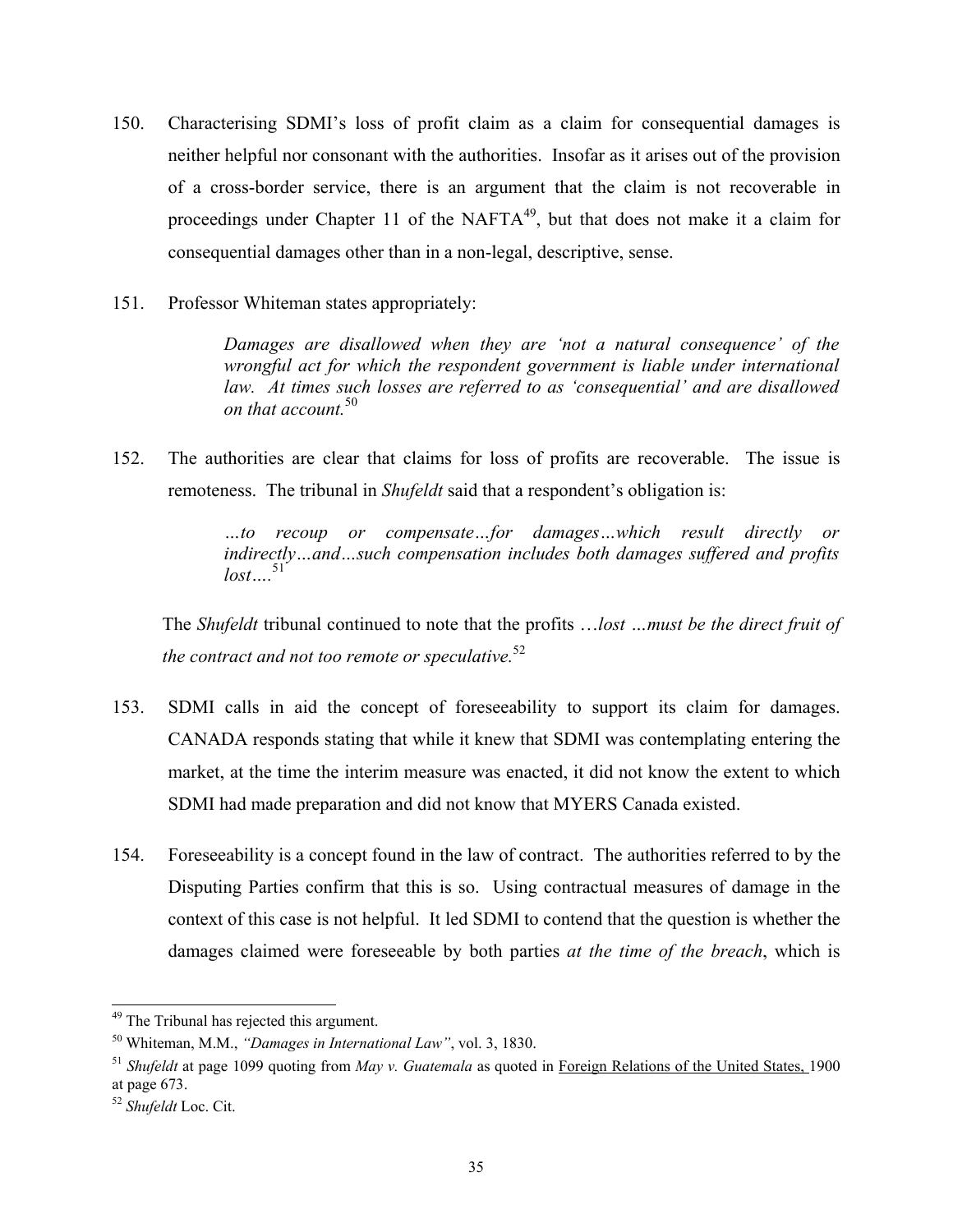misconceived in a contractual context. This in turn provoked CANADA's rejoinder concerning its lack of knowledge at the time of the breach.

- 155. In its Memorial, SDMI quotes the Tribunal in *Shufeldt*, which held that damages should be direct and *…reasonably supposed to have been in the contemplation of both parties as the probable result of the breach*. SDMI then states that *…[t]o be foreseeable, the damages claimed must have been reasonably anticipated by the disputing parties at the time of the breach*. [53](#page-35-0) This statement neither follows from the quoted passage in *Shufeldt*, nor accurately reflects the legal authorities to which that Tribunal was referring.
- 156. The phrase *reasonably anticipated* does not refer to the concept of foreseeability as it is used in the law of contract. It is used in the context of speculation. Claimed profits must not be merely speculative. They must have been anticipated reasonably; in that sense, reasonably foreseeable at the time of the breach.
- 157. After referring to submissions concerning directness and foreseeability, the *Amoco Asia* Tribunal quoted French law stating: *[t]he debtor can only be liable for the damages which were foreseen or foreseeable at the time the contract was entered into…*[54](#page-35-1) and referred to the English case *Hadley v. Baxendale*, [55](#page-35-2) which is a seminal authority in the English law of contract damages which places foreseeability at the time of making the contract.
- 158. Insofar as the word *foreseeability* is used in the context of what was anticipated, what was realistic, it is appropriate. In this context it is a descriptive word, not a legal term of art.
- 159. The inquiry in this case is more akin to ascertaining damages for a tort or delict. The damages recoverable are those that will put the innocent party into the position it would have been in had the interim measure not been passed. The focus is on causation, not foreseeability in the sense used in the law of contract. In contract law, foreseeability may

<span id="page-35-0"></span> <sup>53</sup> Investor's Memorial (Damages Phases), page 21, paragraph 50. 54 *Amoco Asia*, paragraph 269. 55 (1854), 9 Exch. 341.

<span id="page-35-1"></span>

<span id="page-35-2"></span>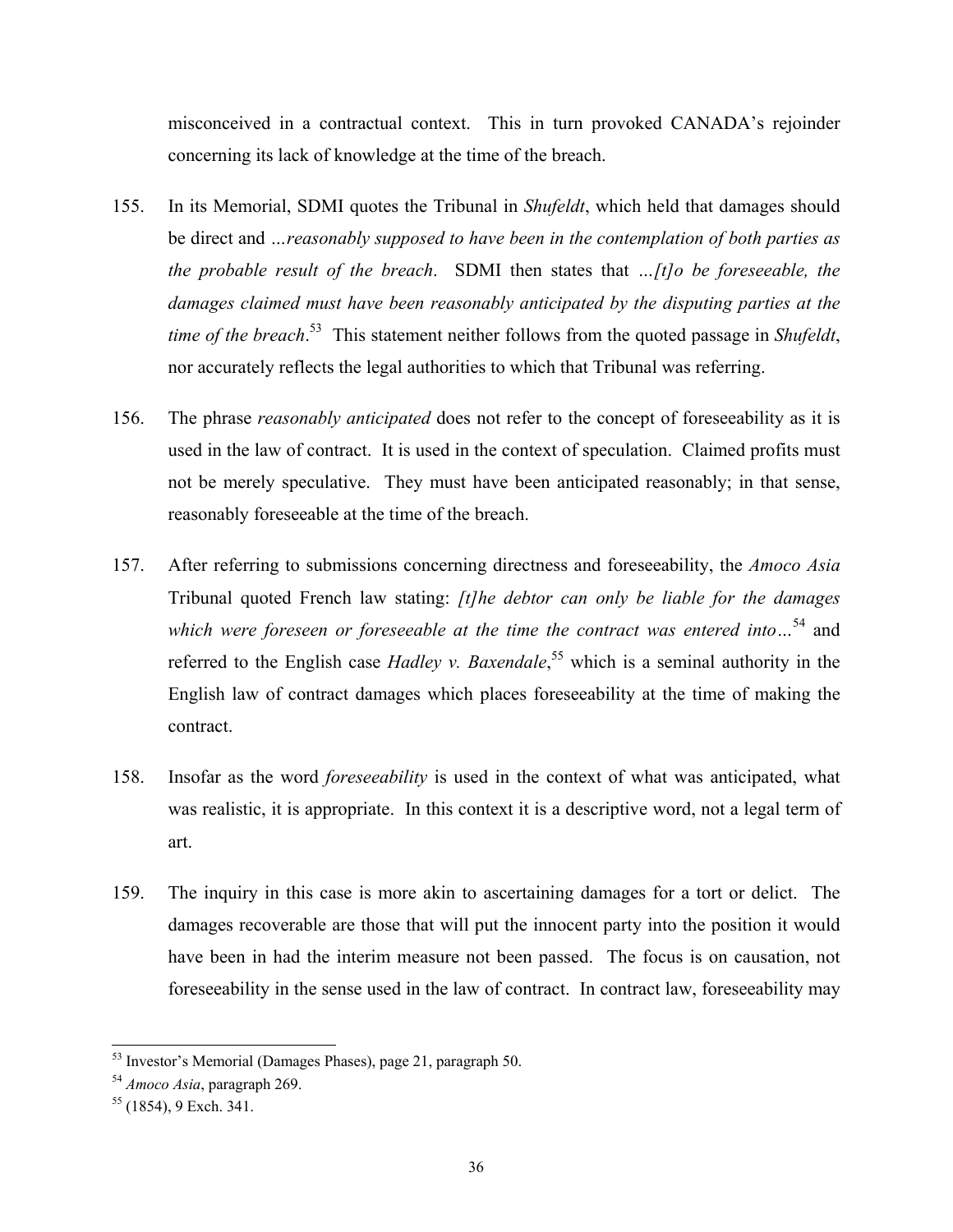limit the range of recoverability. That is not the case in the law of tort or delict. Remoteness is the key.

160. Similarly, a debate as to whether damages are direct or indirect is not appropriate. If they were caused by the event, engage Chapter 11 and are not too remote, there is nothing in the language of Article 1139 that limits their recoverability.<sup>[56](#page-36-0)</sup>

## **Loss of Opportunity**

- 161. SDMI's lost opportunity claim fails for a number of reasons. To be compensated for the value of the lost use of money by a payment of interest that reflects what the market considered to be the value of money at the time is appropriate. To allow SDMI a return based on *what it might have done* with the money would be to recognise claims that are speculative and too remote.
- 162. On the evidence it is not clear what SDMI would have done with the money if it were to have been earned. It had a number of options. If SDMI could have achieved a return significantly greater than the value of money at the time, it could have borrowed and used the money to make that return. If it were unable to do so, payment by CANADA would be redressing SDMI's impecuniosity - which is not the function of an award of compensation in the particular circumstances of this case.

## **Out-Of-Pocket Expenses**

163. SDMI asserts that it lost certain out-of-pocket expenses. These were expended to develop or sustain its Canadian initiative and are subsumed in an award that compensates SDMI for its lost and deferred net income streams.

<span id="page-36-0"></span><sup>&</sup>lt;sup>56</sup> Although not pressed with vigour, at various points in the proceeding CANADA argued that recoverability was limited territorially. The proposition is not found in the language of Chapter 11.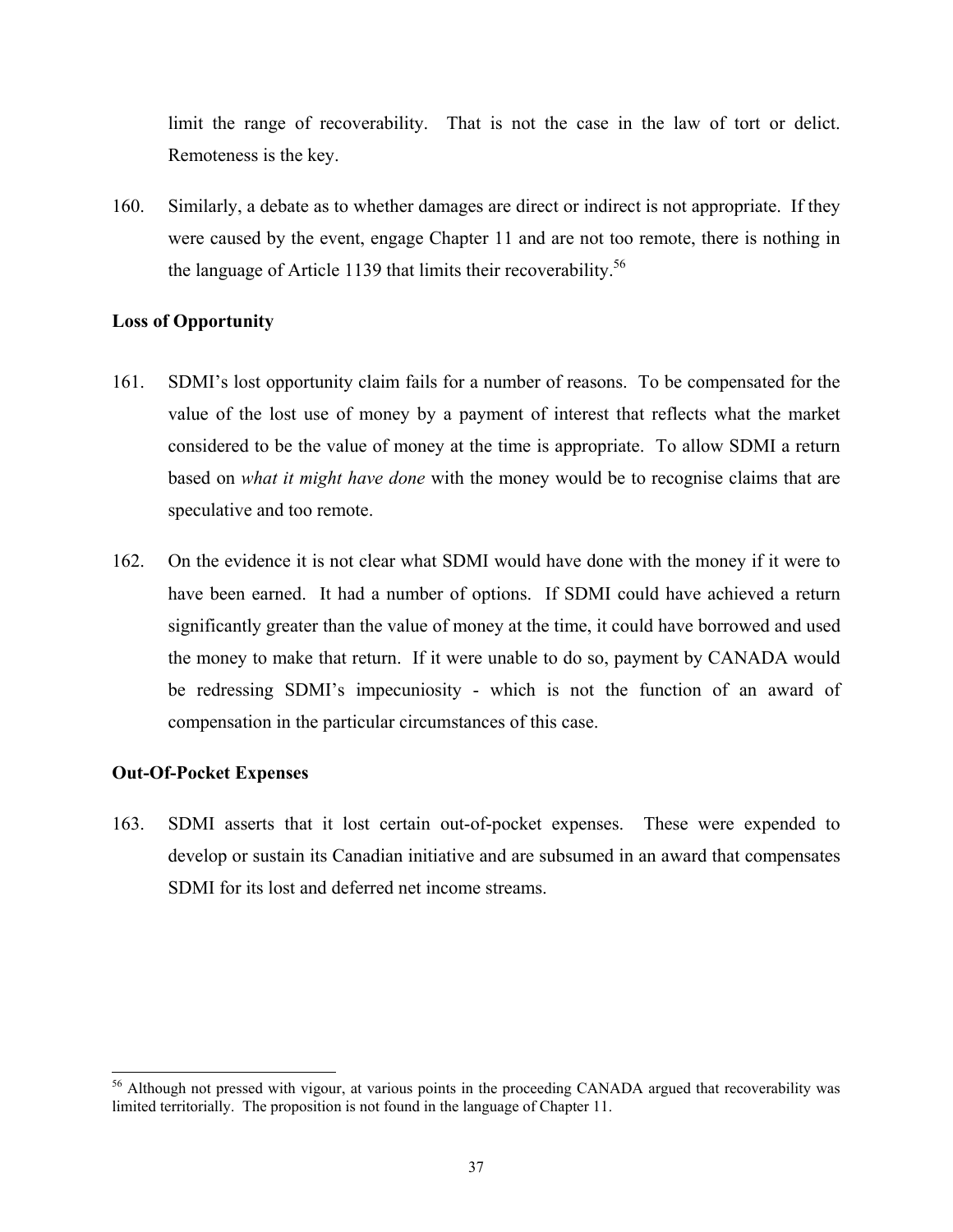## **Mitigation**

- 164. Several witnesses referred to the activities of SDMI subsequent to the re-opening of the border as *mitigation*. The term is not appropriate in that context and tends to obscure accurate analysis of the position.
- 165. If CANADA's measure were to have destroyed SDMI's opportunity to develop its business of remediating the Canadian PCB inventory (and this is a position that is advanced by SDMI) it could not *mitigate* that damage by doing what it allegedly had lost the opportunity to do.Logically, the two do not fit. Mr Rosen said in response to a question from a member of the Tribunal:

*Q. …you basically treated the volumes that Myers was not able to process during the closure period as lost forever—* 

- *A. That's correct.*
- *Q. Subject to the contracts they in fact did in the spring?*
- *A. That's correct*. *[57](#page-37-0)*

If this is right, there would have been no inventory for SDMI to process in order to mitigate its losses.

- 166. If what SDMI lost was the inventory processed by others during the closure, its firstmover advantage, the loss of a percentage of post-closure inventory to others, and the inability to process some inventory due to the shortening of the time available, then SDMI would not have been mitigating that loss by bidding for and processing the remaining inventory that was available once the closure ended.
- 167. During the period November 1995 to February 1997 CANADA developed a regulatory regime under which the border would be re-opened, and it did so. SDMI was back in business, albeit in a somewhat changed market. It then was put out of business five months later by its own government. The issue is not mitigation. It is the measure of compensation. What did SDMI lose by reason of the Canadian closure?

<span id="page-37-0"></span> <sup>57</sup> Transcript, 23 September 2001, q. 426.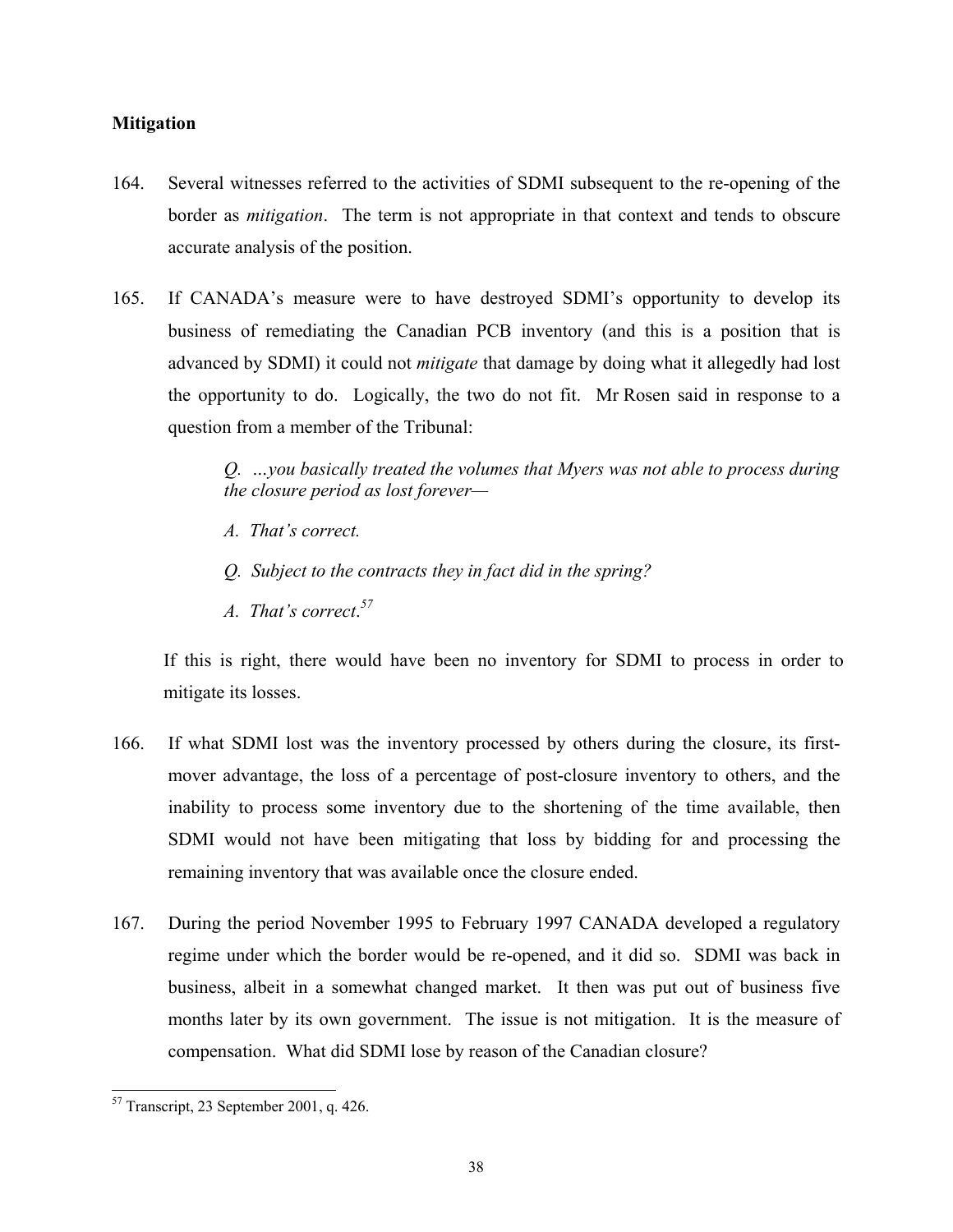#### **Goodwill**

- 168. This topic was addressed in the Disputing Parties' Memorials and at the hearing. It is discussed by the Tribunal in this Partial Award in the context of SDMI's losses.
- 169. In its Reply Memorial (Damages Phase) in paragraph 25 at page 12, SDMI stated that …… *The most valuable asset that the Myers Companies had was the goodwill which generated a book of quotes and orders*. This appeared to address the likely results of SDMI's marketing efforts.
- 170. SDMI's intensive marketing campaign undoubtedly built up substantial goodwill, whatever that term may mean in non-technical accountancy terminology. In practical terms it meant that (a) a large number of Canadian PCB holders became aware of the Myers brand name and reputation for quality service and (b) such holders became aware that, in general, SDMI and MYERS Canada were in a position to offer materially lower prices than those being quoted by Chem-Security of Alberta, which in 1994 and 1995 was the only serious Canadian competitor in the field.
- 171. In the context of the measure of compensation, the Tribunal considers that these practical factors can be equated to the first-mover advantage,<sup>58</sup> which was also the subject of much discussion during the second stage of the arbitration.<sup>59</sup> In assessing the compensation to be awarded to SDMI this element undoubtedly must be put into the equation. The value of the first-mover advantage and the extent to which it was eroded by the 15 months that followed CANADA's measure must be assessed in the overall context of the harm suffered by SDMI as a result of the export ban. This is addressed when the loss of income stream is considered later in this award.
- 172. The Tribunal has concluded that it is not necessary to, and does not, embark on an analysis of the factual and conceptual issues that would need to be addressed to determine

<span id="page-38-0"></span> <sup>58</sup> When using the expression *first mover advantage*, the Tribunal is adopting the terminology employed by the Disputing Parties. Technically, SDMI was a *second mover* by reference to Chem-Security, its main competitor in the early stages.<br><sup>59</sup> As noted previously, the concept of goodwill would be considered in the context of SDMI's investment if that

<span id="page-38-1"></span>were required.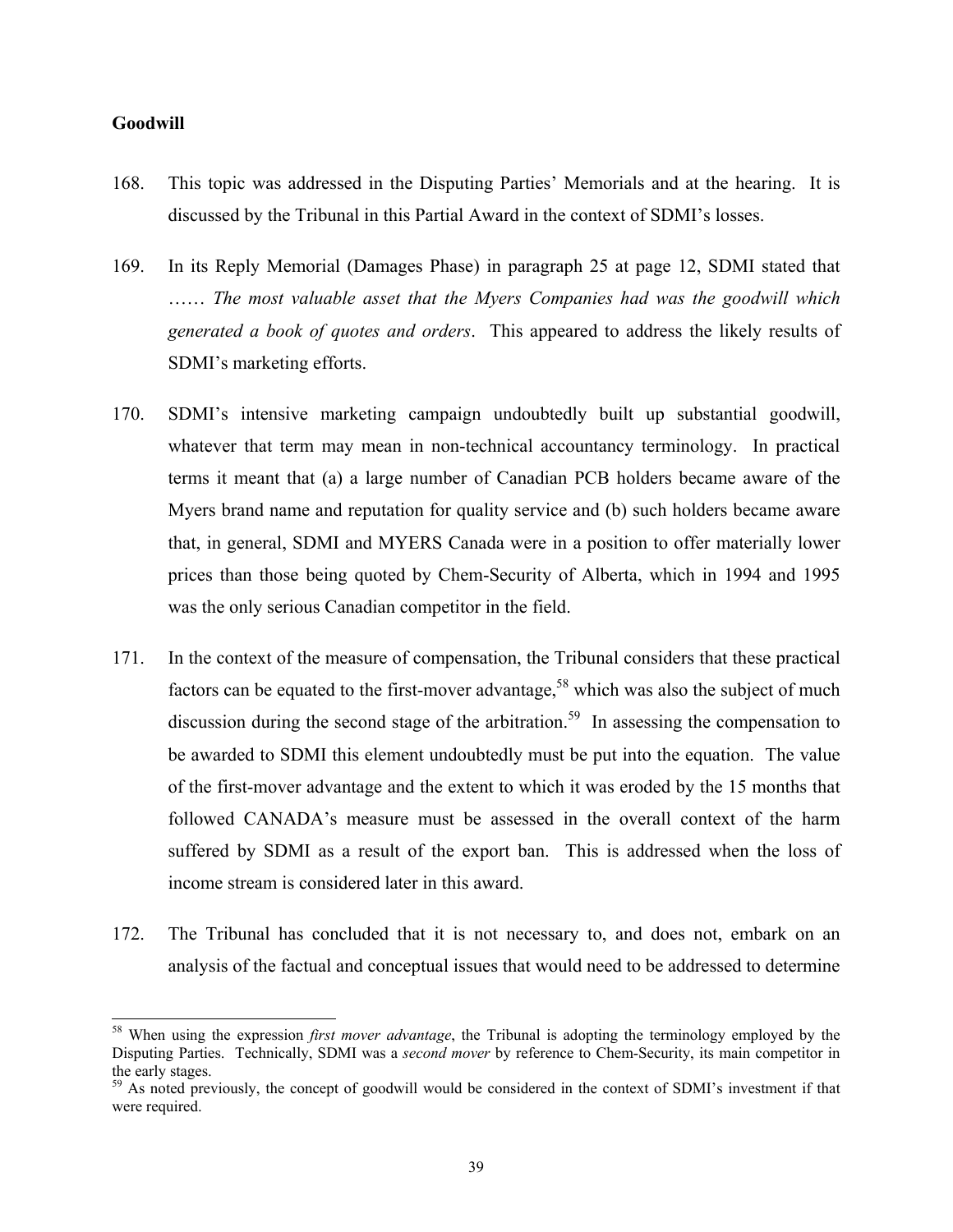whether goodwill could constitute an investment in its own right within the terms of Chapter 11.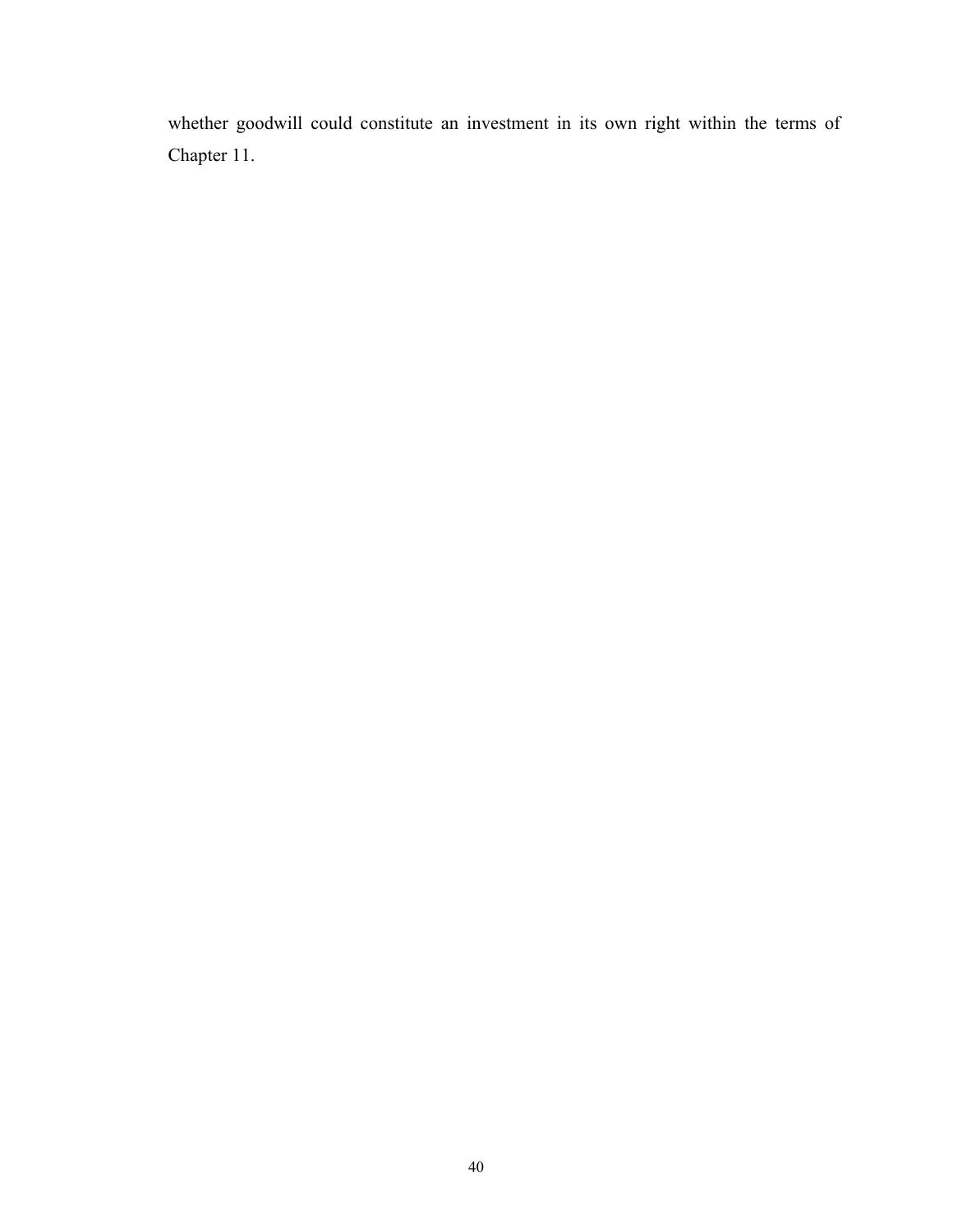#### **CHAPTER VI**

#### **QUANTIFYING THE COMPENSATION TO BE AWARDED**

#### **Introduction**

- 173. The quantification of loss of future profits claims can present special challenges. On the one hand, a claimant who has succeeded on liability must establish the quantum of his claims to the relevant standard of proof; and, to be awarded, the sums in question must be neither speculative nor too remote. On the other hand, fairness to the claimant requires that the court or tribunal should approach the task both realistically and rationally. The challenges become more acute in start-up situations where there is little or no relevant track record. The Tribunal has taken due notice of SDMI's successful experience of seizing marketing opportunities in the USA, but at the same time acknowledges that the Canadian market had certain distinctive features.
- 174. As stated above, the Tribunal has determined that the appropriate primary measure of compensation is the value of SDMI's lost net income stream.
- 175. The Tribunal is faced with the widely differing proposals of two distinguished accountants, supported by the equally distinguished firms of which they are partners, together with the opinions of a number of other experts retained by the Parties. Although somewhat belatedly $^{60}$ , the accounting experts provided to the Tribunal spreadsheets which stated amounts claimed by categories. The Tribunal found the spreadsheets to be a useful tool, which assisted its analysis. However, taking into account the significant disparities in the positions of the Parties, the Tribunal considered it necessary to perform its own analysis of the facts and figures disclosed during the second stage of the arbitration, guided by the party-appointed experts and the evidence overall. The Tribunal exercises its own judgement where judgemental decisions are required to be made.

<span id="page-40-0"></span><sup>&</sup>lt;sup>60</sup> The Tribunal does not criticise the accountancy experts because the matter was undoubtedly fraught with difficulties, but the matrix was requested at the end of the September 2001 hearing and it was agreed that it would be produced within 10 days. The Tribunal's task was not made any easier by the fact that the matrix was not delivered to the Tribunal for several months after the hearing was closed, and well after its initial deliberations had started.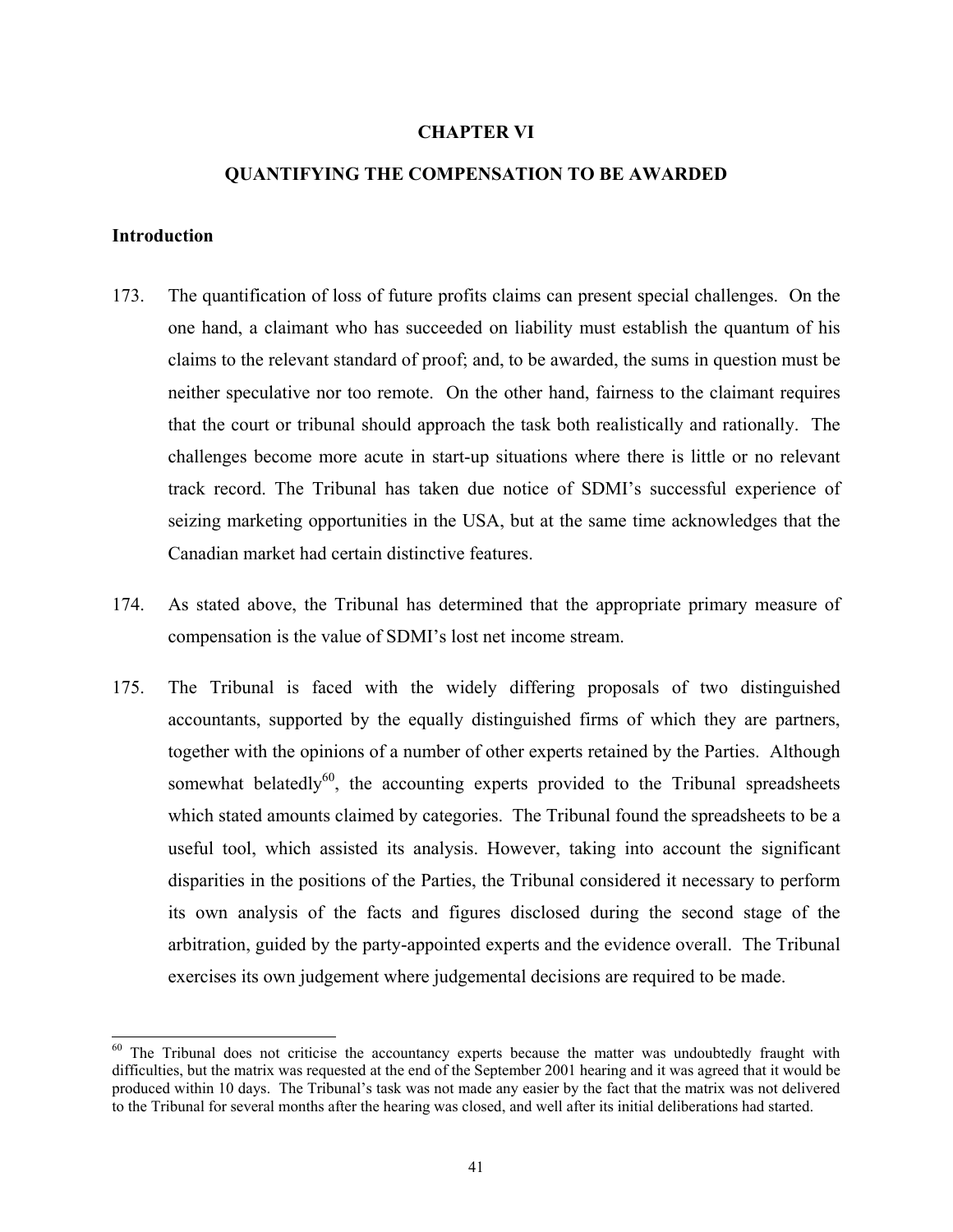#### **The Effect of CANADA's Measure**

- 176. SDMI claims that it would have been able to process a significant proportion of the Canadian inventory of PCB's between December 1995, when it could have started, and July 1997 when the border was closed from the U.S. side. SDMI asserts that its firstmover advantage was lost as a result of the Canadian closure. SDMI also asserts that the closure of the border ended its unique opportunity. It contends that, by the time the border re-opened, other competitors were poised to enter the Canadian market and that SDMI's competitive advantage was eliminated. As noted, its accountancy expert proceeded on the basis that the closure resulted in the irretrievable loss of the inventory that SDMI had expected to process.
- 177. At the other end of the scale, CANADA claims that the effect of the measure was merely to delay by approximately 15 months SDMI's entry into what CANADA says was essentially the same market.
- 178. As is often the case in such matters, there is some validity and some error in the positions of each of the Disputing Parties.
- 179. SDMI had a demonstrated ability to seize opportunities to develop its PCB remediation business in the USA, acquiring a large market share and making substantial profits. During the second phase hearing Dana Myers recalled that, with a \$1 million investment in plant, SDMI had achieved great success with its U.S. resource recovery unit. When the unit was sold, he estimated it had made \$40 million for the company.<sup>61</sup> He testified:

*...I got an Entrepreneur of the Year in Northwest Ohio for positive cash flow, positive profits and growth in the company from 16 million in the year I took over to over 42 million about two years after I took over, all because of this resource recovery*. [62](#page-41-1)

<span id="page-41-0"></span> $<sup>61</sup>$  The transcript of the damages hearing, Volume II, page 261, actually quotes Dana Myers as saying that he turned</sup> the \$1 million investment in the resources company into *four million* by the time he sold the resources recovery unit. The Tribunal recalls that Mr Myers actually referred to *forty million*, and the accompanying explanation by Mr Myers in the transcript is consistent with this figure.<br><sup>62</sup> Transcript, 22 September 2001, q. 466.

<span id="page-41-1"></span>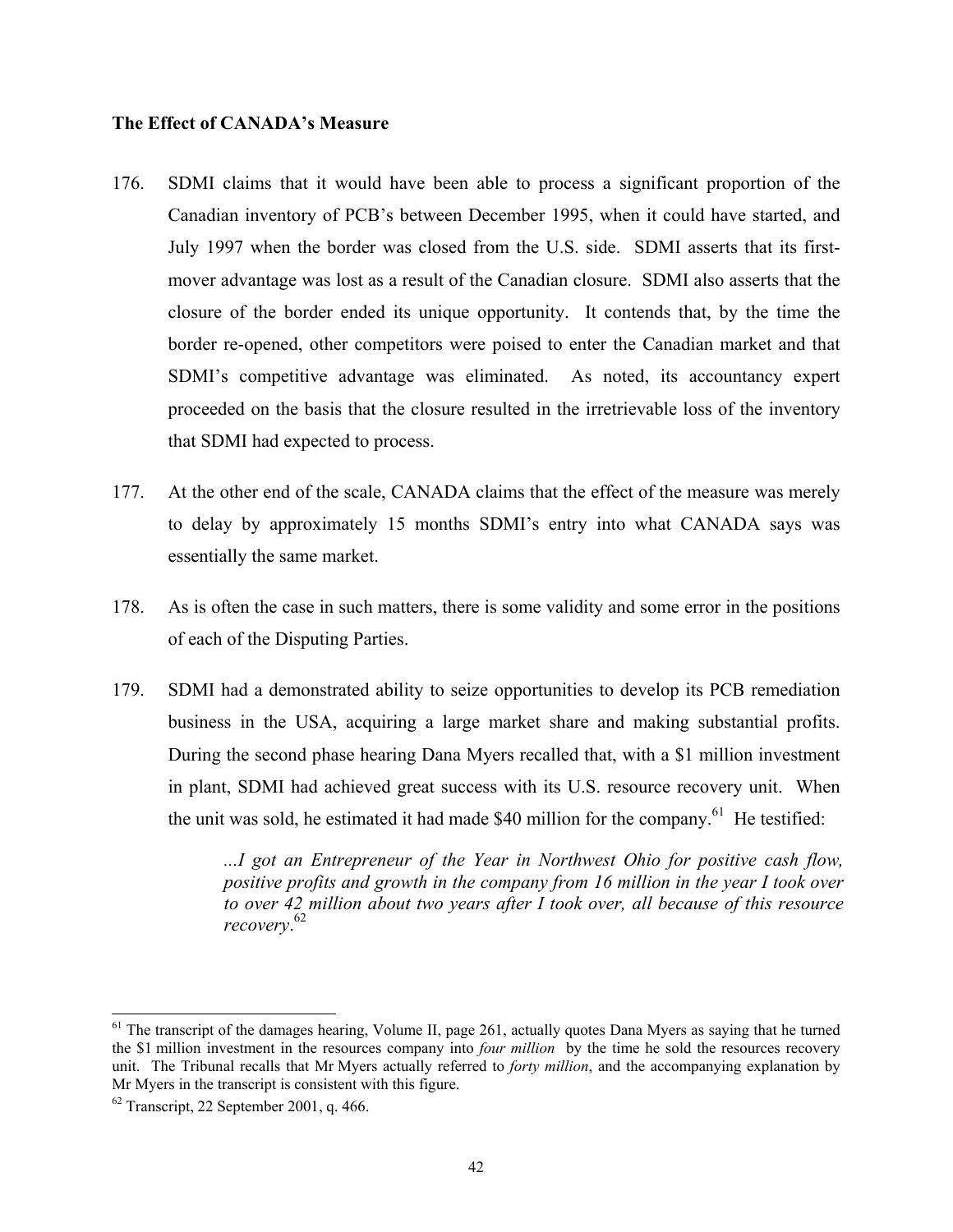- 180. In his supplemental affidavit in the second phase of the arbitration, Dana Myers noted that in 1991-92 the Resources Recovery Unit alone had generated US\$19 million in profits.<sup>63</sup> The Resources Recovery Unit focused on transformers. It was only one component (about 24-40%) of SDMI's PCB remediation business in the USA. $^{64}$ Similarly, transformer work was only one component of the work that SDMI had planned for its Canadian venture.
- 181. SDMI had an excellent record of profitability, and an outstanding record of passing safety audits by regulators and customers. There is no reason to doubt that many potential customers based in Canada would have been impressed by SDMI's record, and that SDMI would have worked hard to maintain that reputation while engaged in its Canadian operations[.65](#page-42-2)
- 182. Other facts also demonstrated the SDMI's prospects for success in Canada. SDMI had spent a considerable amount of time and effort making the company known to the holders of Canadian PCB's; during the closure over 50% of the Canadian inventory on which SDMI had quoted was processed by others; immediately prior to the closure SDMI was positioned to take advantage of the open border; it clearly had a price advantage over any Canadian competition; and there were significant geographical advantages that favoured SDMI.
- 183. There is no clear measure of the effect of the closure on SDMI. Understandably, those close to SDMI's Canadian venture feel strongly that it was devastating. Equally, those close to CANADA feel strongly that SDMI has exaggerated its effect. The accountancy and other experts had to rely on assumed facts provided to them by the Disputing Parties.

<span id="page-42-0"></span><sup>&</sup>lt;sup>63</sup> Supplemental Witness Statement of Dana Myers, Schedules to Investor's Reply Memorial (Damages Phase), tab 1, paragraph 19.<br><sup>64</sup> Transcript, Volume II, page 271.

<span id="page-42-1"></span>

<span id="page-42-2"></span><sup>&</sup>lt;sup>65</sup> SDMI's main competitor in Canada, Chem-Security, suffered a number of serious mishaps during the period of the border opening. From August 1996 through July 1997 there were four accidents at the Swan Hills plant, including several explosions that resulted in the release of toxic chemicals into the air. Edmonton Journal Article, 29 July 1997, appended to Mr Wallace's Affidavit in Volume 1 of the Schedules to the Investor's Reply Memorial (Damages Phase).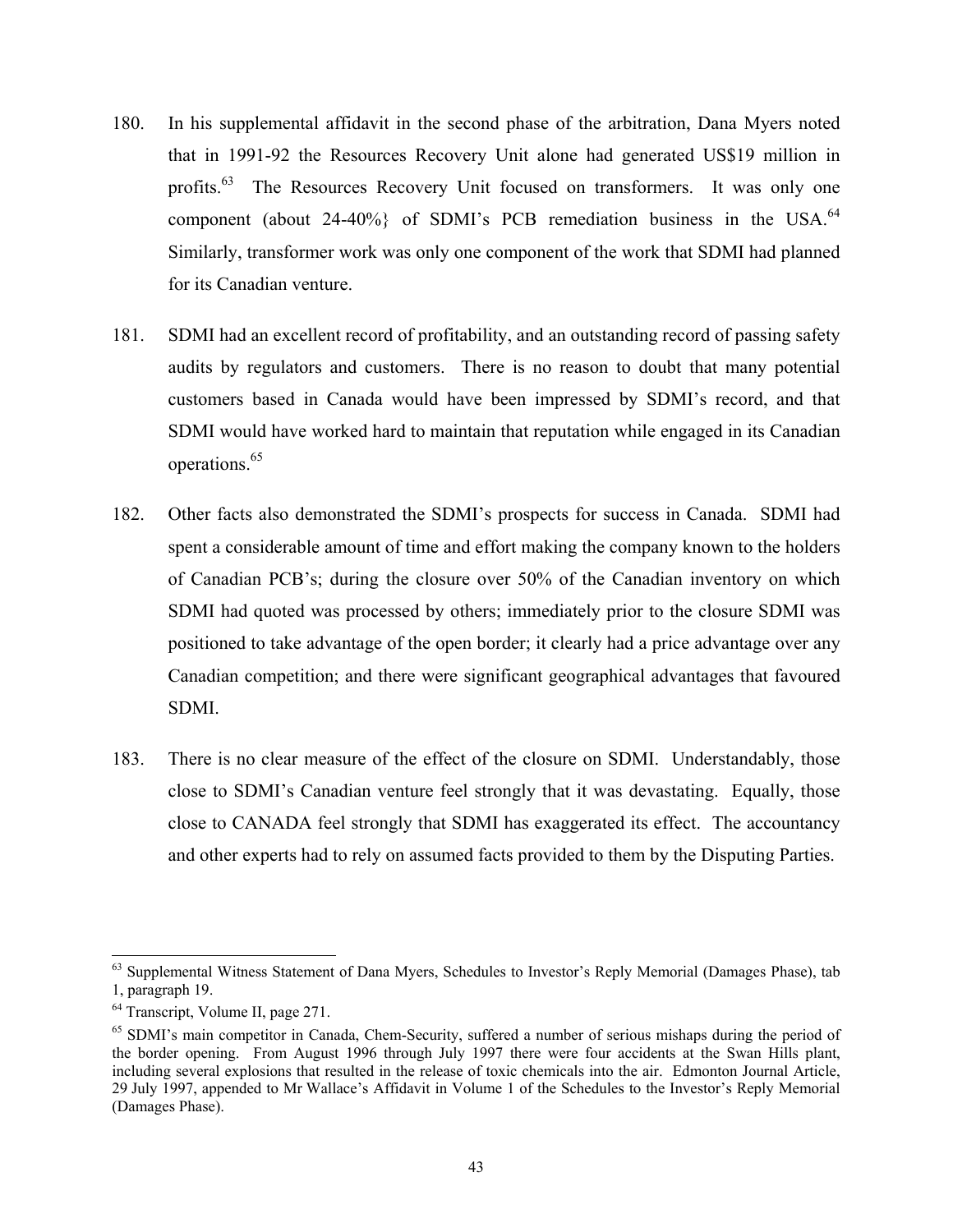- 184. It is clear that SDMI did lose a portion of the Canadian PCB inventory that it would have processed during the closure, and that it lost some measure of first-mover advantage. Nevertheless, the evidence does not fully support SDMI's position. SDMI's pre-closure, first-mover, advantage was described as being relative to its U.S. competitors, but ten of them had obtained enforcement discretions by early 1996. As U.S. competitors were apparently intending to enter the Canadian market, it is likely that SDMI's first-mover advantage would have been short-lived.
- 185. Whether SDMI had any or a significant first-mover advantage at all was a matter of some controversy. The Tribunal accepts that the Canadian PCB remediation market was extremely price sensitive and CANADA asserted that this left little room for other factors that could be the foundation for a first-mover advantage. The Tribunal is satisfied that SDMI did have a first-mover advantage but, considering the totality of the evidence, the Tribunal concludes that, although not inconsequential, it has not been shown to be as substantial as claimed by SDMI. Further, insofar as SDMI did have a first-mover advantage, the Tribunal concludes that, while it was eroded by the closure, the extent of that erosion is incapable of precise assessment on the evidence before the Tribunal.
- 186. U.S. competitors could have entered the Canadian market promptly after November 1995 and it is likely that they would have quoted highly competitive prices to gain entry to the market. Although a number of them were active in the late Autumn of 1995 in pursuing enforcement discretions, the evidence concerning their activities when the border reopened is not specific.
- 187. The extent to which SDMI's U.S. competitors would have lagged behind is not at all clear. In October 1995, when the US EPA granted the enforcement discretion to SDMI, it also sent letters to 42 other waste processing operators in the USA to advise them of the opportunity in Canada afforded to SDMI. In a letter dated 4 December 1995, Dana Myers complained to the US EPA that SDMI would be harmed by:

*…letting our competitors compete with an EPA-granted regulatory cost advantage.*[66](#page-43-0) 

<span id="page-43-0"></span> <sup>66</sup> Transcript, 21 September 2001, q. 127.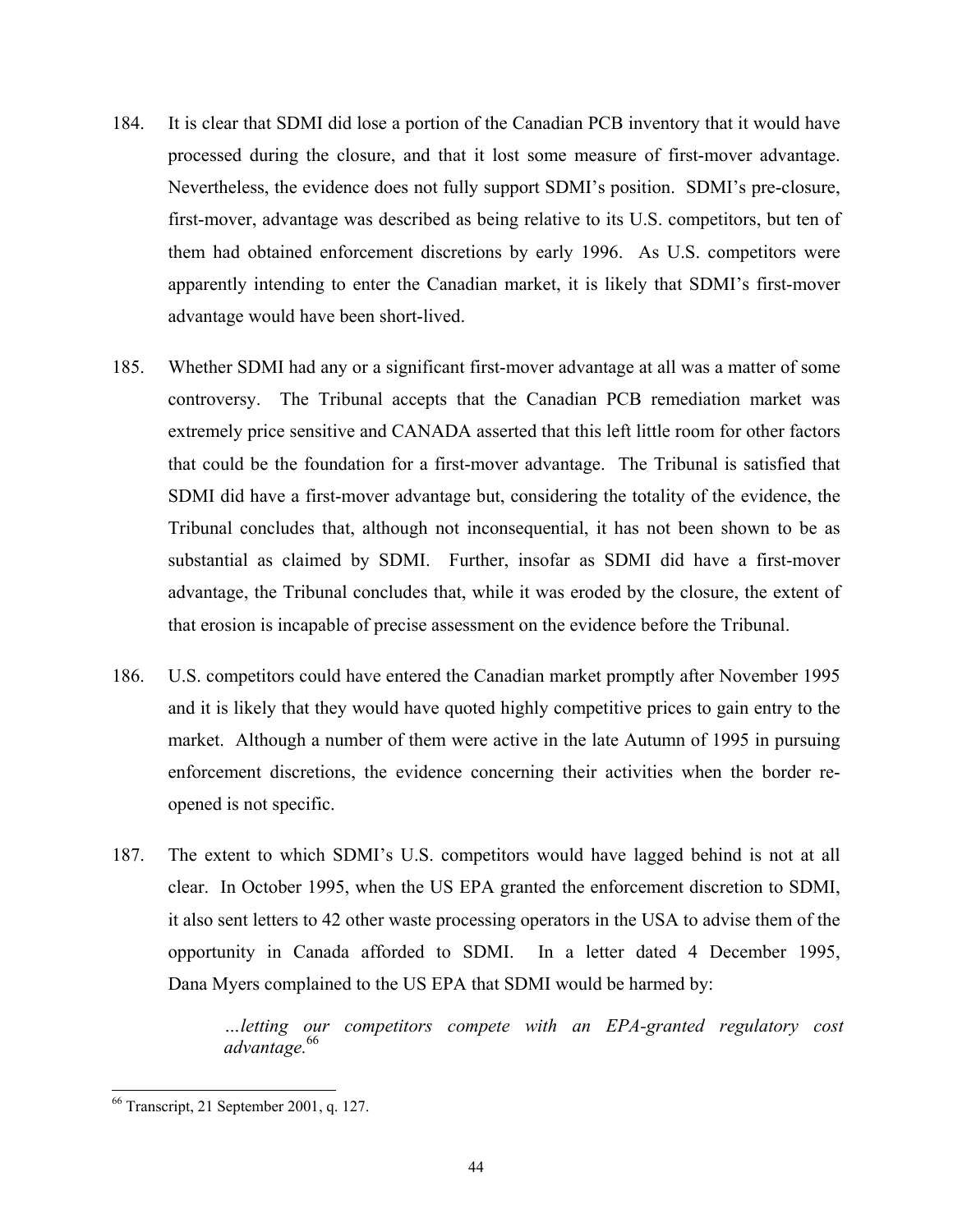- 188. Dana Myers' fears were soon realised, because a number of U.S. companies submitted applications<sup>67</sup> and ten were granted enforcement discretions by February 1996. Within not much more than three months of the border being opened, SDMI might have faced up to ten of its U.S. competitors active in the Canadian market.
- 189. The evidence of SDMI's expert, Mr Rosen, tends to confirm the position, but it lacks foundation. He stated in his report that:

*While [SDMI] was rendered inactive in Canada, its U.S. competitors applied to the USEPA for permission to import PCB's from Canada (i.e. in the event that the border closing would one day be lifted).* [68](#page-44-1)

- 190. The applications were submitted soon after October 1995, as a result of the US EPA's letter to SDMI's competitors. There is no evidence that the interim measure triggered the applications. On the contrary, it appears that SDMI's success in obtaining the enforcement discretion provoked them. The U.S. competitors, like SDMI, were stopped in their tracks by CANADA's measure. The only difference during the period of the closure was that, while SDMI and MYERS Canada continued to maintain contacts with potential customers, there is no evidence that the potential U.S. competitors made any significant effort to establish a position in the Canadian market.
- 191. In his affidavit, Dana Myers stated that:

*US companies that had no real thought that the Canadian market would even have been available…now had lots of time to plan to compete with us…and eventually they did*. [69](#page-44-2)

He gave no particulars of who these competitors were or the extent to which they eventually competed with SDMI.

192. By the Summer and Autumn of 1995, SDMI's Canadian competitors were preparing to target the Canadian inventory of PCB's. In the Spring of 1997, when the border reopened, the marketing records produced by SDMI in the arbitration showed that SDMI

<span id="page-44-0"></span> $67$  The first was received by 27 October 1995, the day after SDMI received its enforcement discretion, and by 15 November 1995 nine companies had applied. (KPMG Revised Report, 19 July 2001, page 7.)

<span id="page-44-2"></span><span id="page-44-1"></span>

<sup>&</sup>lt;sup>68</sup> Rosen Report, 28 February 2001, page 4.<br><sup>69</sup> Dana Myers, statement, 3 August 2001, paragraph 30.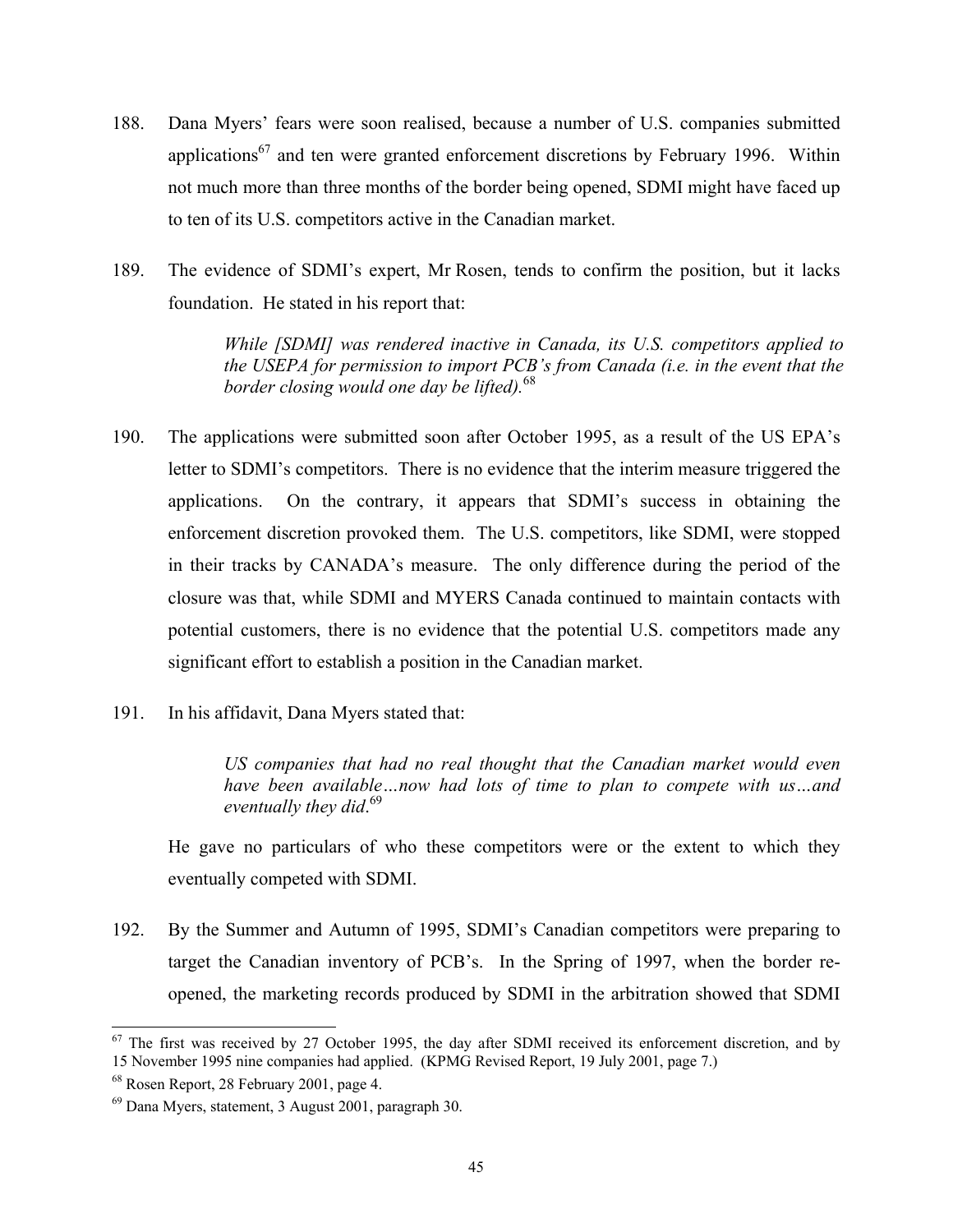was losing ground to some of its local competitors in Canada and was having to reduce its prices to outbid the Canadian competition to obtain contracts. The evidence also shows that on some occasions SDMI met and defeated Canadian competition.

193. The evidence also was clear that, in the highly price sensitive Canadian PCB remediation market, SDMI's main advantage was its ability to undercut the prices offered by its Canadian competitors. If U.S. competitors were to have entered the market, price would have been a strong factor potentially offsetting the goodwill that SDMI had built. Dana Myers' testimony was consistent with this conclusion. When questioned about quotations by U.S. competitors, he testified:

> *We started off in Canada quoting prices that were 10, 15, 20 percent higher than our U.S. prices because we knew the prices would come down so we started higher so that we could come down a bit and still make the margins we wanted to make*. [70](#page-45-0)

- 194. Some of the evidence focused on an alleged first-mover advantage over SDMI's U.S. competitors, but Mr Rosen said that SDMI completely lost its Canadian business *… because the market had changed dramatically as a result of Canadian and U.S. competitors…[p]rimarily Canadian*. [71](#page-45-1)
- 195. Professor Warre was another expert called by SDMI. He stated in his report:

*The issue is whether S.D. Myers had a first-mover advantage over its US competitors, not over Chem-Security; with respect to the latter S.D. Myers was already in a highly advantageous position in terms [sic] of price at least*. *[72](#page-45-2)*

- 196. Chem-Security was identified by Dana Myers as *our main competitor in Canada*. [73](#page-45-3)
- 197. Mr Wallace was a witness called by SDMI. The Tribunal found his testimony to be of value. It was based on Mr Wallace's extensive first-hand observations as a participant in the industry while the contested events were unfolding. His company, Greenport, was a

<span id="page-45-0"></span> $70$  Transcript, 22 September 2001, q. 359.

<span id="page-45-2"></span><span id="page-45-1"></span>

<sup>&</sup>lt;sup>71</sup> Transcript, 23 September 2001, q. 428.<br><sup>72</sup> Warre affidavit, 3 August 2001, paragraph 31.<br><sup>73</sup> Dana Myers statement, 3 August 2001, paragraph 24.

<span id="page-45-3"></span>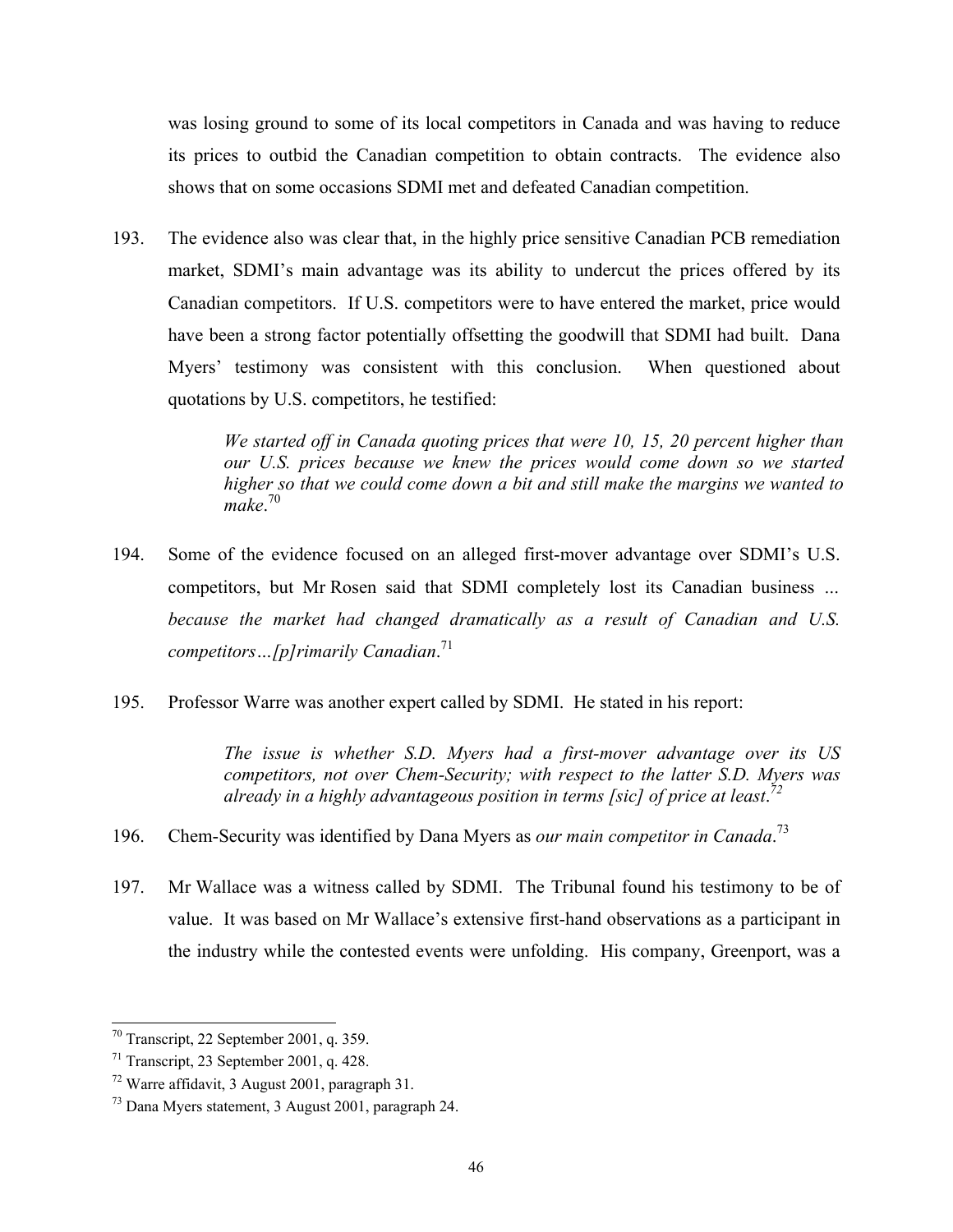sometime competitor and sometime collaborator with SDMI. In his appearance before the Tribunal, he was fair and factual.

198. In his affidavit, Mr Wallace recalled a market prior to the border closure by CANADA that was eager to dispose of PCB's and in which SDMI had a highly favourable market position. In assessing that market he stated:

> *In my experience, PBC waste holders by and large wanted to get rid of their inventories to escape the bureaucratic red tape surrounding mandatory MOE inspections of their storage sites. Some were concerned, like Canada Brick, that the Alberta borders might actually close again and they might miss their window of opportunity. They were motivated and willing to take advantage when the opportunity presented itself*. *[74](#page-46-0)*

Mr Wallace's view was supported by the fact that over half of the inventory targeted by SDMI was destroyed during the closure despite relatively high prices.

199. Mr Wallace also stated:

*If there had been no ban, the PCB wastes in Ontario would have flowed south, pure and simple, and in great volumes*. [75](#page-46-1)

200. The main beneficiary of that flow, in Mr Wallace's opinion, would have been SDMI:

*The Myers Companies were, in my view, the initiator of the opening of the border to the US. They pushed the hardest to get the border open and were the most visible US company in the Canadian market that had a compelling disposal option to the sky-high prices of Chem-security.* 

*Shortly before the Alberta border opening, I was aware that the Myers Companies had spent considerable efforts establishing themselves with Canadian PCB Waste holders as a viable option to Swan Hills. This marketing work translated into a significant amount of goodwill which amounted to a strong head start for the Myers Companies over other U.S. competitors who eventually entered the Canadian market. No other US competitors to SDMI took the steps or the effort to develop a strong market presence in Canada the way that the Myers Companies did.* 

*When the Alberta border opened there was not a flurry of activity from US Companies, other than the Myers Companies. No one else appeared ready to go. The others did not have enforcement discretions. As a person in business, I* 

<span id="page-46-0"></span><sup>&</sup>lt;sup>74</sup> Wallace affidavit, paragraph 35.<br><sup>75</sup> Ibid, paragraph 40.

<span id="page-46-1"></span>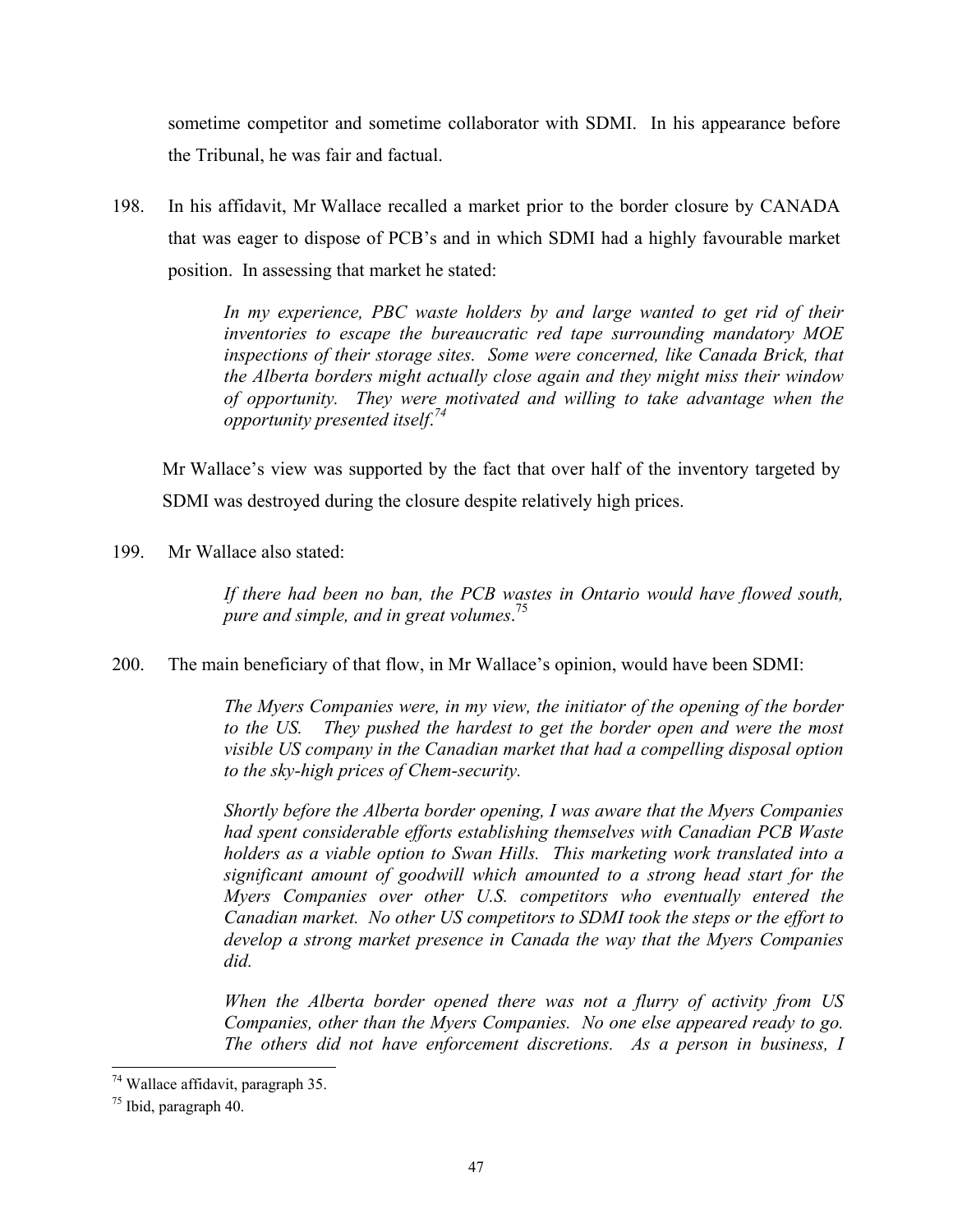*recognize the advantages of being the first into a market. When you develop a marketplace like The Myers Companies did, you get a significant advantage – we are developing another recycling business right now. We were told by the Customs and Revenue Canada officials that when you develop a business your competition tries to clone you within about six months. You can clean house in that first six months, but you've got to be first off the mark. The Myers Companies had a distinct competitive advantage because they had the vision no one else had*. *[76](#page-47-0)*

201. Mr Wallace testified that by the time the border re-opened, the marketplace was very different:

> *The lengthening period of the Canadian border closure also resulted in an increasing credibility gap for SDMI and PBC service providers like Green-Port who offered the lower priced US options to their customers. We had a number of joint projects with SDMI during this period and it became increasingly difficult to hold onto these proposals when no one could accurately predict if the border was in fact going to be open, or if it would open at all.*

> *It was only in February 1997, when the border actually opened, that our customers were again able to take seriously again [sic] the idea of sending PBCs to the US for disposal. For many of the quotes related to SDMI, it was clearly too late. It was necessary for those affected to rebuild their credibility, then build up moment all over again. Much of the goodwill that was created in 1995, and the momentum that existed then, was in a holding pattern by 1997. The SDMI lost credibility and so did we.*[77](#page-47-1)

202. In his oral testimony, Mr Wallace gave an example of the credibility problem. When Greenport bid on a job in which it would use SDMI's facilities in the USA to dispose of wastes held by school boards:

> *…it was actually close to when the border was actually going to open up the second time…and even though we showed a better price, a better US price than the Swan hills version, they couldn't wait because what happens if the border doesn't open. This is part of the credibility problem we had.*[78](#page-47-2)

203. More generally, Mr Wallace explained that:

*So what happened initially when we were giving out the Myers pricing through Green-Port we were telling people in '95 okay, the borders are going to open, the* 

<span id="page-47-0"></span>

<span id="page-47-2"></span><span id="page-47-1"></span>

<sup>&</sup>lt;sup>76</sup> Ibid, paragraphs 43, 44 and 45.<br><sup>77</sup> Ibid, paragraphs 38 and 39.<br><sup>78</sup> Transcript, 22 September 2001, pages 366-367.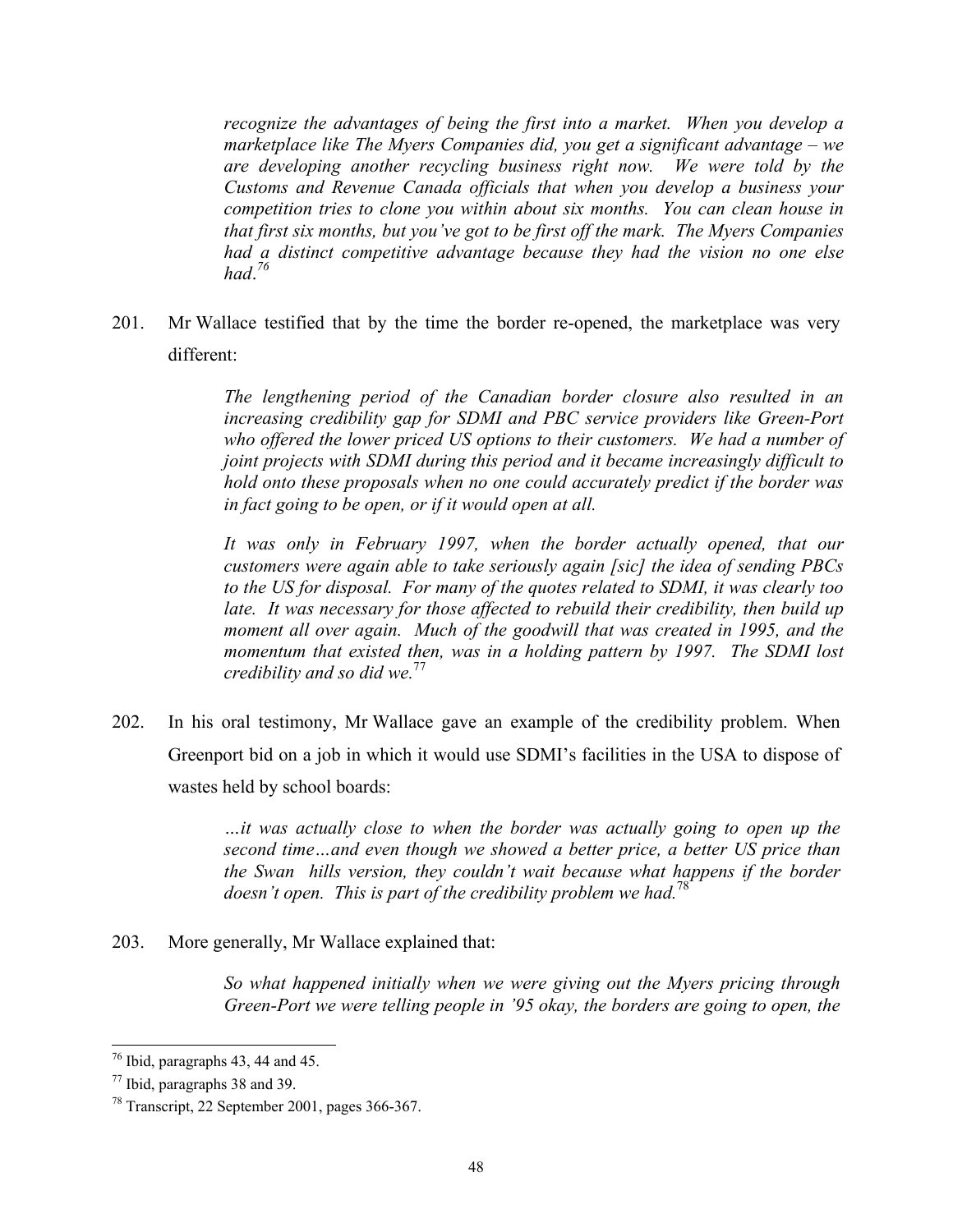*borders are going to open. Then the borders did open, but then they shut down right away, so we lost a head of stem there. And the longer it went on, there were customers that…we lost credibility because you can only say the borders are going to open so long and the longer you go on in that continuum, you just continue to lose credibility. And not only Green-Port lost credibility, but Myers* lost credibility. So that when the borders open up, unless people saw it in print in *the Canadian Gazette or however it came out, they wouldn't believe it. They said no, no, you guys have been telling us the borders are open, we don't believe. And it was tough then building that momentum up again to get people to consider shipping to the U.S*. [79](#page-48-0)

204. Even before the border was re-opened, the evidence shows that SDMI was outbid by U.S. competitors in some instances.<sup>80</sup> According to Mr Wallace, SDMI also faced competition from Canadian companies who had time to establish themselves in the marketplace after the border closure:

> *The Canadian competitors in 1995 that were just setting up to go, they were very well entrenched. They had market penetration, they had a brand name. It was a much different market and it was way more competitive and the margins were much smaller.[81](#page-48-2)*

205. Mr Wallace's view that the rise of Canadian competitors had seriously changed the market between the closure and the re-opening is consistent with Dana Myers' testimony at the hearing on liability $82$  and Mr Rosen's evidence.<sup>[83](#page-48-4)</sup>

*Q. So you must have been pretty pleased when the border reopened in February of 1997?*

<span id="page-48-0"></span> <sup>79</sup> Ibid, pages 345-346.

<span id="page-48-1"></span><sup>&</sup>lt;sup>80</sup> Page 122, Myers Customer Comments [logs kept by Myers company sales representatives of conversations with potential customers]. *Polytechnique de Montreal says that they would go with the low bid and that they received 2 quotes from U.S. firms and we are higher priced...*. TCI (a U.S. based firm) is later mentioned as one of the lower bidders.

<span id="page-48-2"></span><sup>&</sup>lt;sup>81</sup> Transcript, 22 September 2001, q. 321.<br><sup>82</sup> Transcript, liability phase, pages 437-438.

<span id="page-48-3"></span>

*A. Let's put it this way: When the border opened the first time, I remember going home and all's I could think of was I played Handel's Messiah like seven times and I just thought, 'This is, I can't believe it.' And when it opened the second time, it was like pfft (phoen.) because all the fun had been taken out, the big part of the business had been taken out, and you guys just screwed it up, so...* 

*Q. I see. So with all of the advantages that you acquired under the PCB waste export regulations vis-à-vis your competition in the United States, you didn't think that was a positive thing?*

<span id="page-48-4"></span>*A. Well, during that 14 months, look at the number of Canadian competitors that sprung up in Canada that we didn't have before; people who came and said \_\_ you know, Eric Smith, he's a big one.* 

*He came to me on November 1st and he says, 'Look. Your prices are too low. You've got to raise them some.'*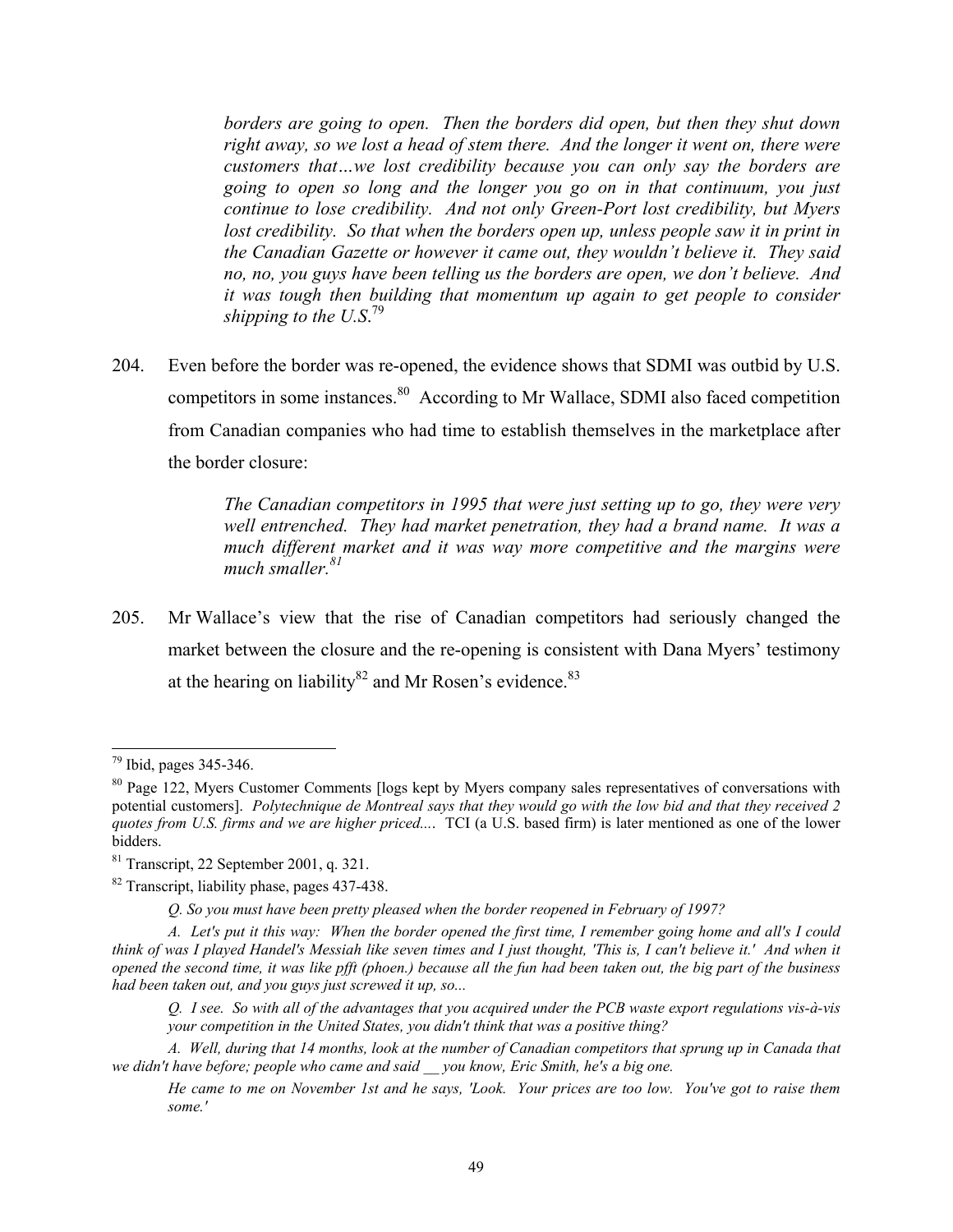206. Mr Wallace also agreed in some respects that SDMI retained a price advantage over its Canadian competitors even after the border re-opened. In an exchange with a member of the Tribunal, Mr Wallace testified:

> *Q. Did S.D. Myers have a price advantage vis-a-vis American competitors by February 1997? There's evidence that they had some depending on which job - such that the Canadian competitors would stick to the 20 percent rule. What about vis-a-vis American competitors in February 1997, when the border reopened?*

> *A. The American competitors weren't prevalent, I can tell you that They weren't very aggressive in the marketplace. We didn't encounter American pricing from other competitors. The only exception to that, I would say, would be on a real big job like, for instance, we bid on Toronto Hydro cable recycling job back in…I think it was 1997, and TCL actually submitted a quote and we said 'These guys actually quote'…*

> *We had the low bid with the Myers price because we were showing both options, the Canadian option and the U.S. option, and our quote for the Myers -- with Myers doing it at their facility was lower than TCI, but it ended up going to a Canadian company who -- you know, because the U.S. border wasn't open.*[84](#page-49-0)

207. His evidence during a discussion with another member of the Tribunal was as follows:

*Q. But I'm thinking relative to Myers because that was the comparison that you were -- made earlier. You saw the Myers facility, you were very impressed with it, and then you said that when the border was closed by Sheila Copps that secretly you had a sigh of relieve. When the border reopened, and I'm thinking relative to Myers, what was your feeling or your sense at that point?* 

*A. Well, Myers, in terms of ballast recycling, we couldn't touch their prices so we decided to retire our trailers, and same with Comtech.* 

 *\*\*\*\*\** 

 $\overline{a}$ 

*And, you know, you had Contact (phoen.), you had Cintec which didn't have a permit in November of 1995. They kept going, going. They finally got their permits. I think Synexin (phoen.) got a permit.* 

*So more Canadian companies got into the business by 1997 because Canada basically protected that industry. And in my mind, I don't think any of those people, other than perhaps Cintec, would have ever gotten the business had the borders been open because they couldn't have done it and competed.*

<sup>&</sup>lt;sup>83</sup> The Event [the export ban by Canada] fostered new Canadian competitors.<br><sup>84</sup> Transcript, 22 September 2001, q. 317.

<span id="page-49-0"></span>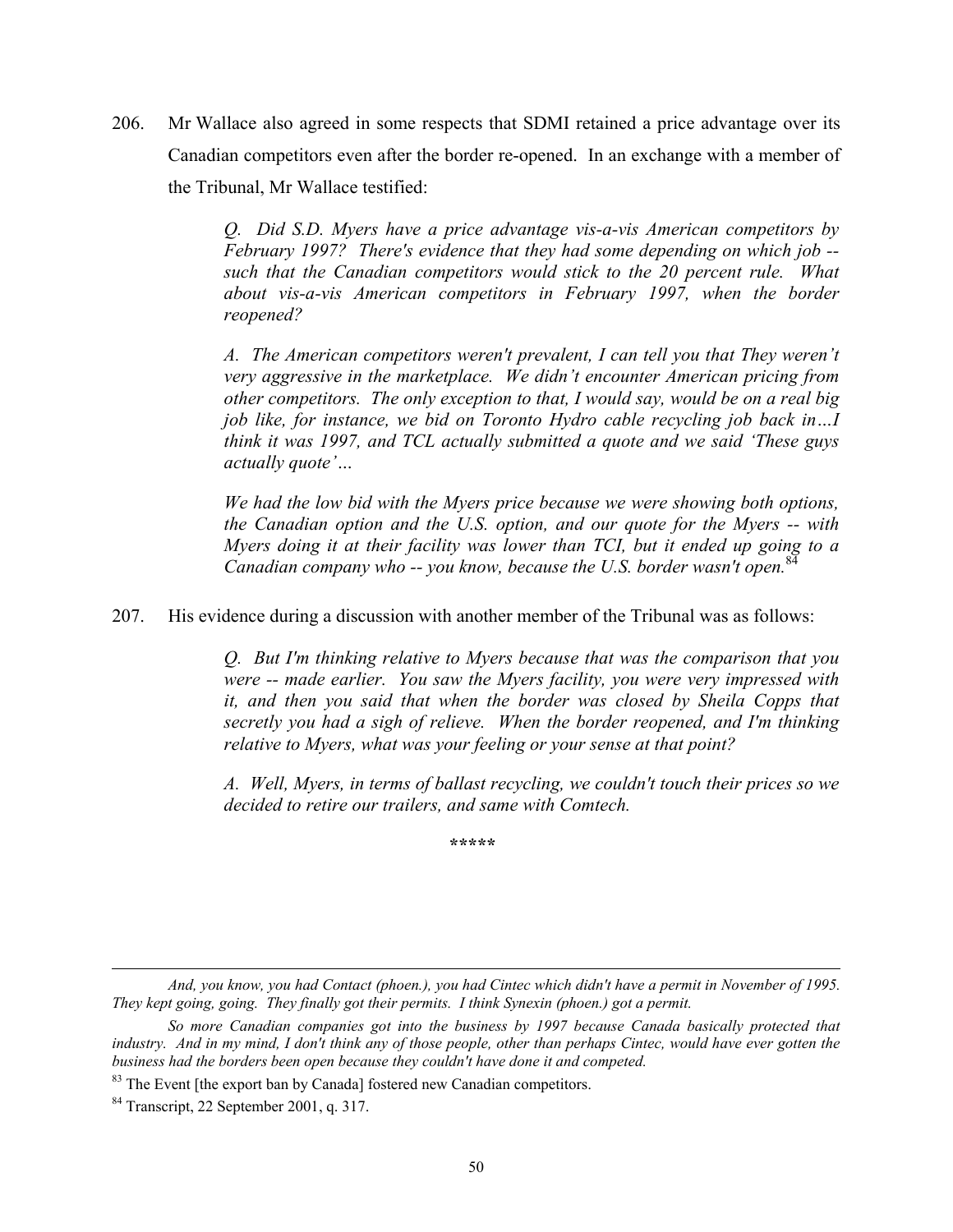*I want to tell this anecdote. We were bidding on a deal with S.D. Myers as Hamilton-Wentworth. They had something like 11 shipping containers full of transformers and ballasts, it's all recyclable stuff, and Green-Port was going to do the crane work and the site services, and we were going to load the trucks to Myers. And to give you an idea even back then how competitive Myers prices were compared to the rest of the recyclers, the Canadian recyclers, and the reason for that was Myers was carrying the U.S. incineration prices and the Canadian recyclers were carrying Swan Hills incineration prices, a huge difference. The -- Swan Hills incineration prices were double the U.S. incineration price, and we walked out of the meeting and one of the Canadian competitors, and I won't say which one it is, he said, 'There's only two groups that have a chance at this tender', and he said, 'S.D. Myers and God.' And that gave you an idea -- and we talked with another competitor and I said, 'How come you're not going to bid this one?' And he says, 'I'm not going to bid something I'm not going to get. So that gives you and idea of how competitive Myers prices were on transformers and valves and we knew we were going to be reduced to the role of the broker…[.85](#page-50-0)* 

- 208. The overall picture that emerges from Mr Wallace's testimony, when placed in the context of other credible evidence, is as follows: SDMI had enjoyed a highly favourable position with respect to its standing with customers and prices at the time the border closed; when the border re-opened, its profile with many customers had been eroded and SDMI needed time and effort to try to re-establish itself; new Canadian competitors had emerged and some U.S. competitors were starting to participate in the market; while average market prices were lower than they had been when the market closed, SDMI was still competitive or superior in price in many situations, but not all.
- 209. SDMI's potential for generating profits depended, among other things, on its contacts and profile with customers, the inventory of PCB's owned by customers, the presence of competitors, average market prices and its ability to undercut competitors in terms of price. An examination of these factors shows that SDMI was in a substantially different (and worse) position when CANADA re-opened the border in 1997.
- 210. Although the evidence suggests that SDMI's position was eroded, it does not support the proposition that it was destroyed completely. The Canadian competition, such as it was, had been present and was growing, but SDMI was able in many contexts to meet it effectively. The U.S. competitors who were interested in the market acted very soon

<span id="page-50-0"></span> <sup>85</sup> Op. Cit., q. 322.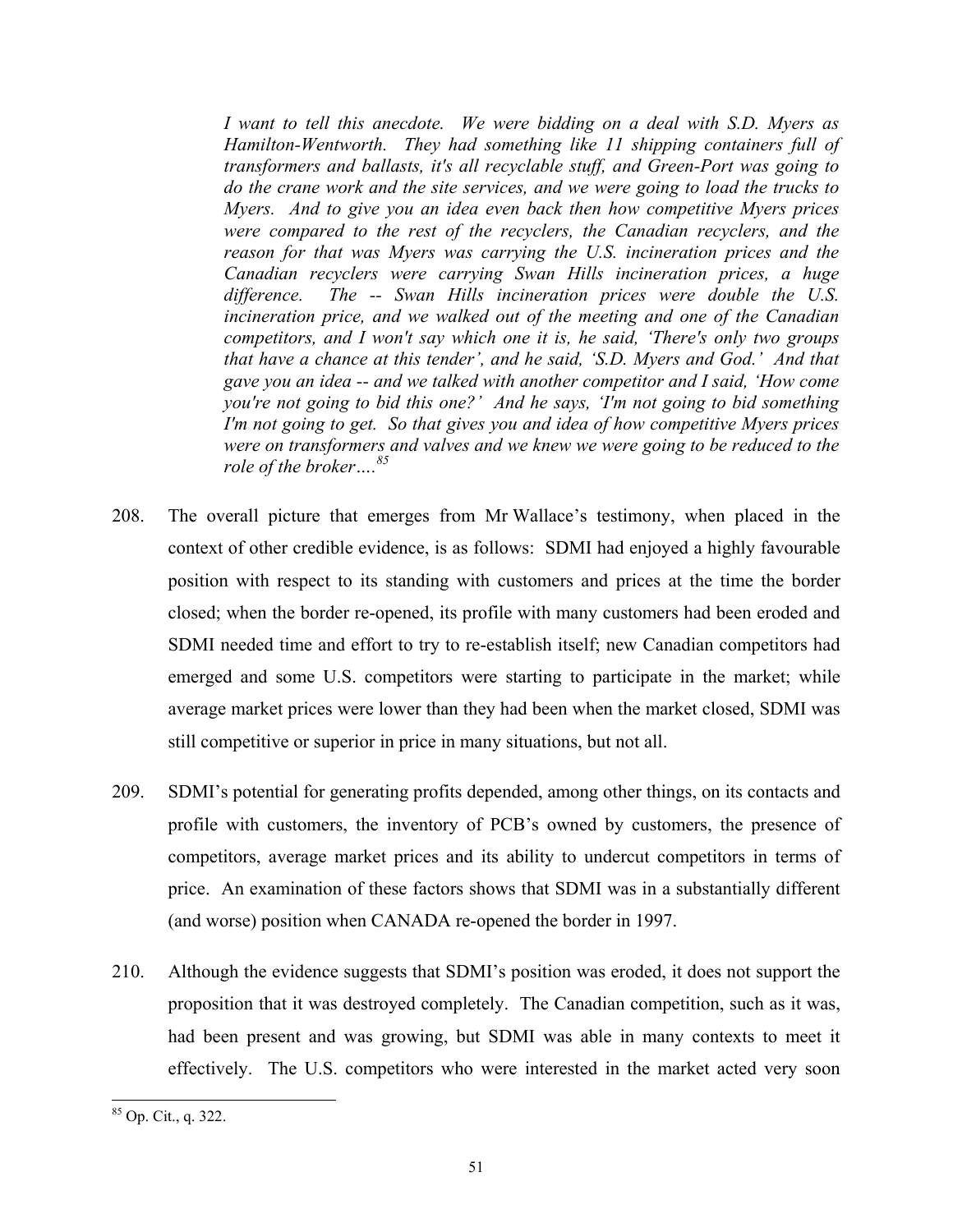after the enforcement discretion was issued in November 1995, but in relation to a variety of contracts or market niches they do not appear to have been a significant threat to SDMI when it returned to the market in 1997.

- 211. Although Dana Myers wrote in his statement that his company lost its momentum within days of the interim measure *…and never did get it back*, [86](#page-51-0) he testified that he always believed that the border would be re-opened. $87$  This is not surprising because SDMI was aware that Canadian officials were working on establishing a regulatory regime for an open border. The largest number of quotations, excluding those after the border reopened - 411 out of 597 - was during the period of the closure. On a monthly average - 59.7 - the majority of quotations were issued in the ten-month period before it was known officially that the border would re-open. Between then and the re-opening, the monthly average was approximately 38 quotations. After the border re-opened, SDMI continued to issue quotations and did so even after it was closed by the USA. These data do not suggest the collapse of SDMI's initiative either within days or, indeed, at any time prior to the closure of the border from the U.S. side.
- 212. SDMI also presented testimony from Mr D Jeffrey Harder, of BDO Dunwoody. His evidence was that the reason for the low number of orders processed after the border reopened was as follows:

*Apparently, the volume of PCB wastes shipped from Canada to the United States from February to July 1997 was not great for two major reasons. Because there was not much notice that the Canadian border would be reopened it took time for Myers Companies to become operational…PCB waste disposal customers in Canada did not contract with Myers Companies…because they thought that the Canadian border might be closed again soon after it reopened.[88](#page-51-2)*

213. He was the only witness to make this assertion. There is no evidence to support either supposition. SDMI lobbied actively throughout 1996 to obtain the re-opening of the Canadian border. Reverend Valentine's principal mission for SDMI was top get the border re-opened. The re-opening was published in the Canada Gazette in October 1996.

<span id="page-51-0"></span><sup>&</sup>lt;sup>86</sup> Dana Myers statement, 3 August 2001, paragraph 30.<br><sup>87</sup> Transcript, 21 September 1998.<br><sup>88</sup> BDO Dunwoody LLP Report, 3 August 2001, paragraph 30.

<span id="page-51-1"></span>

<span id="page-51-2"></span>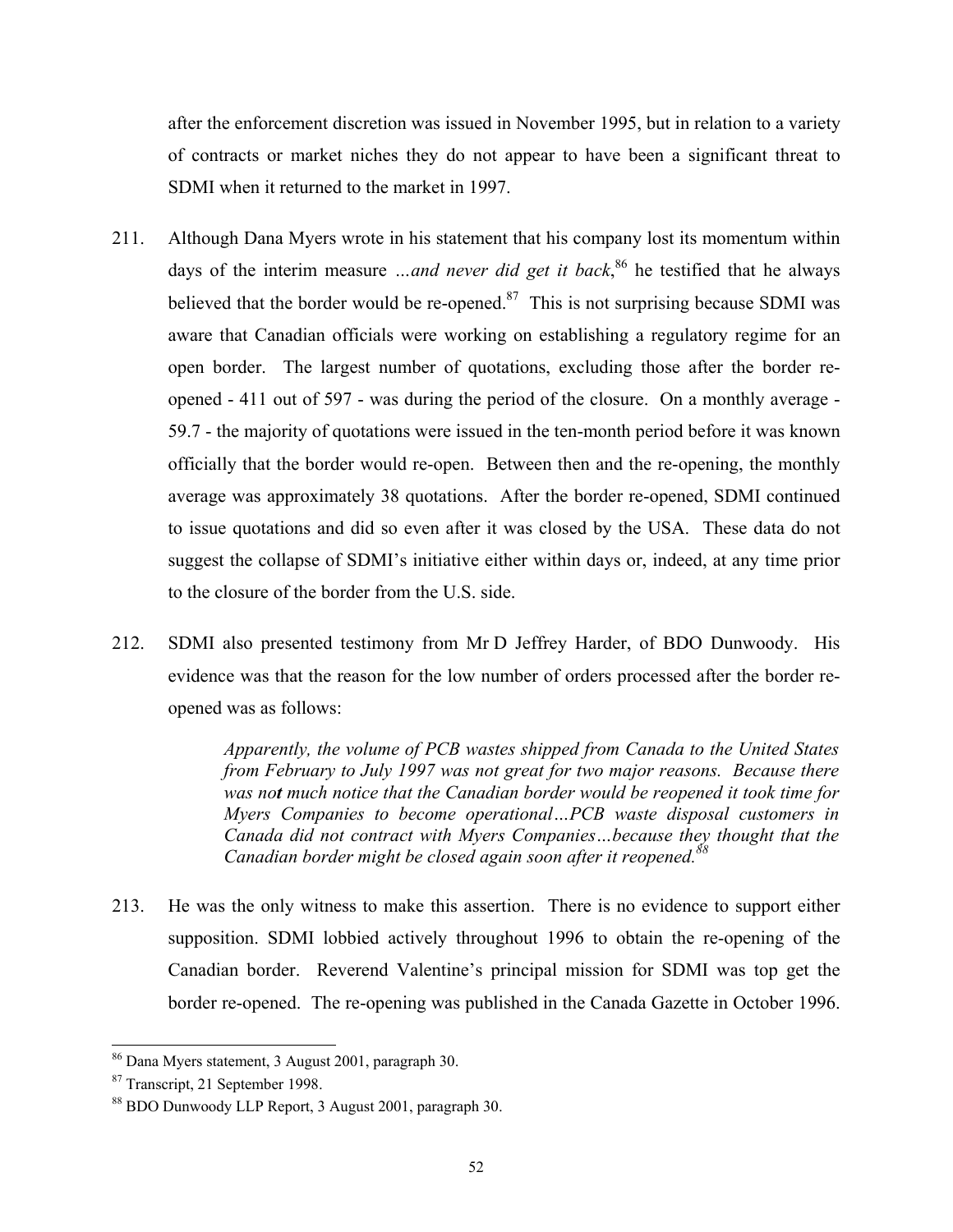It came as no surprise to SDMI. Neither proposition supports the contention that CANADA's measure completely destroyed the position of SDMI in the Canadian market. In fact, they support the conclusion that the closure of the border by the USA was the factor that finally put an end to SDMI's prospects for generating income in Canada. CANADA is not responsible for compensating SDMI for any losses that are due solely to the fact that the "window of opportunity" was closed by the USA in July 1997.

- 214. The Tribunal concludes that SDMI was disadvantaged in the Canadian market by CANADA's measure. It lost the advantage of a head-start which would have seen it in a better position than its competition for several months.
- 215. SDMI lost the opportunity to process part of the inventory on which it quoted, and which was processed by others during the closure. SDMI also lost to others part of the inventory that remained available after CANADA re-opened the border and it lost part of the pre-closure inventory for which it could have obtained orders and exported before the USA closed the border in July 1997. In addition, SDMI's opportunity to process part of the pre-closure inventory was delayed by approximately 15 months.

## **Capacity of SDMI's Tallmadge processing facility**

- 216. CANADA claimed that SDMI did not have the processing capacity to deal with the volume of PCB's that are the subject of its claim.
- 217. In paragraphs 14 and 15 of his 2 August 2001 statement, Mr Rasor (SDMI's plant manager in Tallmadge) stated that at the relevant time the facility was running at 50% of capacity, that it could have processed the anticipated volumes from Canada and that if additional capacity were required it would have been developed as it had been on other occasions. When cross-examined he testified:

*Q. Now, in 1995, '96, or '97 did you identify any need to expand the capacity of the plant?* 

*A. No. No, sir. We were trying to find additional work.* [89](#page-52-0)

<span id="page-52-0"></span> <sup>89</sup> Transcript, 21 September 2001, q. 54.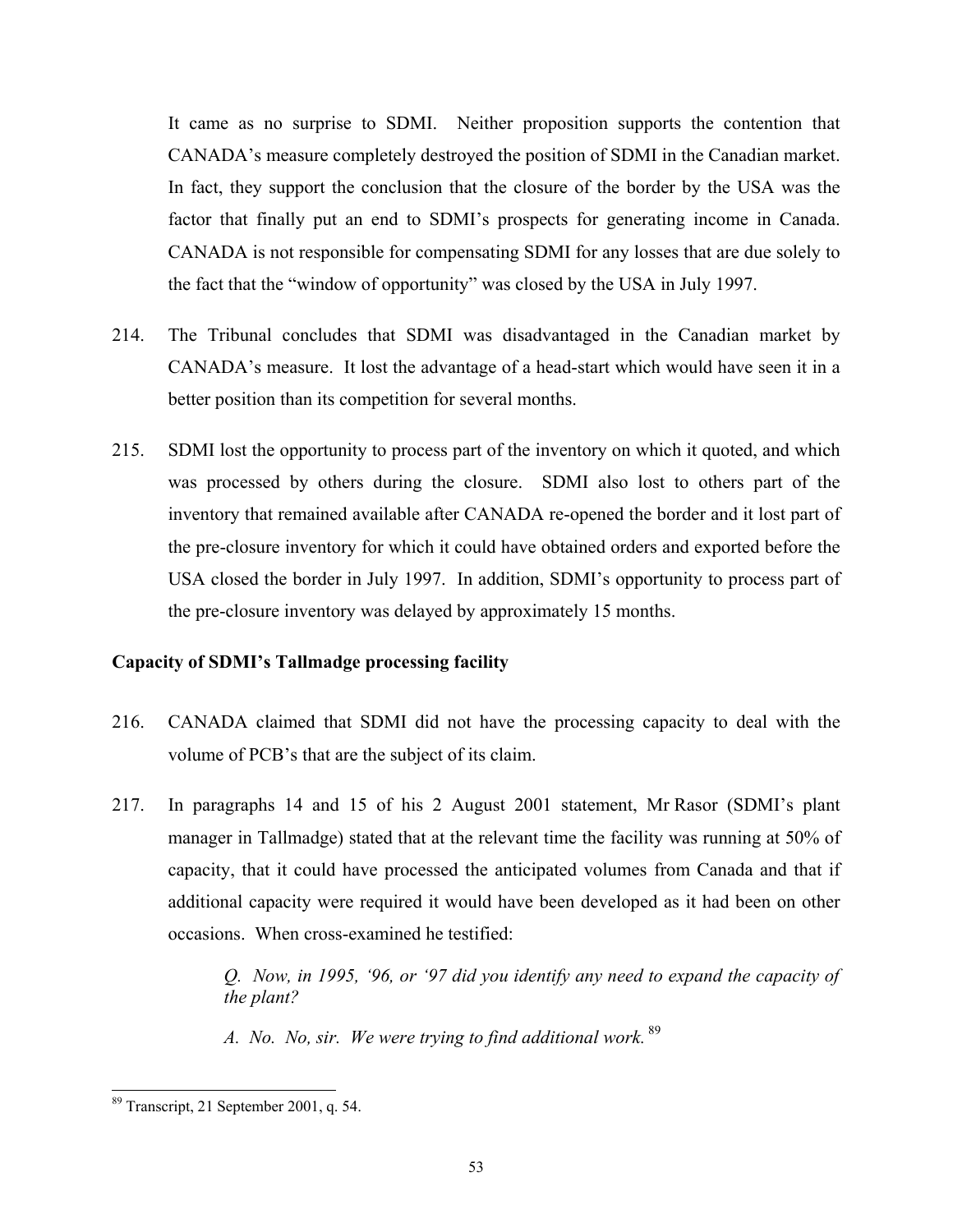218. Dana Myers' testimony was consistent with this assertion. He said:

*Q. Now, in terms of the volumes that were dealt with in the quotes that you did issue in Canada, assuming that the borders were open, would those volumes stretch the capacity of S.D. Myers, Inc.?* 

*A. I believe that we could have done all the work that we were quoting with the facility that we had, perhaps some additional expansion.[90](#page-53-0)*

219. Having considered the evidence of Mr Rasor, the Tribunal is satisfied that SDMI's facility in Tallmadge could have processed all of the PCB-contaminated materials it could have acquired in the Canadian market and that it could have done so without investing significant sums in new plant or equipment.

## **The Tribunal's assessment**

- 220. A number of facts are relevant to consideration of the quantification analysis. Over 50% of the Canadian PCB inventory upon which SDMI had bid was destroyed by Canadian operators during the period of the closure.<sup>91</sup> The Tribunal takes the view that, in the absence of SDMI and the other U.S. operators, the prices for remediation of that part of the inventory were higher than the prices that would have prevailed if SDMI and the other U.S. operators had been in the market.
- 221. Despite environmental problems at Chem-Security's Swan Hills facility, the quotations that form the basis of the Claimant's calculation do not embrace the total Canadian PCB inventory; that is, the calculation relates only to that portion of the inventory on which the SDMI bid. They are conservative. When the border re-opened over 40% of the Canadian PCB inventory upon which SDMI bid was available to it, albeit in a changed market.

# **The Income Stream**

222. As stated above, the Tribunal has concluded that the appropriate measure of damages is the value of the lost and delayed net income streams. The Canadian closure had three

<span id="page-53-1"></span><span id="page-53-0"></span> <sup>90</sup> Transcript, 22 September 2001, q. 274.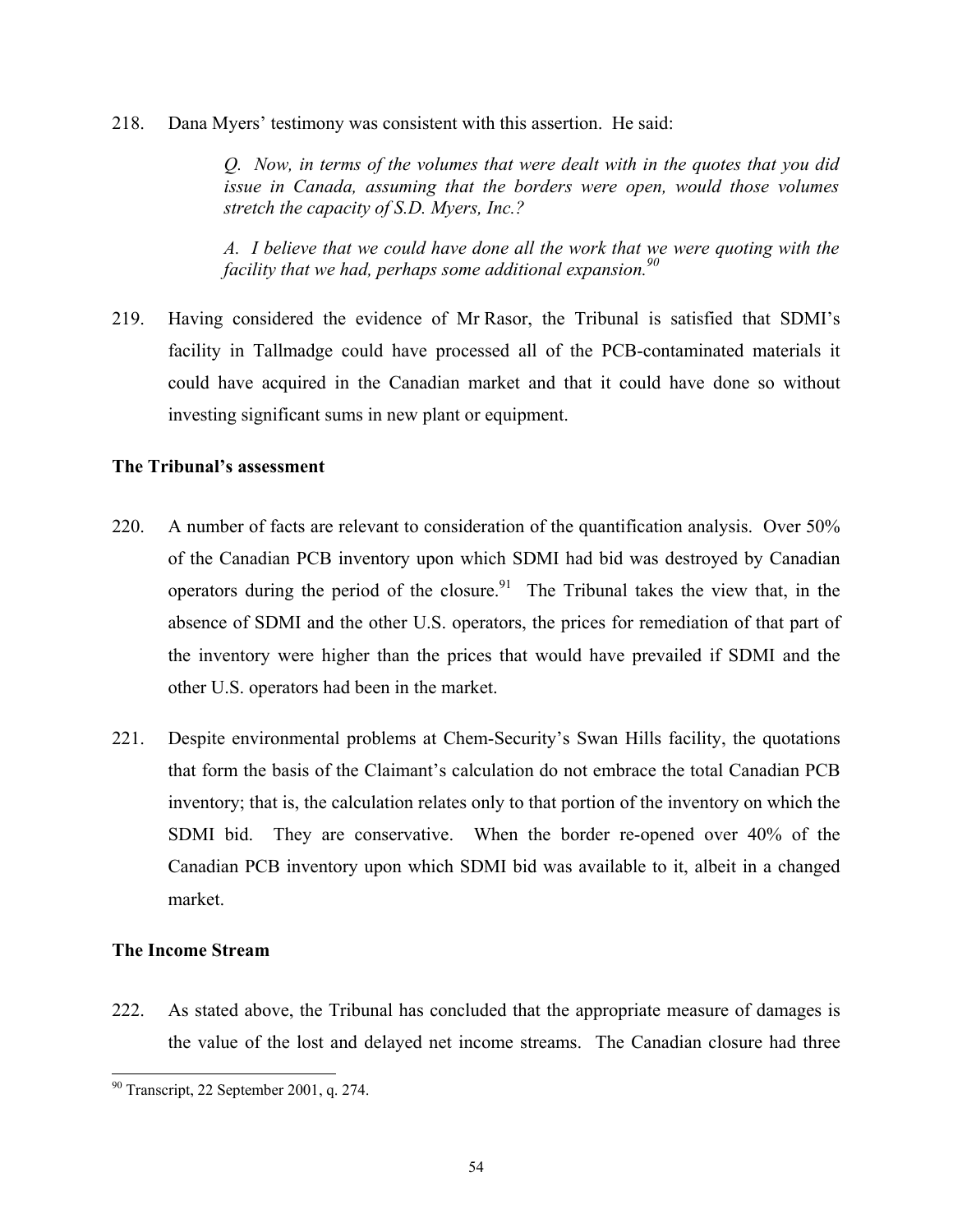adverse effects on SDMI's investment. Part of the total available inventory was irretrievably lost to others; part of the inventory that remained unprocessed after the border re-opened was lost to others; and another part was delayed, or lost because SDMI could not obtain the orders and export the material before the USA closed the border.

- 223. During the Canadian closure a quantity of PCB's were processed. It is necessary to ascertain the percentage of that inventory that could reasonably have been expected to be processed by SDMI. Its value was lost.
- 224. Some of the inventory that remained available when the border re-opened would have been processed by SDMI, but was or would have been processed by others because of the effect of the Canadian closure. Its value was lost.
- 225. Some of the pre-closure inventory that remained available when the border re-opened would have been processed by SDMI before July 1997 when the USA closed the border, but by reason of the Canadian closure, was not. Its value was lost.
- 226. SDMI would have processed earlier some of the pre-closure inventory that was available in February 1997. It is entitled to compensation for the cost of delay caused by CANADA's ban.
- 227. The Tribunal has rejected the application of the concept of mitigation in the context of this case. SDMI was not mitigating. It was back in business. This was evident from the level of activity undertaken by SDMI both during and after the closure. In fact, SDMI continued with some of its activities even after the U.S. closure.
- 228. CANADA should compensate SDMI for the net income streams that it lost, for the abridgement of the time available to SDMI and the value of income delayed by the Canadian closure. It is not responsible for more. Apart from the ongoing affect on SDMI's competitive position, which is taken into account, CANADA's liability ended when it re-opened the border. CANADA is not responsible for SDMI's inability to

 <sup>91</sup> Op. Cit., q. 322.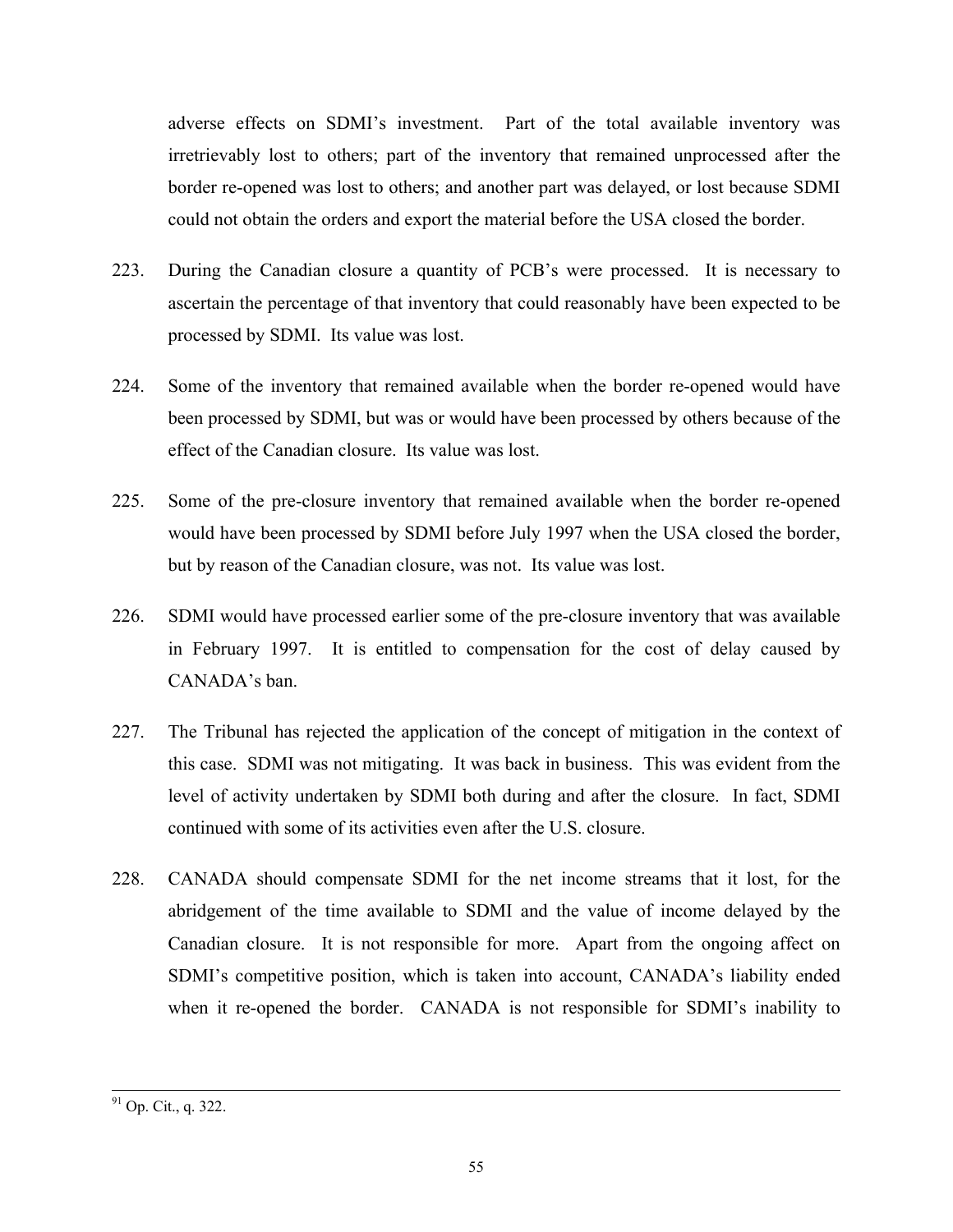remediate Canadian PCB's after the U.S. closure or any other consequences of the closure by the USA.

# **Methodology**

229. In order to assess the compensation due to SDMI as result of CANADA introduction of the export ban in November 1997, the Tribunal works through the following steps:

## **Income stream lost to others during the closure period**

- Step 1. An assessment is made of the realistic value of the quotations relied upon by SDMI in support of its case on quantum.
- Step 2. An assessment is made of the price degradation that would have occurred if the border had remained open, and the value obtained in Step 1 is adjusted accordingly.
- Step 3. An assessment is made of the likely success rate for turning quotations into completed orders.
- Step 4. The success rate is applied to the value obtained in Step 2.
- Step 5. An assessment is made of the proportion of this value that would have been converted into a gross income stream for SDMI during the period of the closure.
- Step 6. The value of the remaining gross income stream is derived.

## **Income stream lost to others during the post-closure period**

• Step 7. The value of post-closure quotations is calculated and added to the value obtained in Step 6, to produce the gross income stream available to SDMI when the border re-opened.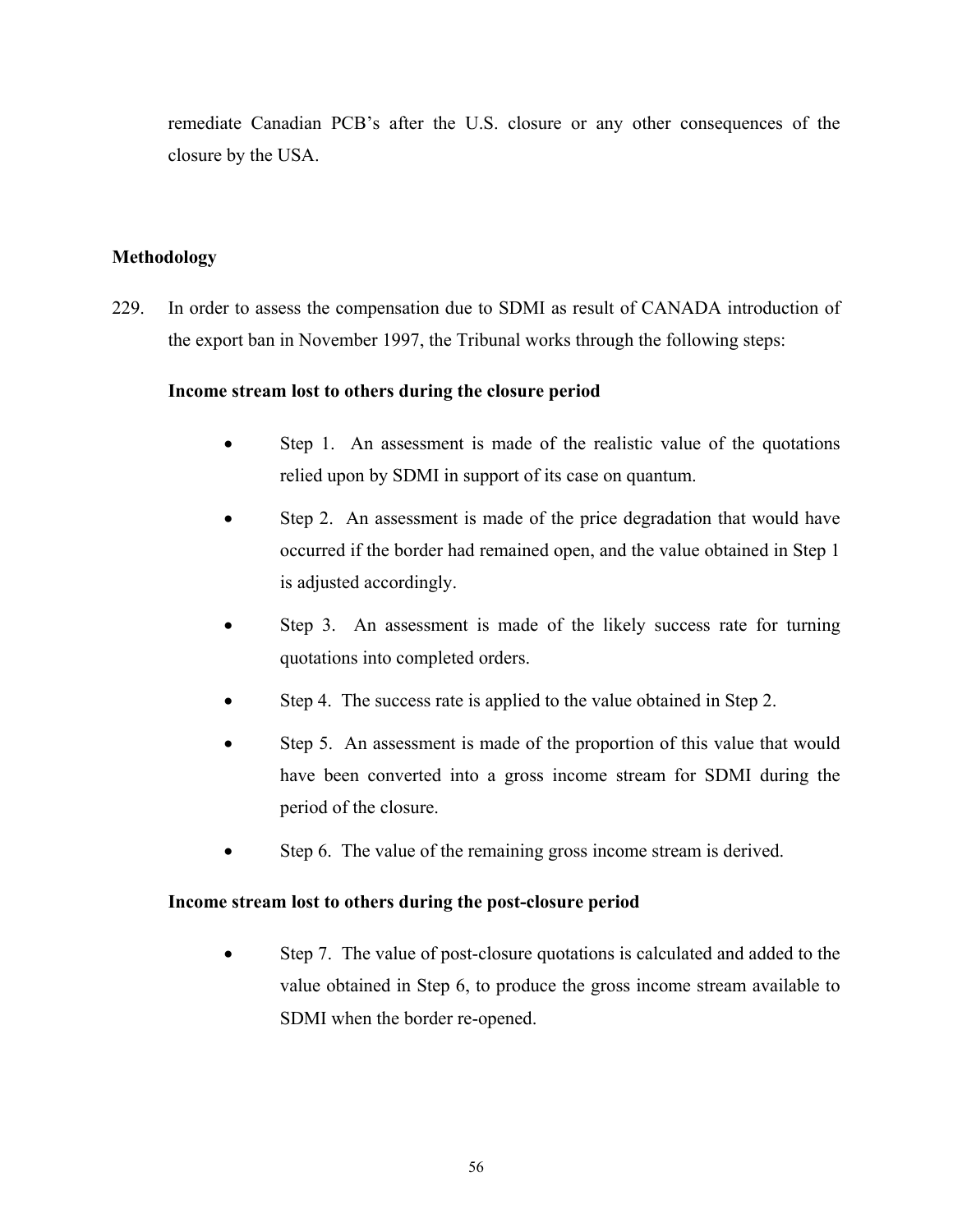Step 8. An assessment is made of the amount of the total post-closure gross income stream that was, or would have been, lost to others due to the closure.

# **Income stream not lost to others, but which would have been processed by SDMI during the 19 month "window of opportunity"**

• Step 9. An assessment is made of the portion of the pre-closure inventory that was not lost to others.

## **Net income stream**

- Step 10. An assessment is made of the net income streams that would have been derived from the total gross income streams, by deducting the cost of sales.
- Step 11. An assessment is made of the financial effect of the shortened time available to SDMI to process (or at least export) the remaining preclosure inventory, and of the financial effect of the delay.

# **Total recovery for SDMI**

Step 12. The compensation to be awarded to SDMI is the total of the two lost net income streams, plus the estimated income that would have been derived from part of the remaining pre-closure inventory that could have been processed (or exported) by SDMI before July 1997 when the border was closed by the USA, and the time-value of the delayed net income stream.

Each step now is discussed in turn**.**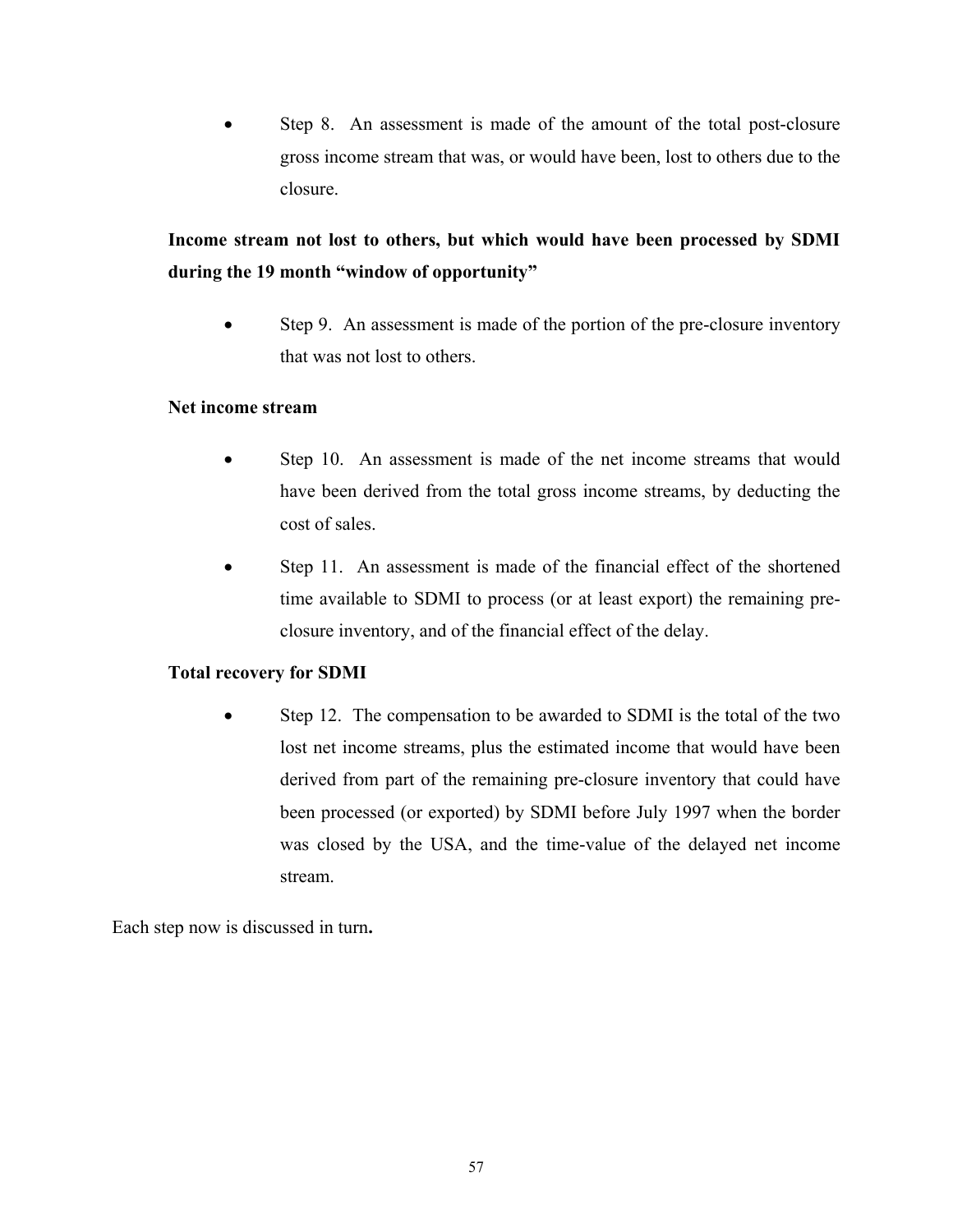#### **Quotations Value**

- 230. The total number and value of bids and quotations proposed by SDMI was 833 bids and quotations with a claimed value of  $CAN$101,774,735<sup>92</sup>$  plus 107 orders worth CAN\$2,329,319. This gives a total of CAN\$104,104,054.
- 231. These figures did not remain constant during the arbitration. SDMI's counsel provided an explanation for their development. He divided the bids into three groups: "A" – orders; "B" - bids and quotations for which a bid or quotation document exists; and "C" bids and quotations for which a bid or quotation document was not found, but which were considered appropriate to include based on the commercial records of the company. The CAN\$101,774,735 is comprised of groups "B" and "C".
- 232. Group B included quotations issued after the border re-opened in February 1997. These amounted to approximately CAN\$9,200,000 in total, of which approximately CAN\$800,000 were quotations delivered after the border was closed from the U.S. side in July 1997. CANADA contends that all of the quotations after the border re-opened should be excluded because the inventory to which the quotations relate was available to SDMI and should not be used to calculate lost income.
- 233. The Tribunal takes the view that the post-July 1997 quotations should be excluded from the calculations, but not those sent during the period from February to July 1997. The post-July 1997 inventory was available to SDMI, but the quotations could not be converted into orders because of the closure from the U.S. side for which, as the Tribunal has held, CANADA is not responsible. The remaining CAN\$8.4 million of the post-February 1997 is considered as relevant.
- 234. Included in the totals were approximately \$19.8 million each for a number of large soil quotations and a Canadian Federal Government proposal. CANADA's position is that these should both be excluded.

<span id="page-57-0"></span> $92$  Opening statement, Transcript, 21 September 2001, page 20 and following.<br> $93$  Loc. Cit.

<span id="page-57-1"></span>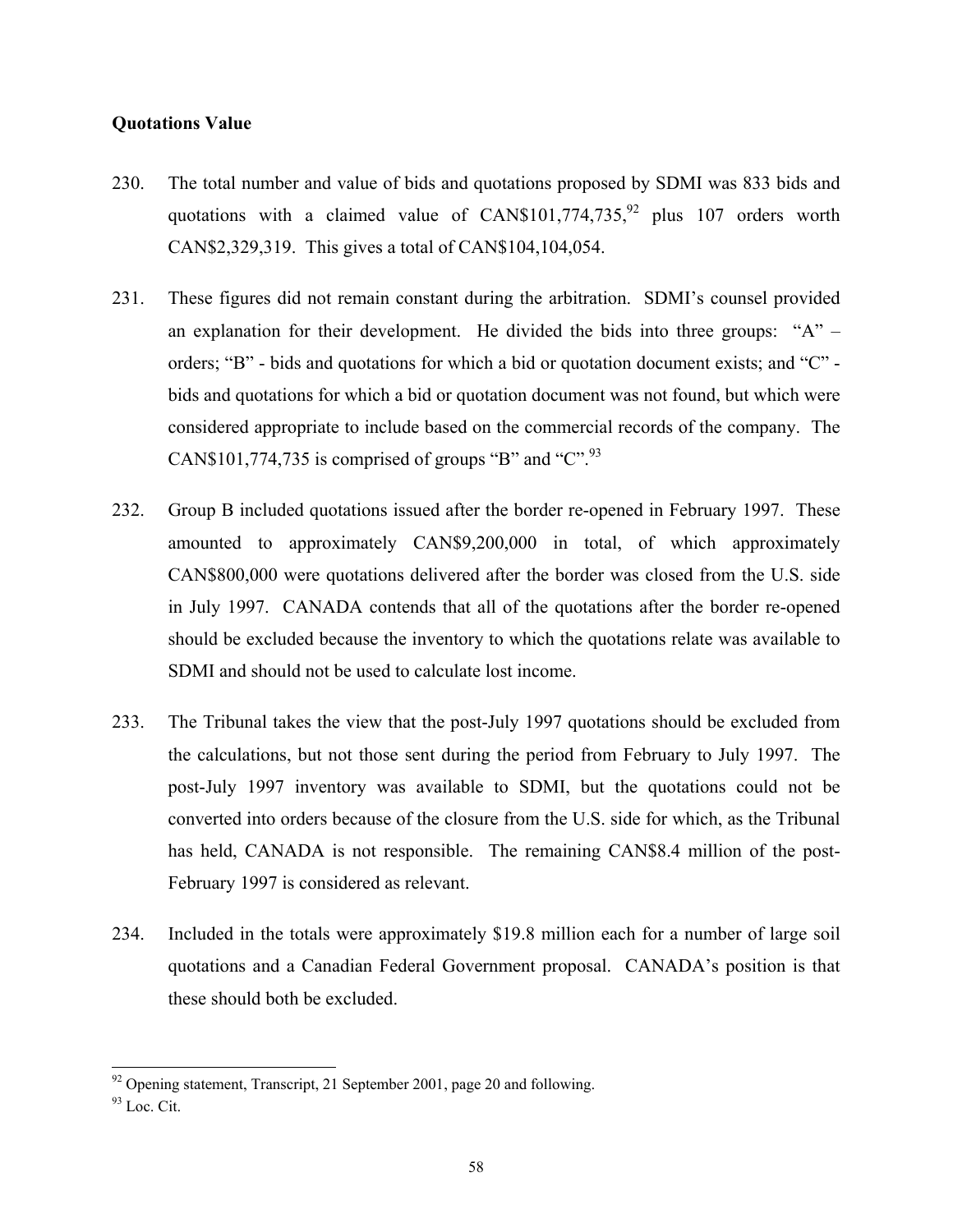- 235. Although SDMI occasionally undertook remediation of contaminated soil, it did so usually as a means of encouraging customers to give SDMI contracts to remediate other PCB-contaminated materials. It generally was not a significant part of SDMI's business.
- 236. CANADA does not contend that all soil quotations should be excluded, but maintains that the large soil inventories should be excluded along with the large soil inventory component of quotations that included other categories of PCB-contaminated materials. CANADA points out that, in effect, SDMI could contract for the remediation of large soil inventories only as a broker, because it did not have the ability to process them at its own facility in Tallmadge.
- 237. The Tribunal determines that it is appropriate to discount the CAN\$19.8 million relating to large soils contracts, but not to exclude them completely. SDMI did bid for them and it did process, or arrange for processing, of some soil. The Tribunal determines that the value of the potential soil contracts should be reduced by 60% to CAN\$7.92 million, which results in a deduction of CAN\$11,880,000 from the CAN\$101,774,735 total.
- 238. The proposition that the Canadian government would not have awarded a contract to SDMI for policy reasons has a certain credibility; but in fact CANADA did not act consistently in this respect, because it *does* include an SDMI \$2 million government bid in the totals. However, CANADA's main position is that there is no material that supports inclusion of the bid in question. In particular, no bid document was produced by SDMI.
- 239. SDMI relied on a letter dated 13 December 1995 to the U.S. government, in which Dana Myers referred to a bid for processing PCB's for the Federal Public Works Department in the Province of Quebec. The letter is somewhat ambiguous. It is not clear whether SDMI was claiming that it actually had submitted a bid or was complaining that, as a result of CANADA's measure, it no longer could do so.
- 240. SDMI's counsel referred the Tribunal to testimony given by Dana Myers, but this did not establish whether SDMI actually bid for the contract concerned. Dana Myers stated that SDMI increased its efforts to have the Canadian border opened in the early Autumn of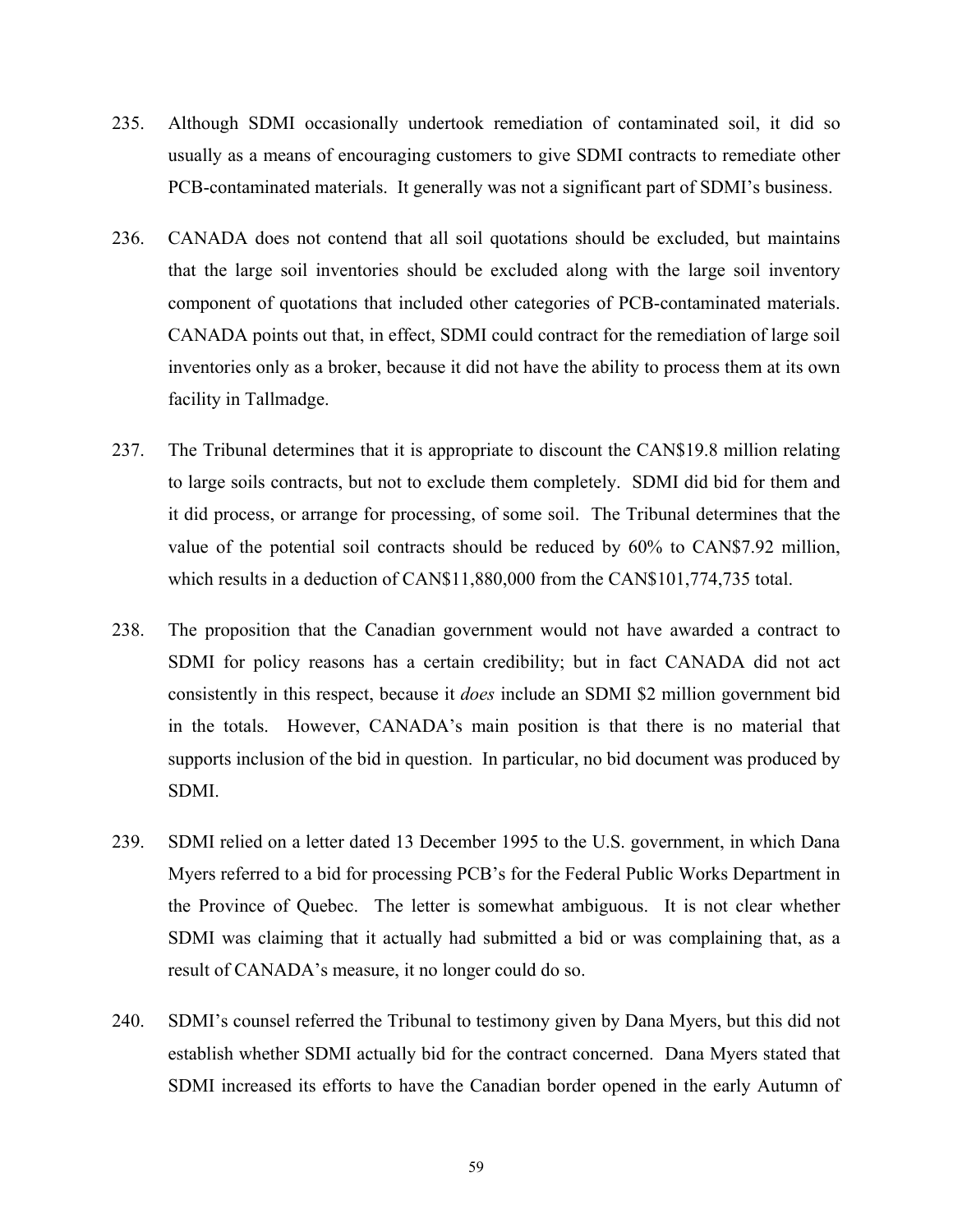1995, because it wanted to put in a bid for the Public Works contract. Neither in his statement nor in his oral testimony did Dana Myers state that SDMI actually did so. The issue was live prior to the hearing. If a bid were to have been made, it should have been possible to produce documentary evidence in the arbitration or, at the very least, Dana Myers could have testified to the point explicitly at the hearing.<sup>94</sup>

- 241. Having considered the relevant evidence, the Tribunal determines that SDMI's claimed amount of CAN\$19,800,000 in respect of the bid for the Public Works Department's contract should be deducted from the CAN\$101,774,735 total.
- 242. Also included in the quotations' total were Canadian Federal Government PCB's valued at approximately \$7.6 million.<sup>95</sup> Mr Rostant considered that this should not be included because the value was included in the Public Works item mentioned above.<sup>96</sup> This contention was not rebutted by SDMI. The amount is deducted from the quotation population.
- 243. Mr Rosen listed a number of quotations categorised as "no files"*.* Mr Rostant considered that these should not be included in the quotation population because they lacked documentary support. $97$  The value at issue is approximately CAN\$2.4 million. The Tribunal is not satisfied that all of these quotations should be excluded, but that the lack of documentation and the subjectivity of their inclusions are matters to be taken into account.
- 244. The experts do not agree on a number of other items. These include so-called "cut off" items (CAN\$986,745), alleged duplications (CAN\$1.1 million) and "other items"  $(CAN$233,572).$ <sup>98</sup> These total approximately CAN\$2.3 million. In his report, Mr Rosen stated that he was satisfied that the quotations included in the quotation population were accurate,<sup>99</sup> although he did agree with some of the concerns expressed by Mr Rostant.

<span id="page-59-0"></span> <sup>94</sup> Op. Cit., q. 322.

<span id="page-59-2"></span><span id="page-59-1"></span>

<sup>95</sup> Op. Cit., q. 322.<br>
96 Op. Cit., q. 322.<br>
97 Op. Cit., q. 322.

<span id="page-59-3"></span>

<span id="page-59-5"></span><span id="page-59-4"></span>

<sup>&</sup>lt;sup>98</sup> Op. Cit., q. 322.<br><sup>99</sup> Rosen Report, 9 August 2001, pages 4, 17.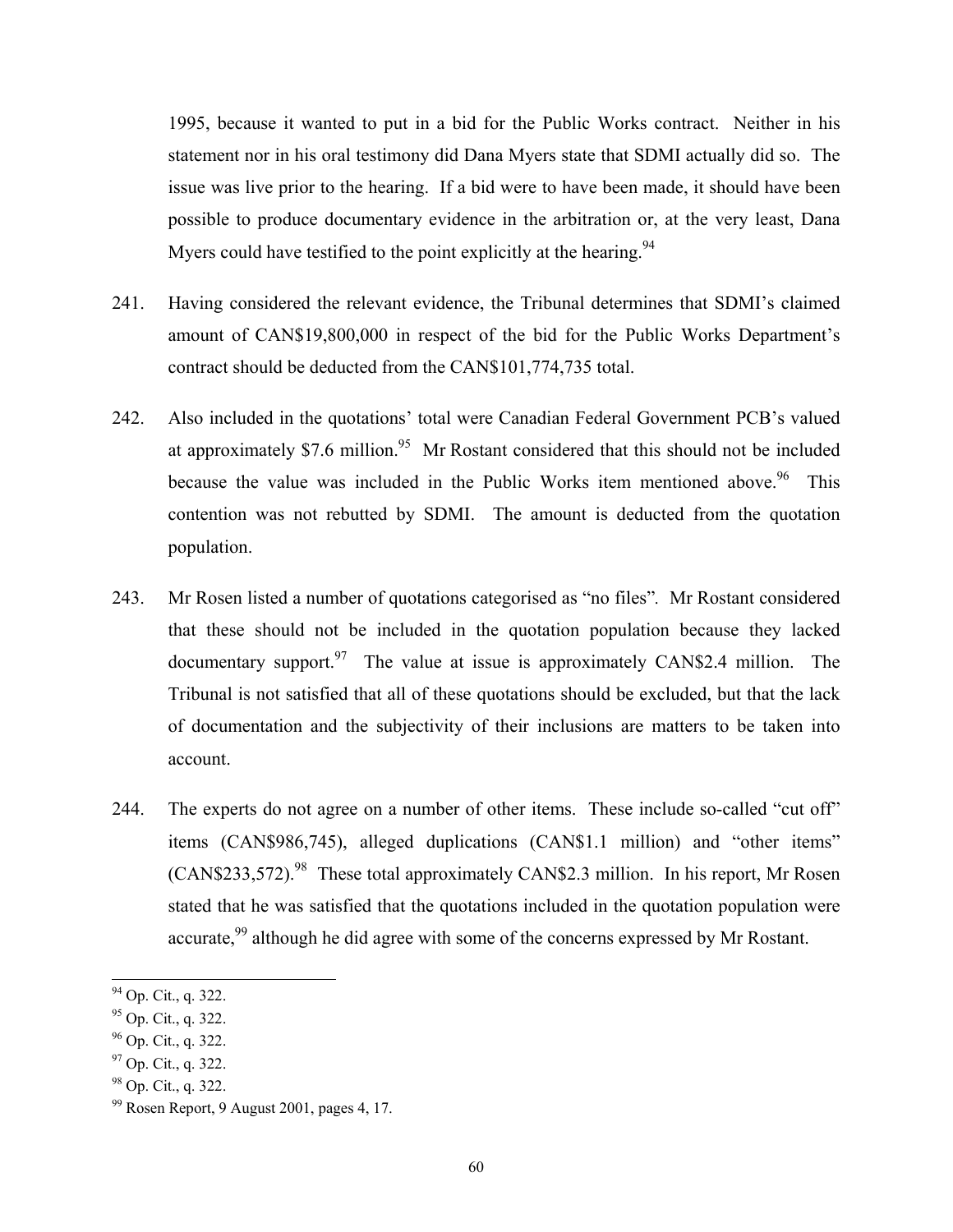- 245. Late in the proceedings, an electronic record of contacts made by SDMI personnel to Canadian PCB holders was produced by SDMI. It corroborated the marketing effort of the company, but also shed light on the extent to which it is appropriate to rely on the quotation population as a foundation for assessing the potential income stream that was lost.
- 246. Many of the calls to Canadian PCB holders were cold, in that that was no clear indication of an interest in having SDMI process PCB's. Some revealed a refusal to deal with SDMI for a number of reasons, including price and concern with shipping PCB's to the USA. While this information does not undermine the overall credibility of SDMI's quotations data, it does put its use into perspective.
- 247. The Tribunal has taken these matters into consideration in evaluating the different opinions expressed by the experts on both sides. Some items are dealt with by using fixed amounts, for example, the starting point of CAN\$101,774,735 and the value of the Public Works and Government of Canada inventories. The latter are identified specifically by the Disputing Parties and are rejected in whole, on the grounds explained above. The Tribunal's judgement of the appropriate value of the large soils bids is stated above. Other matters are dealt with on the basis of the Tribunal's review and appreciation of the whole of the evidence.
- 248. In summary, the Tribunal's conclusion on Step 1 (that is, the quotations that should be taken into account as the point of departure in the assessment of the income stream lost in the period of the closure) is as follows:

| SDMI's total quotations and bids                                                              |              | \$101,774,735 |
|-----------------------------------------------------------------------------------------------|--------------|---------------|
| Less:                                                                                         |              |               |
| bids delivered after July 1997:                                                               | \$800,000    |               |
| percentage of large soils bids:                                                               | \$11,880,000 |               |
| public works bid:                                                                             | \$19,800,000 |               |
| Federal Government PCB's:                                                                     | .57,600,000  |               |
| miscellaneous items (including)<br>"no files", "cut off" items,<br>duplications, and "others" |              |               |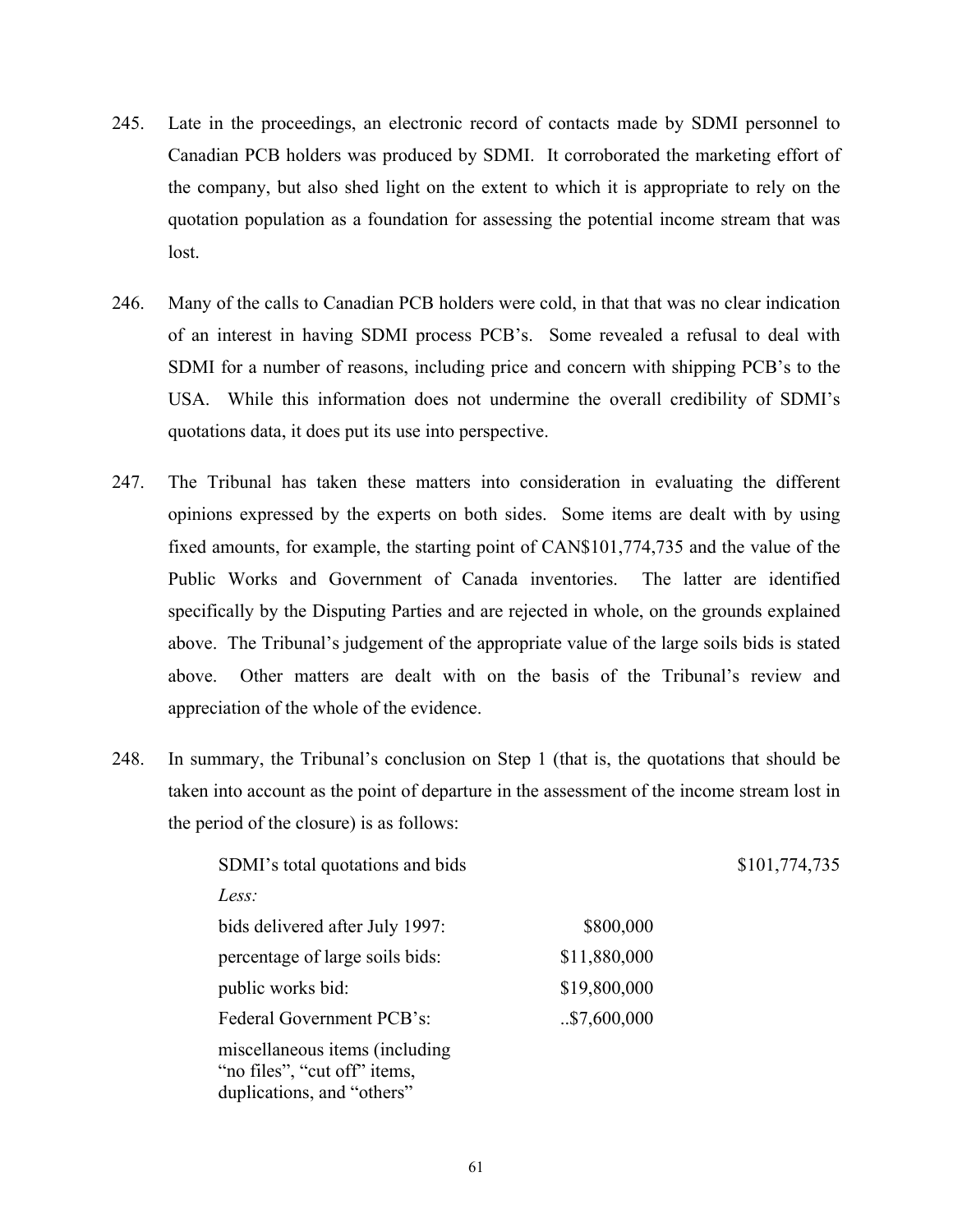| $-$ \$2,400,000, \$986,745, \$1,100,000 |             |
|-----------------------------------------|-------------|
| and \$233,572):                         | \$3,000,000 |
| post-closure bids: <sup>100</sup>       | \$8,400,000 |

Total \$50,294,735

#### **Price degradation**

- 249. SDMI's damages calculations do not contain any adjustment for potential price degradation. Mr Rosen's position was that, being based on actual quotations, the data reflect actual price movements. Relying on the evidence of Dr Stillman, CANADA proposes that the value of the quotations should be discounted by 42%.<sup>[101](#page-61-1)</sup>
- 250. CANADA excludes from its analysis the quotations issued by SDMI after the border was re-opened. SDMI does not, and where quotations for the same inventory were issued both before and after the border re-opened, it uses the earlier quotation value.<sup>102</sup>
- 251. It is clear that competition would have affected prices. Dana Myers stated:

*We started off in Canada quoting prices that were 10, 15, 20 percent higher than our U.S. prices because we knew the prices would come down so we started higher so that we could come down a bit and still make the margins we wanted to make.[103](#page-61-3)*

- 252. Mr Rosen agreed that prices would have come down had the border remained open.<sup>104</sup> He expressed the view that this fact was addressed in the quotation population he used for his analysis and by the margin that he applied to the gross revenue.<sup>[105](#page-61-5)</sup>
- 253. Dr Stillman derived his percentage from an analysis of a sample of quotations, to which he applied notional and actual prices to derive an average.

<span id="page-61-0"></span><sup>&</sup>lt;sup>100</sup> These are discussed below.

<span id="page-61-1"></span><sup>&</sup>lt;sup>101</sup> Op. Cit., q. 322.<br><sup>102</sup> Op. Cit., q. 322.

<span id="page-61-2"></span>

<span id="page-61-3"></span>

<sup>103</sup> Op. Cit., q. 322.<br>
104 Op. Cit., q. 322.<br>
105 Op. Cit., q. 322.

<span id="page-61-5"></span><span id="page-61-4"></span>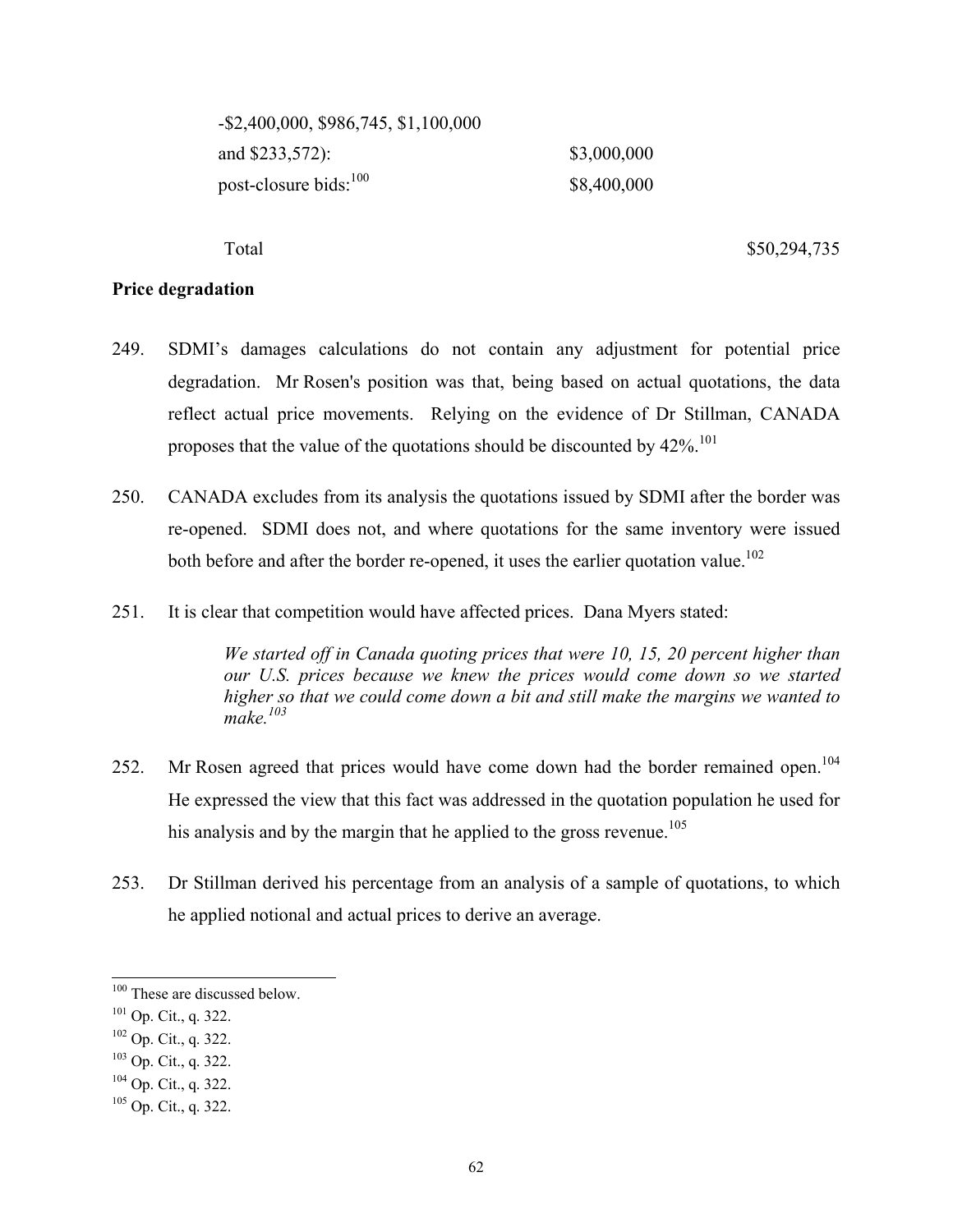- 254. The Tribunal has concluded that it is not appropriate to exclude all of the quotations delivered after the border re-opened. Some of the inventory of Canadian PCB's that remained after the Canadian closure was lost to SDMI as a result of CANADA's measure. Insofar as that inventory is included, the relevant price is that which was quoted after the border re-opened. Although it may not do so completely, it more accurately reflects the price that actual competition would have caused.
- 255. Prices quoted during the closure do not reflect the full effect of the competitive situation that would have existed if the border had remained open. Some discount to the quotation value is appropriate. That value reflects some measure of competition, as is apparent from the telephone logs; but, in a limited market, the effect is limited.
- 256. Based on the evidence overall, the Tribunal determines that the value of the quotations should be discounted by 15% to take account of price degradation that would have occurred through the operation of competitive pricing by others if the border had remained open from November 1995 to February 1997.
- 257. This conclusion results in a value of SDMI's quotations for the purpose of the calculation of the gross income stream lost during the closure at CAN\$50,294,735 x  $0.85 =$ CAN\$42,700,000, approximately.

#### **Success Rate**

- 258. SDMI calculated its market share as a derivative of the volume of the Canadian PCB inventory on which it bid throughout the period of its involvement in the Canadian market, to which it has applied a success rate based on SDMI's experience in the USA. CANADA used as a measure the volume of the inventory that was processed during the closure and derived the success rate from export permits issued. The Tribunal does not wholly embrace either approach.
- 259. A calculation based on SDMI's bids has a more firm foundation than one based on the volume of inventory processed. The latter is likely to have been affected by the ban. Activity in the market was less than it would have been, but for the closure. The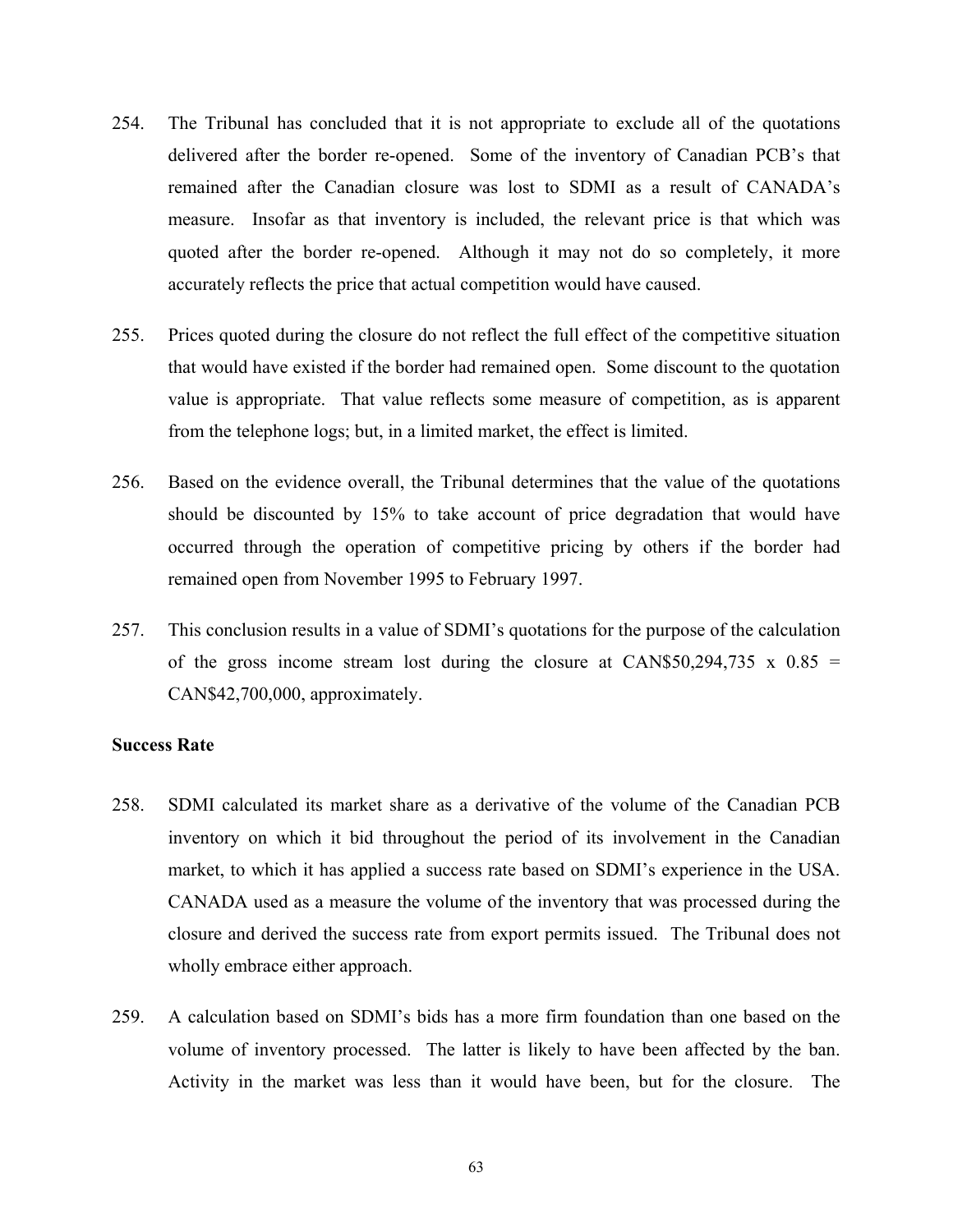competitive landscape was different than it would have been, and there was little or no sense of urgency in the marketplace.

- 260. SDMI provided calculations based on several percentage success factors, but its primary case was based at 66%; that is, SDMI claimed that it would have been awarded contracts to process 66% of the Canadian PCB inventory in respect of which it submitted quotations. The source of this percentage was the success rate that SDMI claimed to have achieved in the USA.
- 261. SDMI's actual success rate in the U.S. market varied depending on the pool of data used and the type of material being processed. Mr Rosen stated that for transformers it was 45%<sup>106</sup> Dr Berkowitz examined US EPA data published in a trade journal for the years 1992 to 1995 inclusive. These data showed that SDMI had an average of 38.3% of the U.S. market. She stated that the difference was based on the fact that she used 100% of the U.S. transformer market, whereas Mr Rosen focused on the main players in that market. She also noted that SDMI was involved in the remediation of PCB-contaminated materials from other sources although, as described by Mr Myers, its primary engine of profit was the remediation of electrical transformers. SDMI's share of the non-transformer U.S. market was less than one percent.<sup>[107](#page-63-1)</sup>
- 262. In part, the difficulty with a calculation based on SDMI's quotations is the data surrounding them. An examination of the information provided to the Tribunal to reflect the bidding process shows a measure of unreliability. The total dollar value of the bids requires careful scrutiny. Extrapolation of SDMI's experience in the USA into the Canadian market must be treated with caution. The U.S. market was mature. It was highly competitive. SDMI was well known. U.S. holders of PCB's were required by law to eliminate them. There were special liability issues in the USA. None of these elements were precisely equivalent to the situation in Canada.
- 263. In addition to disputing the size of the relevant inventory, CANADA takes the position that SDMI's success rate would have been 25%.

<span id="page-63-0"></span> $^{106}$  Op. Cit., q. 322.<br> $^{107}$  Op. Cit., q. 322.

<span id="page-63-1"></span>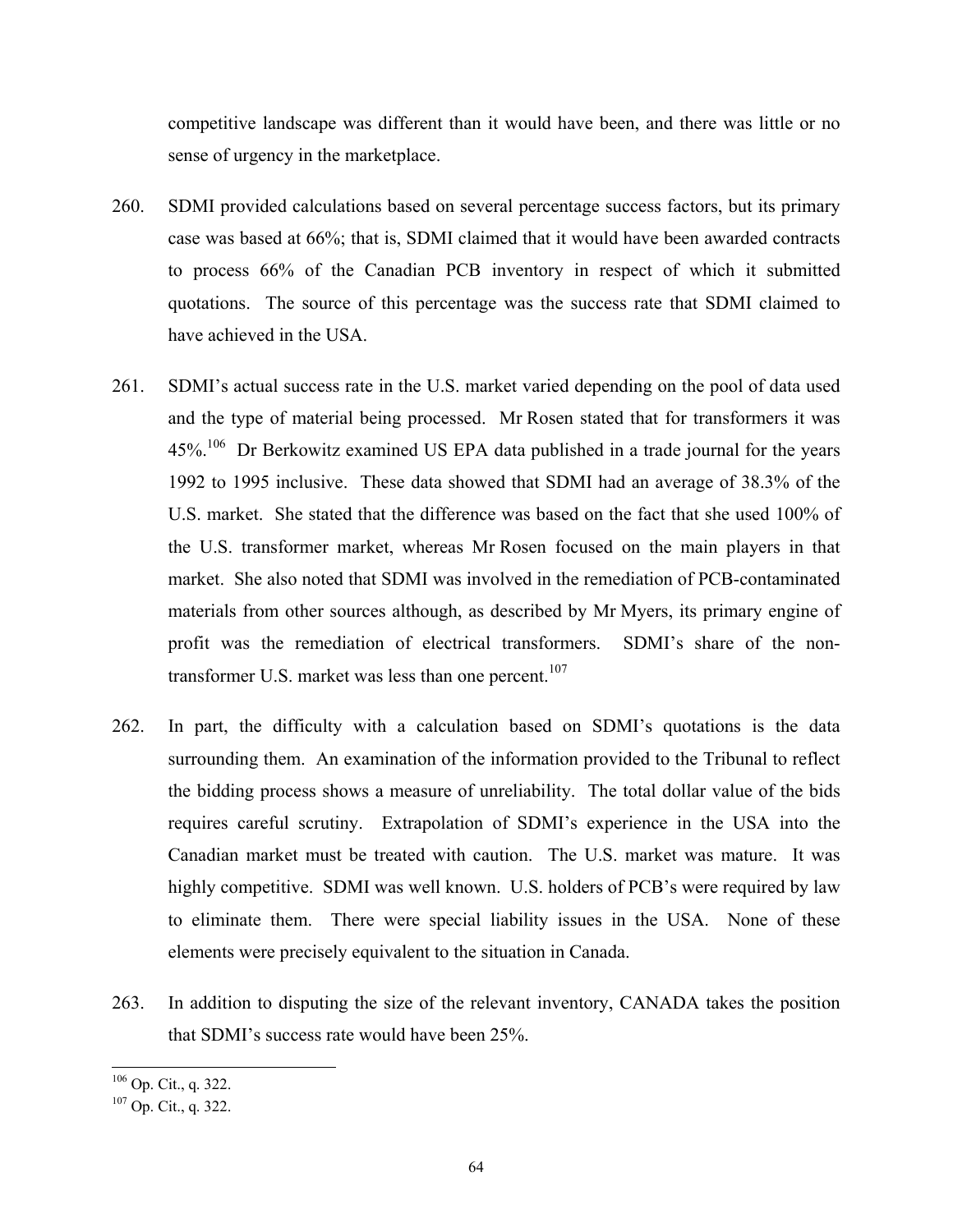- 264. CANADA relies on the evidence of Dr Stillman. He based his opinion on an examination of export permits and concluded that SDMI's success rate would have been 44.8% before excluding permits related to an Alberta company, Custom Environmental. He concluded that these should be excluded based on a conversation with Mr John Myslicki, the head of the Transboundary Movement Division of Environment Canada.
- 265. The regulators were concerned that export permit applications did not reflect the actual volumes of PCB's that Custom Environmental had in its possession and that the company was acting merely as a broker to obtain permits in advance of signing contracts with PCB owners. Their investigations were ongoing when the border was closed from the U.S. side.<sup>[108](#page-64-0)</sup>
- 266. Dr Stillman made no independent investigation of the Custom Environmental situation and Mr Myslicki, who was called by CANADA as a witness at the liability stage of the arbitration, did not give evidence on the point.
- 267. It is not clear whether the export permits related to Custom Environmental were for inventory that it possessed or controlled, but even if they (or some of them) were, it could not be said that the volumes and value represented by them would not have been available had the market been allowed to continue beyond July 1997. The Tribunal is not satisfied that all of the export permits that related to Custom Environmental should be excluded, but it is not in the position to select those that should not be included.
- 268. Having reviewed the evidence, the Tribunal considers that a projected success rate of 25% is too low. SDMI was well established in the USA, and its marketing efforts in Canada had developed an awareness of its presence among the holders of the Canadian inventory of PCB-contaminated materials. It had experience, geographic appeal and – importantly – offered lower prices than its Canadian competitors. It was accustomed to dealing with its U.S. competitors, and they were not particularly active in the Canadian market.

<span id="page-64-0"></span> <sup>108</sup> Op. Cit., q. 322.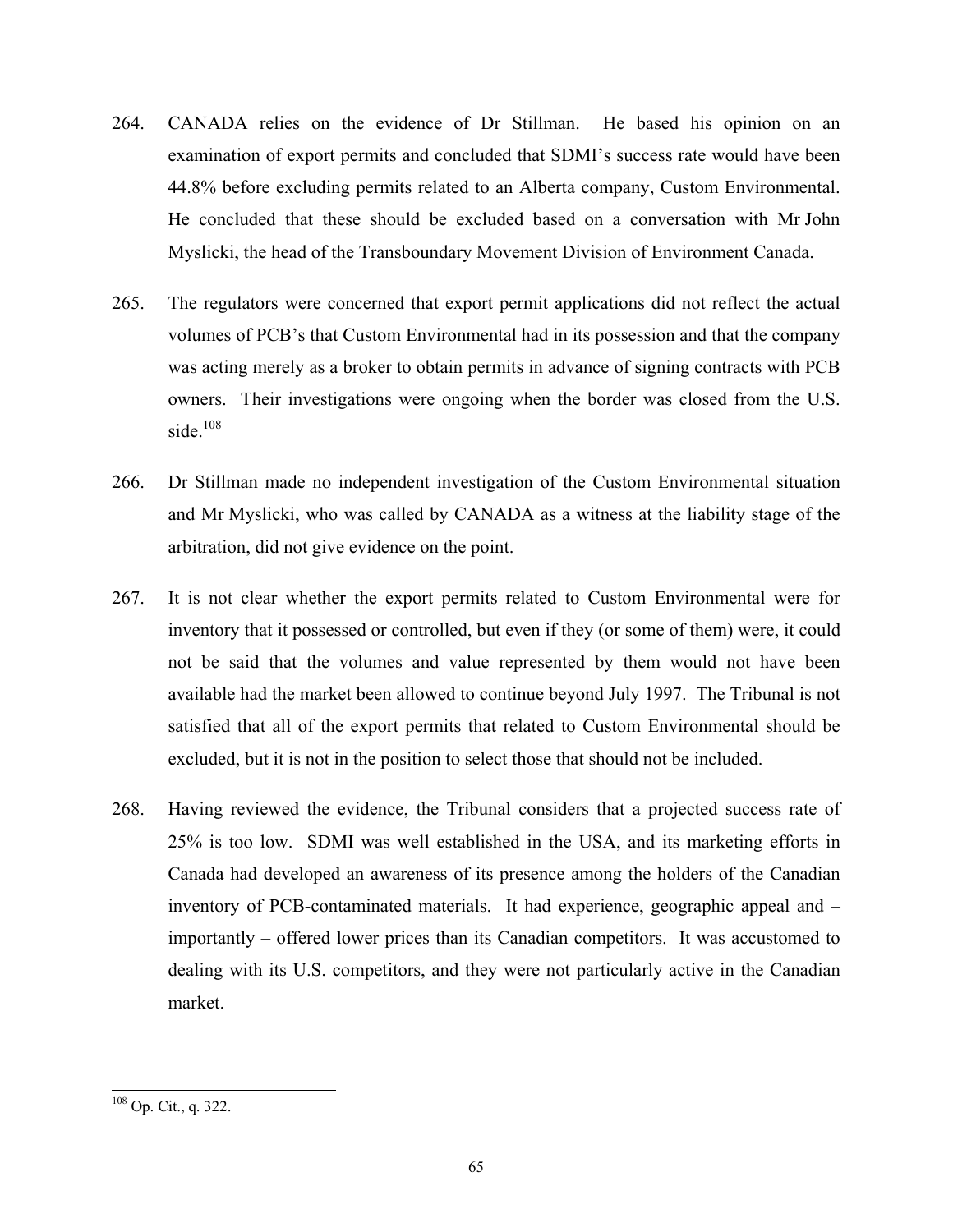- 269. Considering the evidence as a whole, a projected success rate of 66% is too optimistic. It is significantly higher than SDMI's best percentage achieved in the USA and a great deal more than the average success rate in the USA of SDMI in the years immediately prior to its Canadian initiative.
- 270. CANADA claims that, but for the Canadian closure, among the risks faced by SDMI was the potential response of the Sierra Club. Mr Rostant placed significant weight on this particular risk. Although there was certainly some risk from the Sierra Club's activities, as well as the possibility of litigation or political intervention by other environmental lobby groups, the Tribunal takes the view that it is not practicable to put a specific percentage on it.
- 271. The Tribunal also accepts that there are risks inherent in undertaking any new business venture, particularly in uncharted territory, but these risks were diminished somewhat by SDMI's marketing efforts, its reputation and its past experience.
- 272. A significant proportion of the time and effort invested by the parties in the second stage of the arbitration was devoted to determining SDMI's likely success rate measured as a percentage of the quotations it issued. There is no scientific method of ascertaining a value to be put on this factor. The only method by which the Tribunal can reach a determination is to apply its judgement based on the relevant evidence as a whole. The figure chosen by the Tribunal through the process of its deliberation is 44%.

#### **Income stream lost to others during the closure period**

273. The success rate of 44% is applied to the previously calculated value of CAN\$42,700,000 to yield a potential gross revenue stream of CAN\$18,800,000 during the period of the closure. A little over 50% of this apparently was processed by others, and thus irretrievably lost to SDMI. Based only on the value of SDMI's pre-closure quotations, the Tribunal assess that SDMI lost a potential gross revenue stream of CAN\$9,700,000 during the period of the closure. When the border re-opened, a potential gross income stream of approximately \$9,100,000 remained.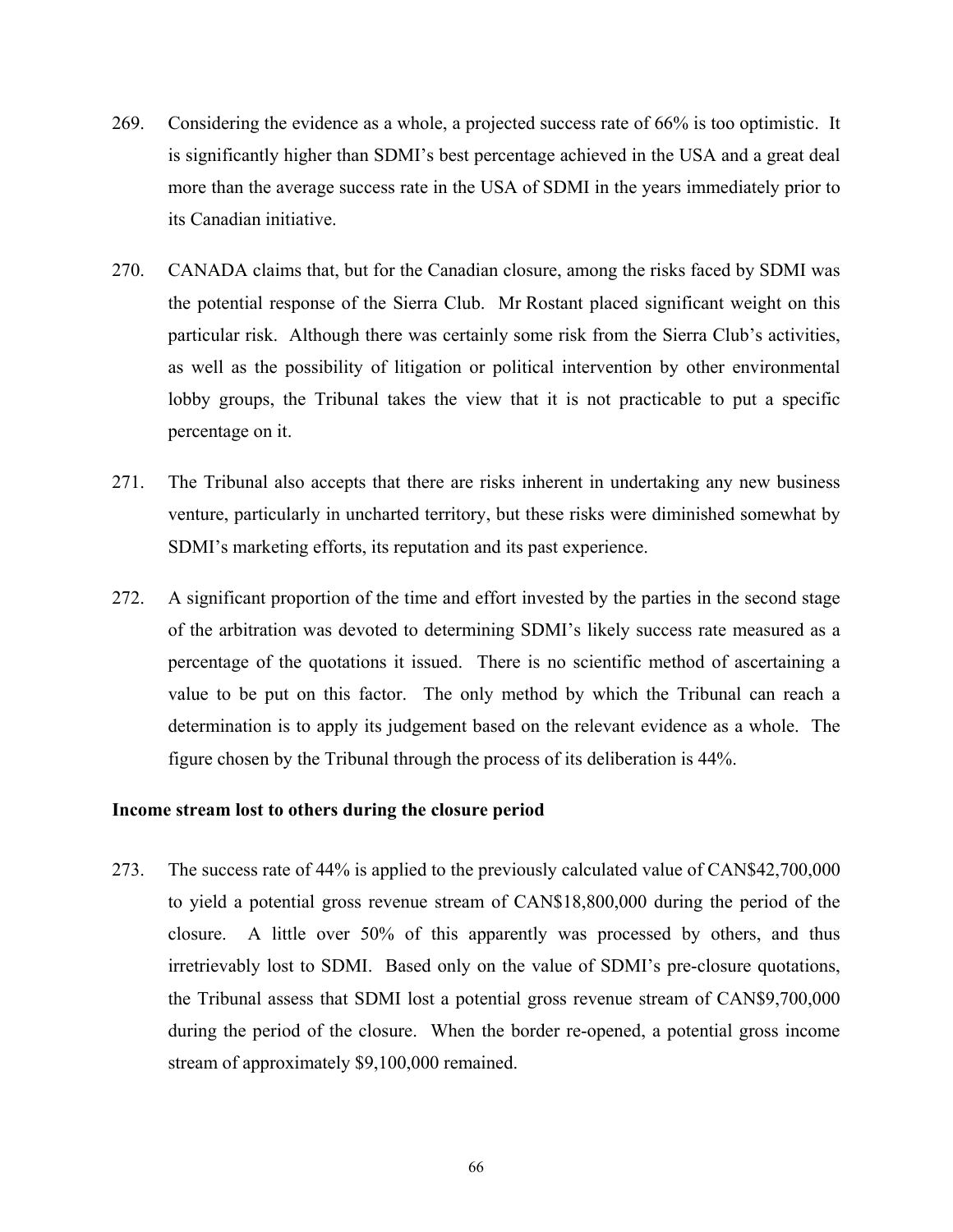#### **Income stream lost to others during the post-closure period**

- 274. It is not easy to assess how much of the inventory that remained available after the border re-opened was, or would have been, processed by others as a result of the closure. The Tribunal assesses that a fair assessment is 18% of the quotations issued between February and July 1997, and of the value of the quotations that remained from the period of the closure were or would have been lost to others by reason of the closure.
- 275. Calculation of the value of the total post-closure inventory that was lost to SDMI by reason of the closure is also difficult. The Tribunal estimates that 18% was processed by others. The question is 18% of what?
- 276. Of SDMI's quotations prior to the closure, approximately CAN\$9,100,000 remained. An additional CAN\$8,400,000 of quotations were issued between February and July 1997, but many of these were for the same inventories on which earlier quotations had been issued. Taking this, and the factors that affect the reliability of the quotation data into account, the Tribunal discounts this figure to CAN\$6,500,000.
- 277. Using the same approach as applied to quotations issued prior to the closure, SDMI's success rate of 44% suggests that it would have obtained contracts for a value of CAN\$2,800,000 (CAN\$6,500,000 x 0.44) from the post-closure quotations.
- 278. Added together, the value of the inventory that remained after the closure plus the value of post-closure quotations result in a value of approximately CAN\$11,900,000 that potentially would have been processed by SDMI.
- 279. The Tribunal estimates that approximately CAN\$2,100,000 of this value was or would have been processed by others by reason of the closure.
- 280. After the closure, an inventory value of CAN\$9,100,000 remained, of which 18% was lost to others. This has been discussed in the preceding paragraph; that is, it is included in the CAN\$2,100,000. The remaining CAN\$7,500,000 of the pre-closure inventory (CAN\$9,100,000 – (CAN\$9,100,000 x .18)) is considered below.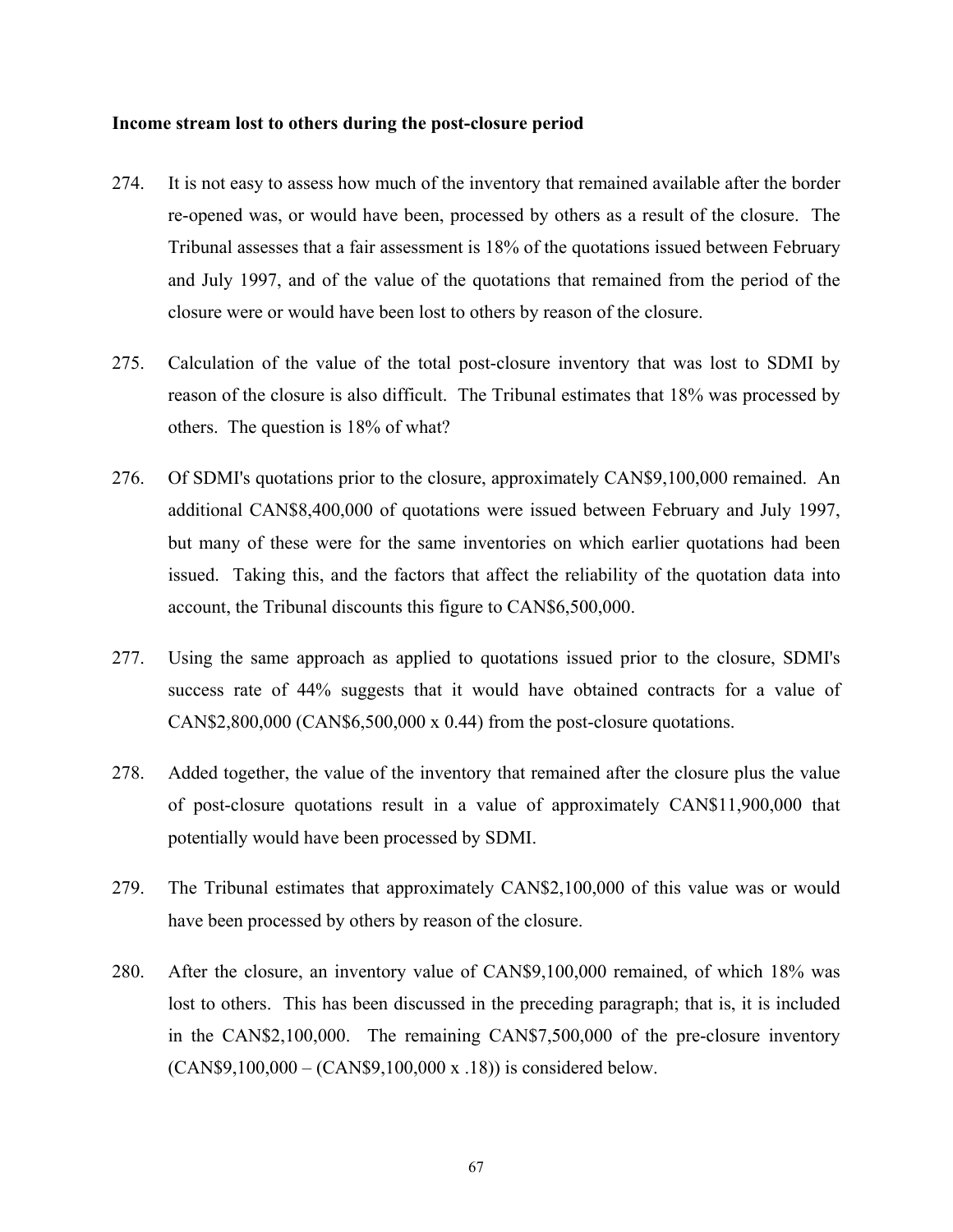281. In summary, the Tribunal's concludes that SDMI lost gross income streams of \$9,700,000 and \$2,100,000 and is entitled to compensation for the interruption of the 19 month "window of opportunity", and for delay.

## **Net Income Stream**

- 282. The next element of the exercise is to determine the net value of the income streams that SDMI lost, and that were delayed as a result of CANADA's measure. Although the Disputing Parties' experts arrive at substantially different results, their approaches to assessing the loss were essentially the same.
- 283. Mr Rosen stated in his initial report that:

*The loss of potential discretionary cash flow is determined as the difference between the projected incremental revenues that would have been earned … and the expenses that would have been incurred to realize the incremental revenue. [109](#page-67-0)*

284. Mr Rostant described CANADA's alternative three for the compensation of damages:

*Simply put, contribution margin is an accounting term that is defined as sales less variable costs, plus any additional fixed costs that may be necessary to achieve the lost sales.* 

- 285. The different amounts arrived at by the experts are due mainly to the variables and values employed in the calculation of the potential gross income stream figure - e.g. validity of quotations, success rate, price degradation etc. - and, fundamentally, by CANADA's proposal to restrict the compensation to losses suffered directly by MYERS Canada. The Tribunal has considered these matters, and stated its conclusions above.
- 286. The Disputing Parties' experts also take divergent views on which costs need be deducted from the gross income stream in order to determine the lost profit.
- 287. Mr Rostant describes the character of the different costs involved in his Revised Report as follows:

*Accountants typically refer to cost as being variable, semi-variable or fixed when dealing with the costs of making and processing a sale. A variable cost is a cost* 

<span id="page-67-0"></span> <sup>109</sup> Rosen Report, page 28.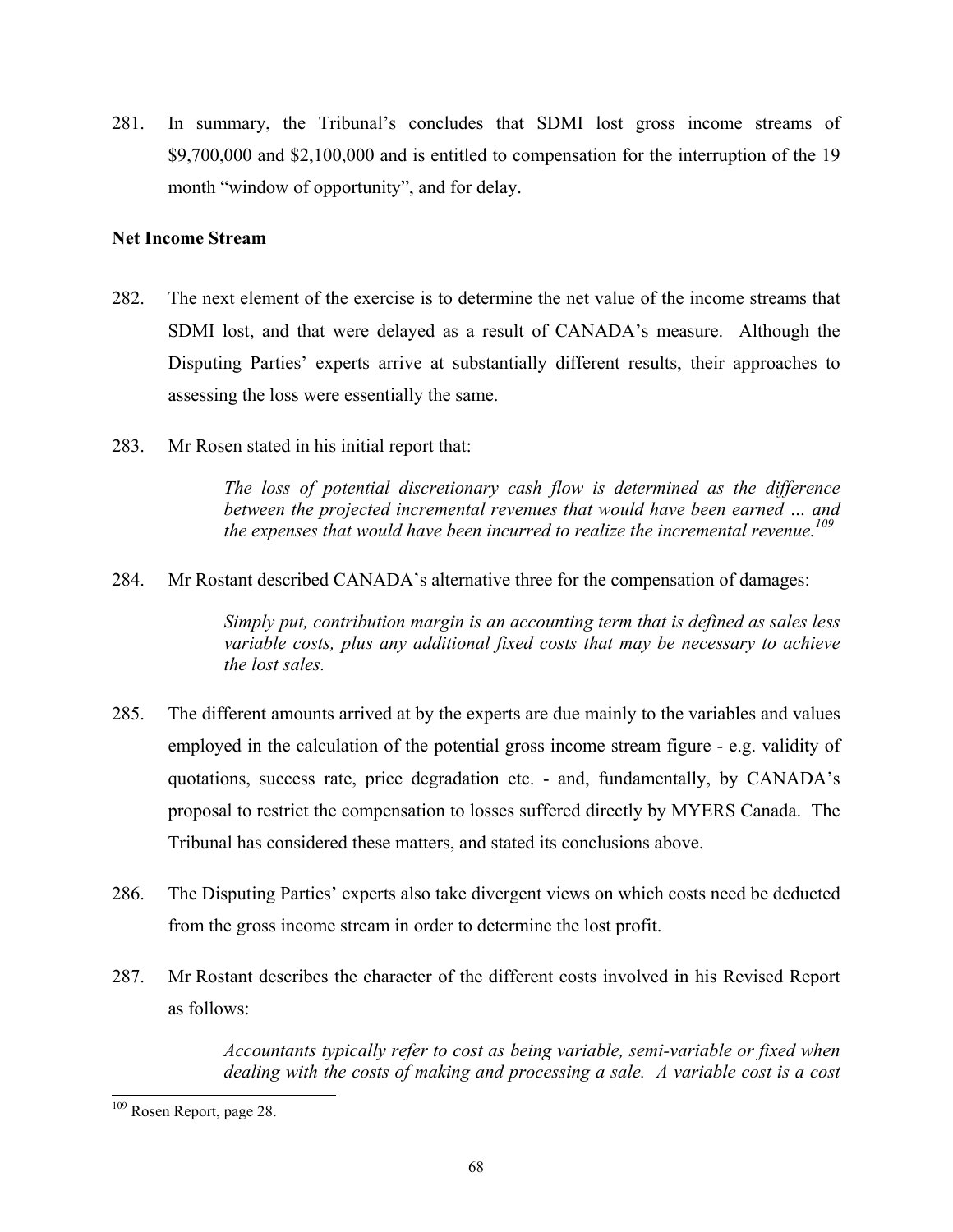*that varies directly with the volume of activity, such as trucking costs to bring the Canadian PCB's to the SDMI facility. A semi-variable cost is a cost that varies with production or activity, but not in direct portion to volume typically, because it contains both fixed and variable elements. Maintenance is an example of a semi-variable cost. Finally, a fixed cost is a cost that remains relatively constant regardless of the volume of production within a fairly broad range of activities (eventually if sufficient production is added, additional fixed cost will be incurred to meet demand). The equipment necessary to process the PCB at SDMI's Ohio facility is an example of fixed costs.*<sup>[110](#page-68-0)</sup>

288. Mr Rosen does not distinguish between costs that would have been incurred by SDMI for the processing of Canadian PCB's during the closure period. He simply refers to *Incremental Expenses to be Incurred by the Investment'* and *'Incremental Expenses of the Investor,* explaining:

> *In order to earn the additional revenues as outlined in this report (i.e. had the Event not occurred), the Investor/the Investment would have incurred incremental operating expenses.*

289. The accountants accept that, if the loss of net income stream approach were adopted by the Tribunal, the gross income stream figures from lost sales should be adjusted to reflect the cost of sales. They differ as to the measurement of the costs to be attributable to those sales.<sup>111</sup> Mr Rosen concluded that the costs were 47% of the value of sales based on SDMI's Resource Recovery department.<sup>112</sup> Mr Rostant used an aggregate cost of sales based on an analysis of a number of departments. He contended that using data only from the Resource Recovery department ignores the many components of SDMI's facility that would be involved in the processing of PCB's. He stated in his report and later in his testimony, that his approach was consistent with the actual practice of SDMI. This was based on a discussion with Ms Horell, the former controller of SDMI.<sup>113</sup> The Tribunal is inclined more to Mr Rostant's approach than to that of Mr Rosen on this particular point. $^{114}$  $^{114}$  $^{114}$ 

<span id="page-68-1"></span><span id="page-68-0"></span>

<sup>&</sup>lt;sup>110</sup> Rostant, Revised Report, page 17.<br><sup>111</sup> Rostant Report, 31 August 2001, page 12.

<span id="page-68-3"></span>

<span id="page-68-2"></span><sup>&</sup>lt;sup>112</sup> Rosen Report, 28 February 2001, page 45.<br><sup>113</sup> Rostant Report, 31 August 2001, page 38; transcript, 25 September 2001, qq. 75, 246.<br><sup>114</sup> Rosen Report, Appendix III, page 44.

<span id="page-68-4"></span>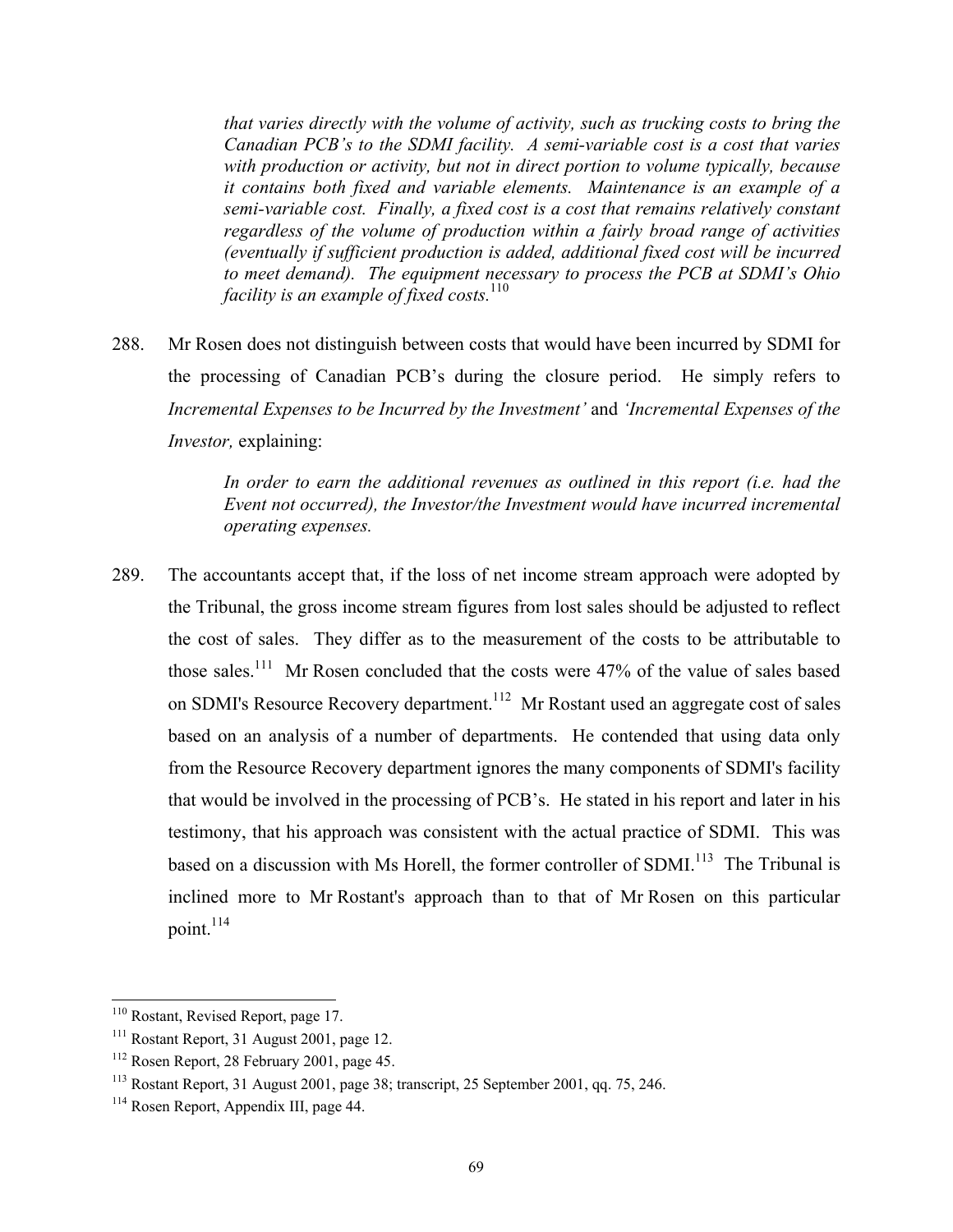- 290. The data suggest that both sides agree that the incremental variable costs are approximately 5.6%. The net margin appears to be in a range between approximately 47% and 39%.<sup>[115](#page-69-0)</sup>
- 291. Both experts include a deduction to take account of scrap metal sales. They also discuss different margins for soils and Canadian government PCB's. Their calculations include amounts for capital improvements to increase the capacity of the plant. The experts agree that the quantification of the lost net income stream is a matter of judgement. It was acknowledged as such by Mr Rostant who wrote in his August report:

*The Tribunal is faced with experts who, after applying their professional judgements, have arrived at significantly different conclusions*. [116](#page-69-1) 

- 292. The Tribunal has reviewed the specific areas of difference between the experts and concludes that a number of factors must be taken into consideration.
- 293. The first is that from the gross income stream must be deducted an amount to reflect the cost of the Canadian operation. Mr Myers arbitrarily allocated 10% of the total remediation contract income stream to MYERS Canada.<sup>117</sup> The records pertaining to contracts that were performed are consistent with this allocation. The percentage was to cover costs and to earn a net income of approximately  $5-6\%$ .<sup>118</sup> CANADA questioned the appropriateness of the 10% allocation, because it was not based on any assessment of the actual participation of MYERS Canada in specific contracts, that is, revenue was allocated to MYERS Canada regardless of whether it was actually involved in securing or processing a particular order. The Tribunal is not prepared to second-guess the decision of SDMI's management. The allocation was reflected in the contracts actually performed by SDMI. The Tribunal allocates 5% of the gross income stream to cover the costs of the Canadian operation.
- 294. The second concerns the treatment of a discretionary employee profit sharing plan. The experts disagreed about the way in which this should be taken into account in

<span id="page-69-0"></span> <sup>115</sup> Op. Cit., schedule 6.

<span id="page-69-1"></span> $^{116}$  Op. Cit., page 3.<br> $^{117}$  Op. Cit., q. 322.

<span id="page-69-3"></span><span id="page-69-2"></span>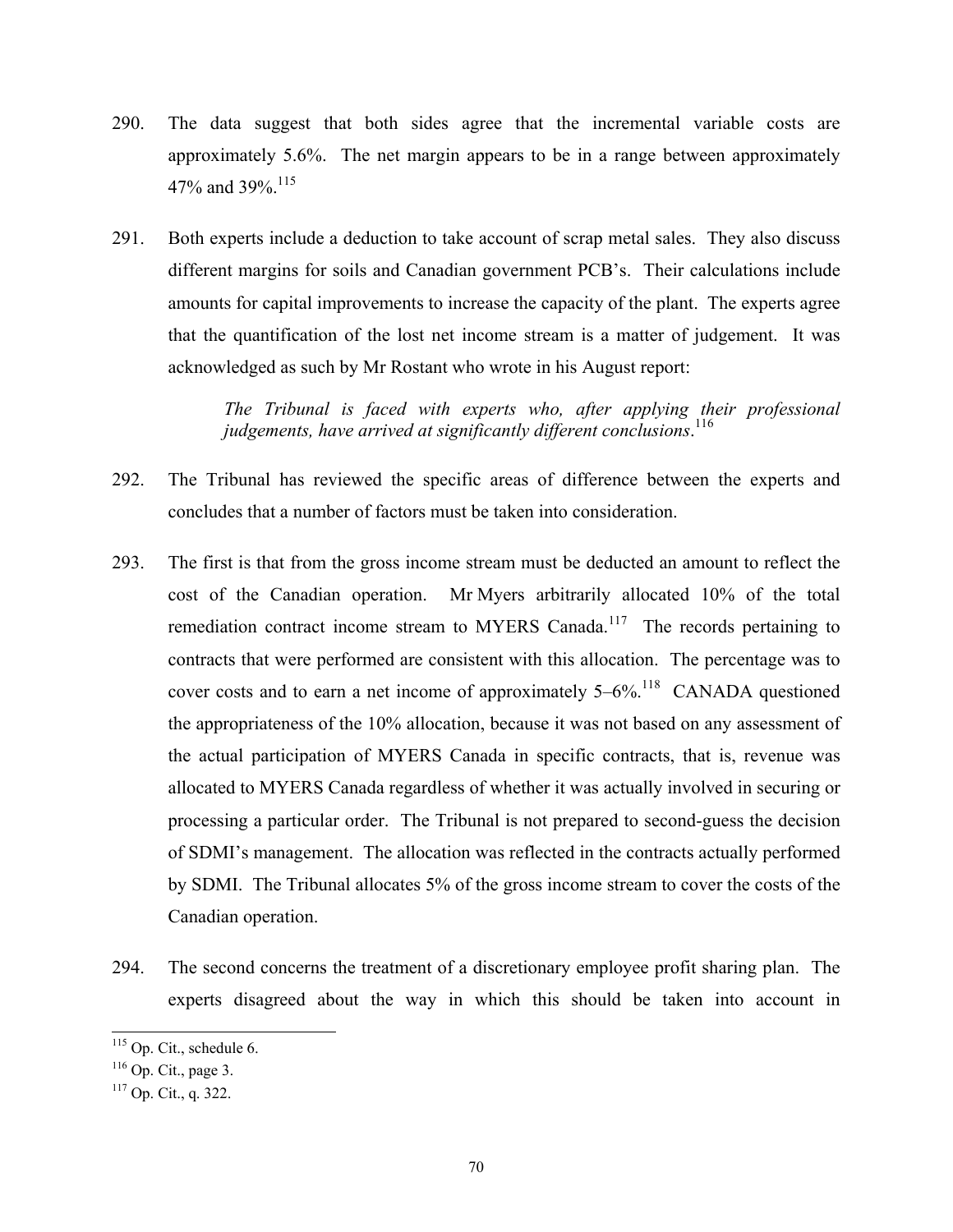determining the cost base. Payment was based on the level of profitability of SDMI and ranged from a low of 0.9% of net sales in 1992 to a high of 5.6% of net sales in 1993. Mr Rostant's opinion was that the plan should be reflected in the calculation of the lost income stream.<sup>119</sup> SDMI's position is that, being discretionary, the plan should not be included.

- 295. Details of the legal entitlement, if any, of employees were not provided to the Tribunal, but the available information suggests that the discretionary aspect of the plan was the percentage of net sales, not the fact of participation. In any event, the available information shows a consistent payment over the years to employees and the Tribunal takes the plan generally into account in its calculations, albeit not based on a specific percentage allocation.
- 296. Having taken into account all the factors it considers relevant, the Tribunal concludes that SDMI's net income stream would have been approximately 45% of the gross income stream.
- 297. The Tribunal has concluded that the lost gross income stream during the closure and postclosure were respectively CAN\$9,700,000 and CAN\$2,100,000 and that the delayed income stream was CAN\$7,500,000. The Tribunal assesses the values of the net income streams lost during the closure at CAN\$4,400,000 and after the closure at CAN\$900,000.
- 298. The Tribunal has experienced difficulty in assessing the effect of CANADA's measure on the remaining pre-closure income stream. But for the closure of the border some part of that stream would have been processed by SDMI during the nineteen month "window of opportunity". The Tribunal assesses the value of the income stream that SDMI could reasonably have derived from the remaining pre-closure inventory at CAN\$3,400,000 (CAN\$7,500,000 x 0.45).
- 299. Processing the balance of the remaining pre-closure inventory was delayed. The income stream from that balance would have been achieved over time. Having reviewed all the

<span id="page-70-0"></span>

<sup>&</sup>lt;sup>118</sup> Op. Cit., q. 322.<br><sup>119</sup> Rostant Report, 19 July 2001, page 25.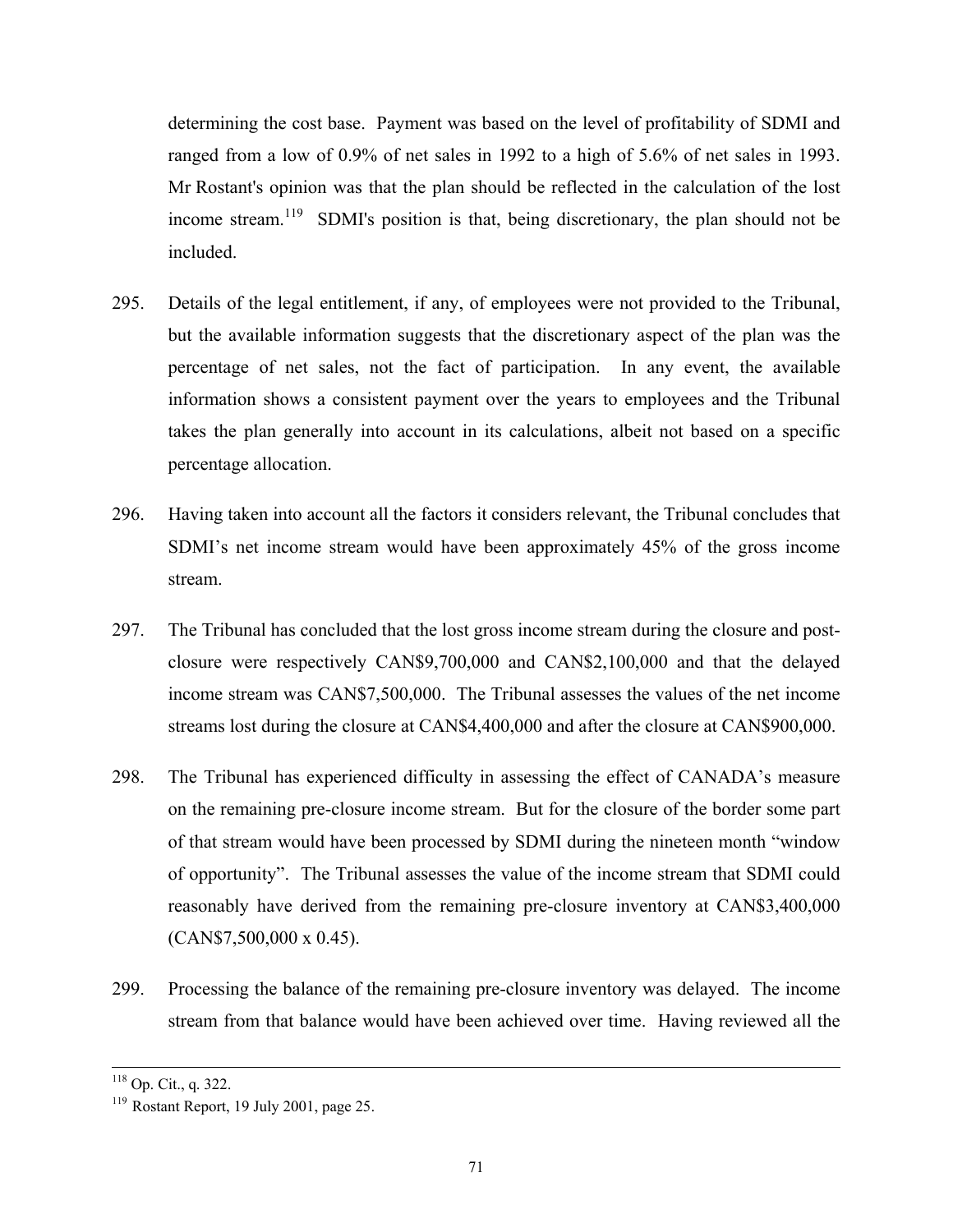available information provided by the Disputing Parties, the Tribunal concluded that it was not possible to make a precise assessment of this element of the compensation that should be awarded to SDMI. After deliberation, and applying its collegiate judgement, the Tribunal assesses that CAN\$750,000 should be awarded to SDMI to cover (a) the shortened period available to SDMI to process the remaining pre-closure inventory, and (b) the time value of the delayed opportunity to process part of the remaining pre-closure inventory.

## **Conclusions**

- 300. The Tribunal's conclusions, reached by working through the twelve steps, are as follows:
	- Step 1. The realistic value of SDMI's relevant orders and quotations is assessed at CAN\$50,294,735.
	- Step 2. The price degradation that would have occurred if the border had remained open is assessed at 15%: this percentage applied to the value assessed in Step  $1 = \text{CAN$}42,700,000$ .
	- Step 3. The success rate is assessed at 44%.
	- Step 4. The 44% success rate applied to the value obtained in Step  $2 =$ CAN\$18,800,000
	- Step 5. The gross income stream lost by SDMI to others during the closure is calculated (applying 50+%) at CAN\$9,700,000.
	- Step 6. The remaining gross income stream from the pre-closure inventory available after CANADA re-opened the border was CAN\$9,100,000.
	- Step 7. To this figure is added the realistic value of SDMI's post-closure quotations, giving a total gross income stream available to SDMI when the border re-opened assessed at CAN\$11.9 million.
	- Step 8. The post-closure gross income stream that was, or would have been, lost to others by reasons of the closure is assessed at CAN\$2.1 million.
	- Step 9. The remaining pre-closure income stream is assessed at CAN\$7.5 million.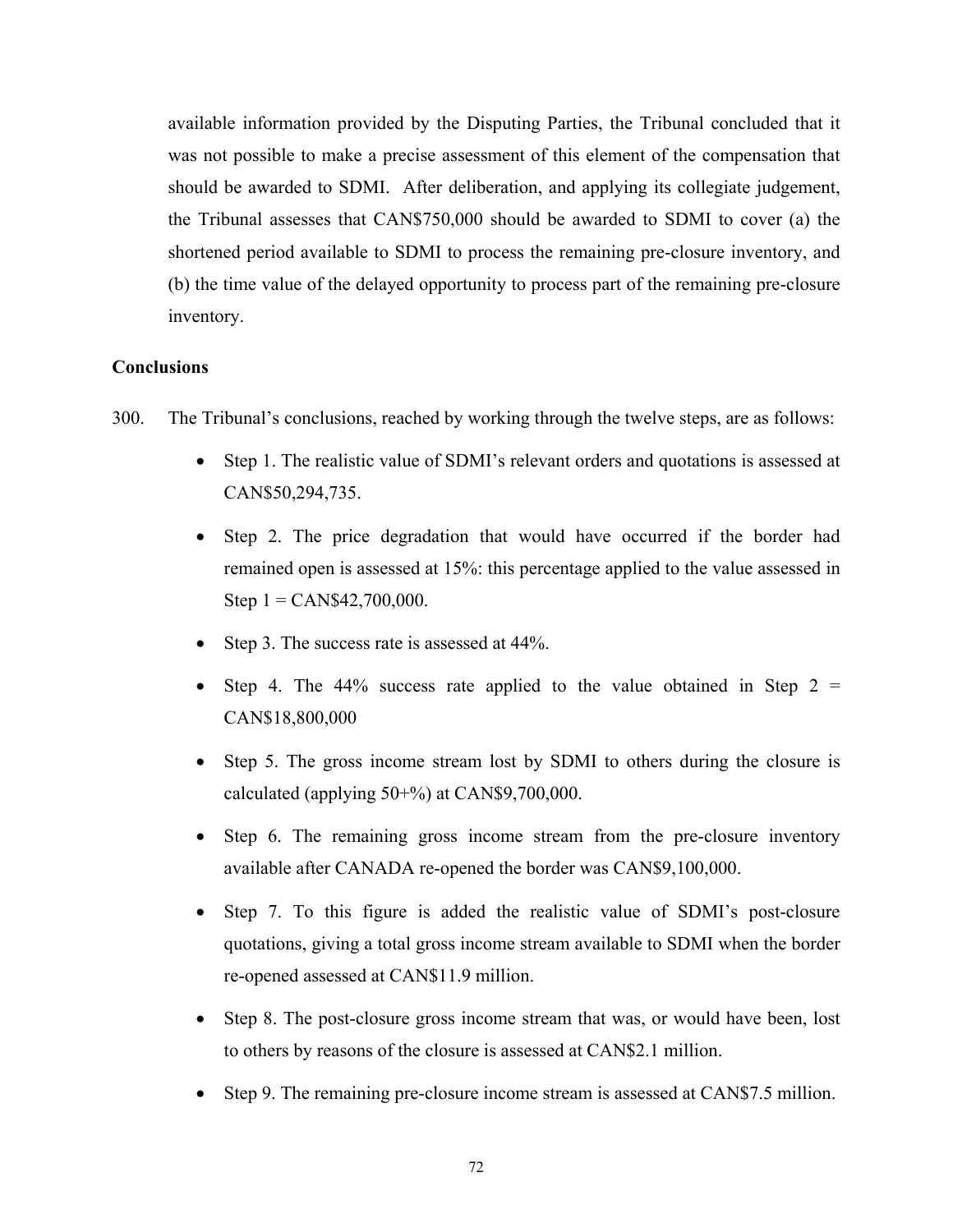- Step 10. The lost net income streams (45% of gross) are calculated at CAN\$4,400,000 (during closure), CAN\$900,000 (post-closure) and CAN\$3,400,000 (remaining pre-closure).
- Step 11. The compensation to be awarded in respect of the shortened time period available to SDMI to process the remaining pre-closure inventory, and for the time value of delay, is assessed at CAN\$750,000.
- Step 12. The total lost net income plus compensation for the abridged opportunity and delay is assessed at CAN\$6,050,000.
- 301. The Tribunal therefore concludes that the total compensation payable to SDMI shall be CAN\$6,050,000 excluding interest, which is considered below.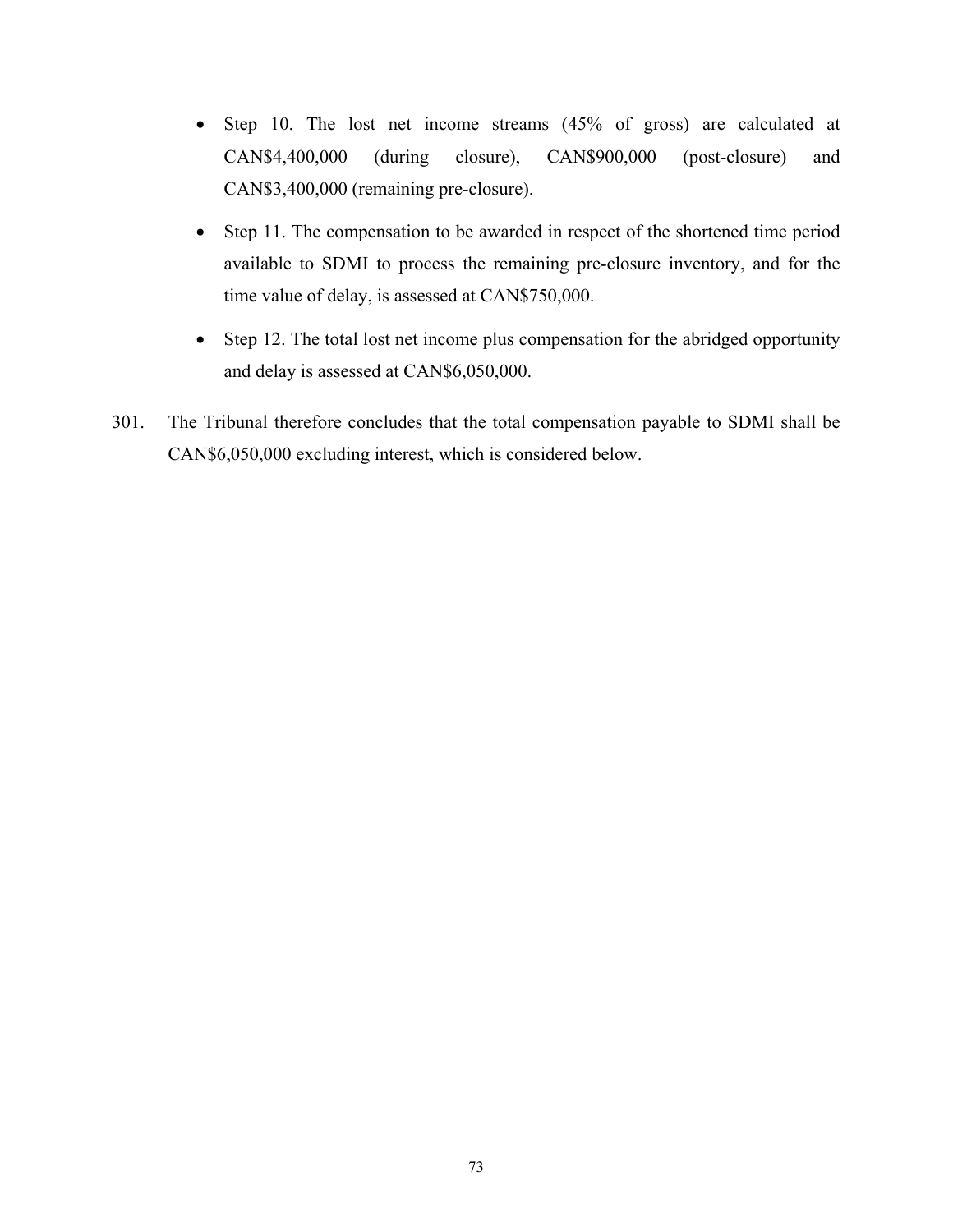#### **CHAPTER VII**

#### **INTEREST**

- 302. It was common ground between the Parties that interest should be payable on any sums awarded in favour of SDMI and that the period over which it would be payable and the rate to be applied is a matter for the discretion of the Tribunal.
- 303. So far as the period is concerned, the Tribunal determines that interest shall be payable from the date of the Notice of Arbitration (30 October 1998) until the date of payment of the sums awarded in this Second Partial Award.
- 304. The rate of interest to be applied is closely connected with the question of the currency of account in which the award of compensation is made.
- 305. On the one hand, the currency in which SDMI operated was US\$ and no doubt all income received into SDMI's bank account in Ohio would have been converted into that currency. On the other hand, based on the bids made to potential Canadian customers (and the revenue from the seven completed contracts), the currency of account of the transactions between SDMI/MYERS Canada and their Canadian customers was (or was to be) CAN\$. On balance, the Tribunal considers that the currency of account of the lost income stream is more closely connected with the loss and damage suffered by SDMI than the working currency of SDMI in Ohio. Accordingly, the Tribunal determines that the currency of the compensation awarded in this Second Partial Award should be CAN\$.
- 306. It follows that the interest rate to be applied should be related to the standard Canadian prime rates applicable from time to time during the relevant period. The relevant period shall be the date of the Notice of Arbitration to the date of payment of the Award. Such interest shall be compounded annually.
- 307. The Tribunal determines that CANADA shall pay to SDMI compound interest on the sum awarded in Chapter VI above at the Canadian prime rate plus 1% over the period referred to above.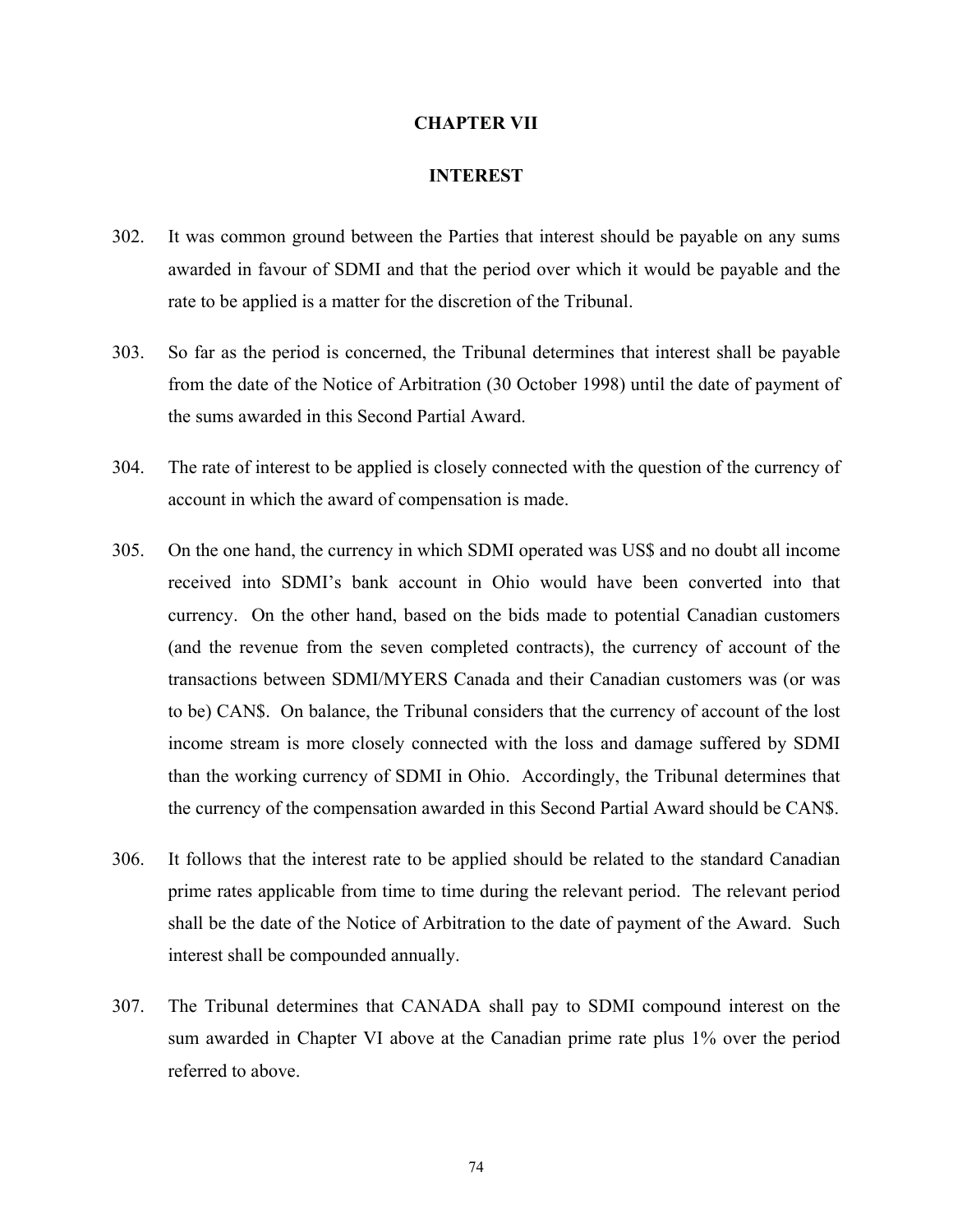308. If the Disputing Parties are unable to agree on the relevant calculations they may place the issue before the Tribunal as a matter to be determined, together with the question of the allocation of costs, in its Final Award. In that event the Tribunal will consider appointing an accountancy expert, in accordance with Article 27 of the UNCITRAL Arbitration Rules, to review the Disputing Parties' respective positions and to report to the Tribunal.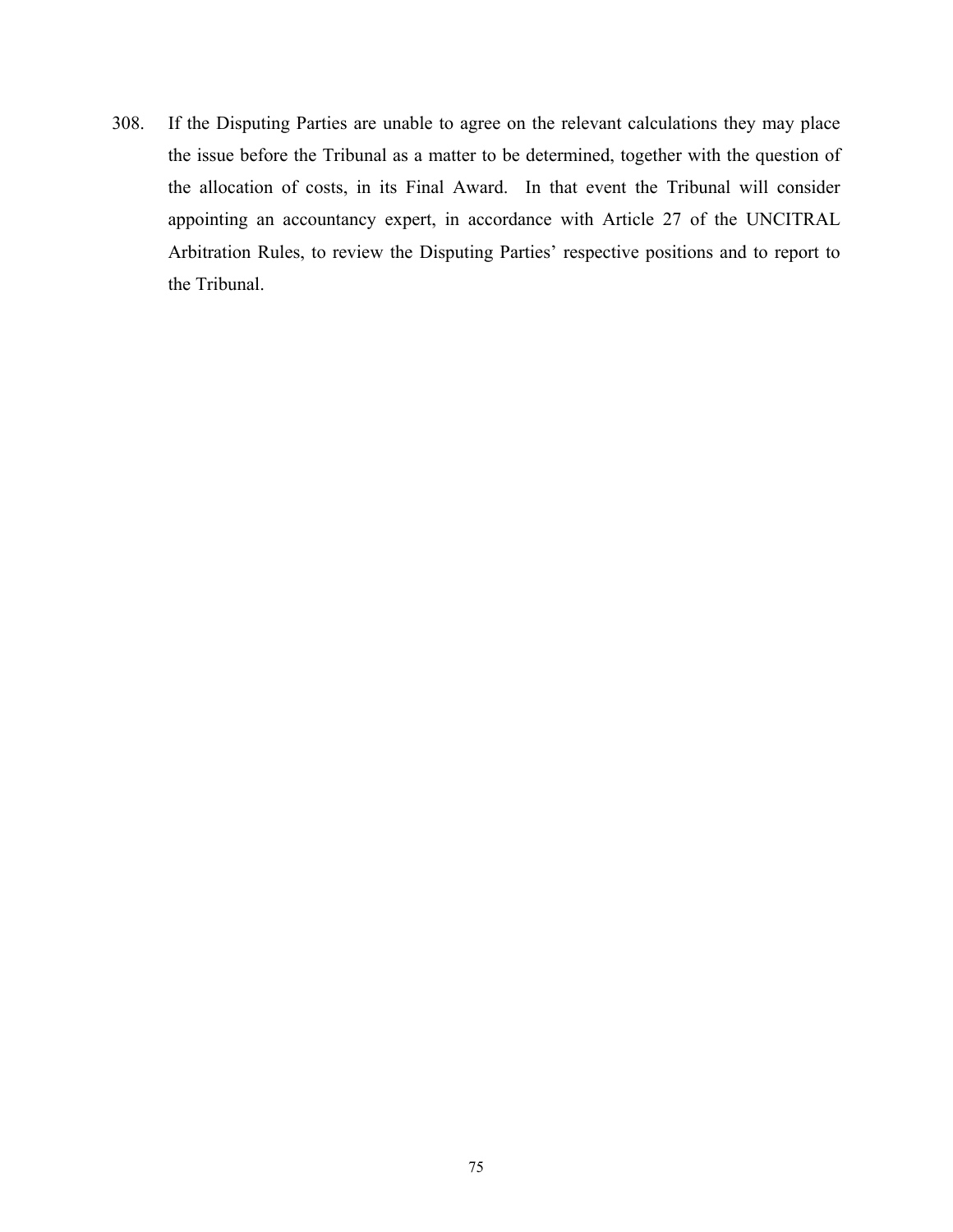# **CHAPTER VIII**

## **COSTS**

- 309. It was agreed at the second stage hearing that the Tribunal would make a Second Partial Award on the quantification of the compensation to be awarded and that the Disputing Parties would be given an opportunity to submit their claims in respect of costs, together with any submissions they wish to make, after they have seen the Second Partial Award.
- 310. Accordingly, all questions concerning costs under Articles 38 and 40 of the UNCITRAL Arbitration Rules are postponed to the Tribunal's Final Award.